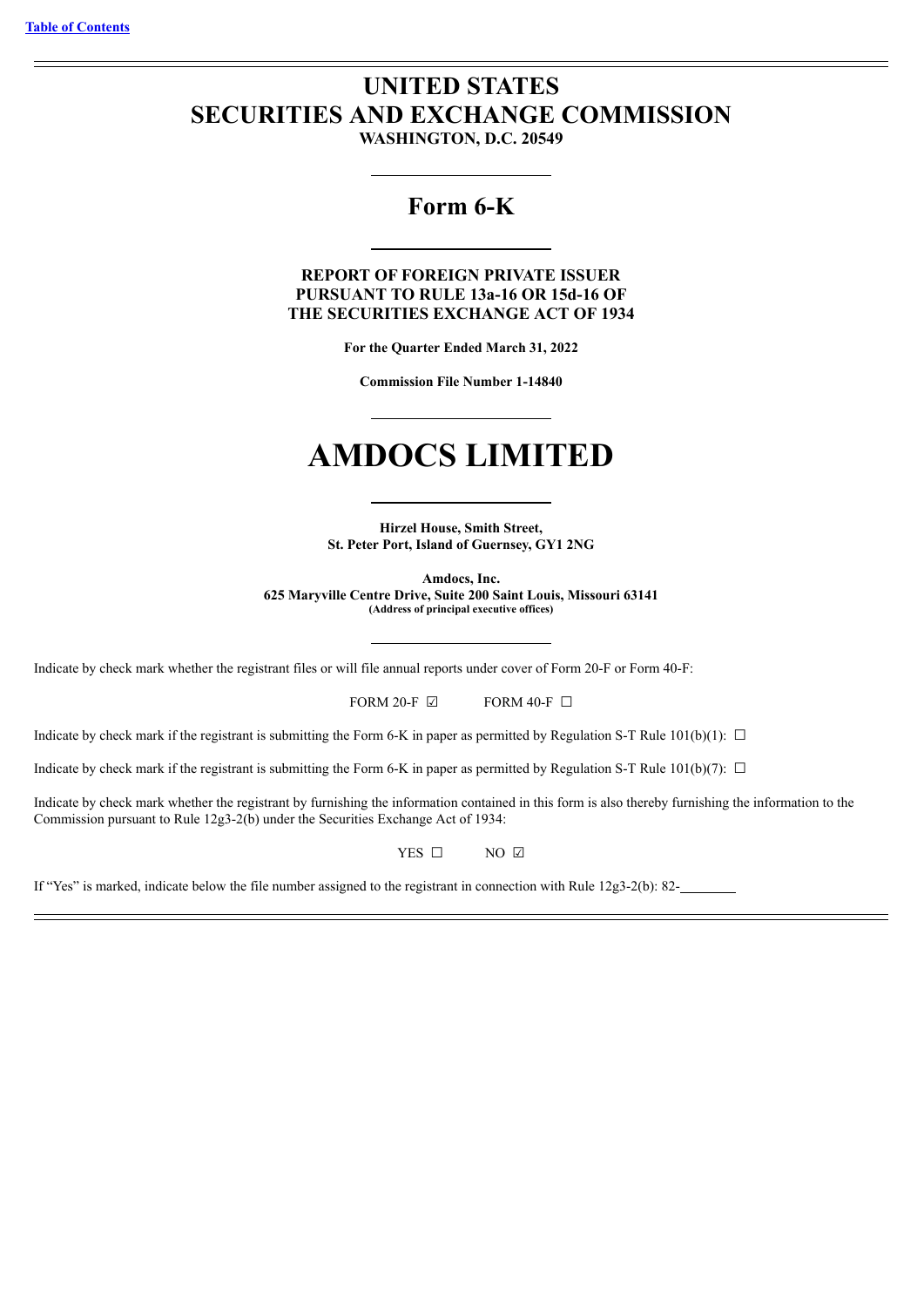### AMDOCS LIMITED

### FORM 6-K

### REPORT OF FOREIGN PRIVATE ISSUER

### FOR THE QUARTER ENDED MARCH 31, 2022 INDEX

<span id="page-1-0"></span>

| PART I FINANCIAL INFORMATION                                                             |    |
|------------------------------------------------------------------------------------------|----|
| Item 1. Financial Statements                                                             |    |
| Unaudited Consolidated Financial Statements                                              |    |
| <b>Consolidated Balance Sheets</b>                                                       |    |
| <b>Consolidated Statements of Income</b>                                                 |    |
| <b>Consolidated Statements of Comprehensive Income</b>                                   |    |
| <b>Consolidated Statements of Changes in Equity</b>                                      | 6  |
| <b>Consolidated Statements of Cash Flows</b>                                             |    |
| Notes to Unaudited Consolidated Financial Statements                                     | 9  |
| <u>Item 2. Operating and Financial Review and Prospects</u>                              | 23 |
| PART II OTHER INFORMATION                                                                | 32 |
| Item 1. Changes in Securities, Use of Proceeds and Issuer Purchases of Equity Securities | 32 |
| Item 2. Reports on Form 6-K                                                              | 32 |
| <b>SIGNATURES</b>                                                                        | 33 |

This report on Form 6-K shall be incorporated by reference into any Registration Statement filed by the Registrant that by its terms automatically incorporates the Registrant's filings and submissions with the SEC under Sections 13(a), 13(c) or 15(d) of the Securities Exchange Act of 1934.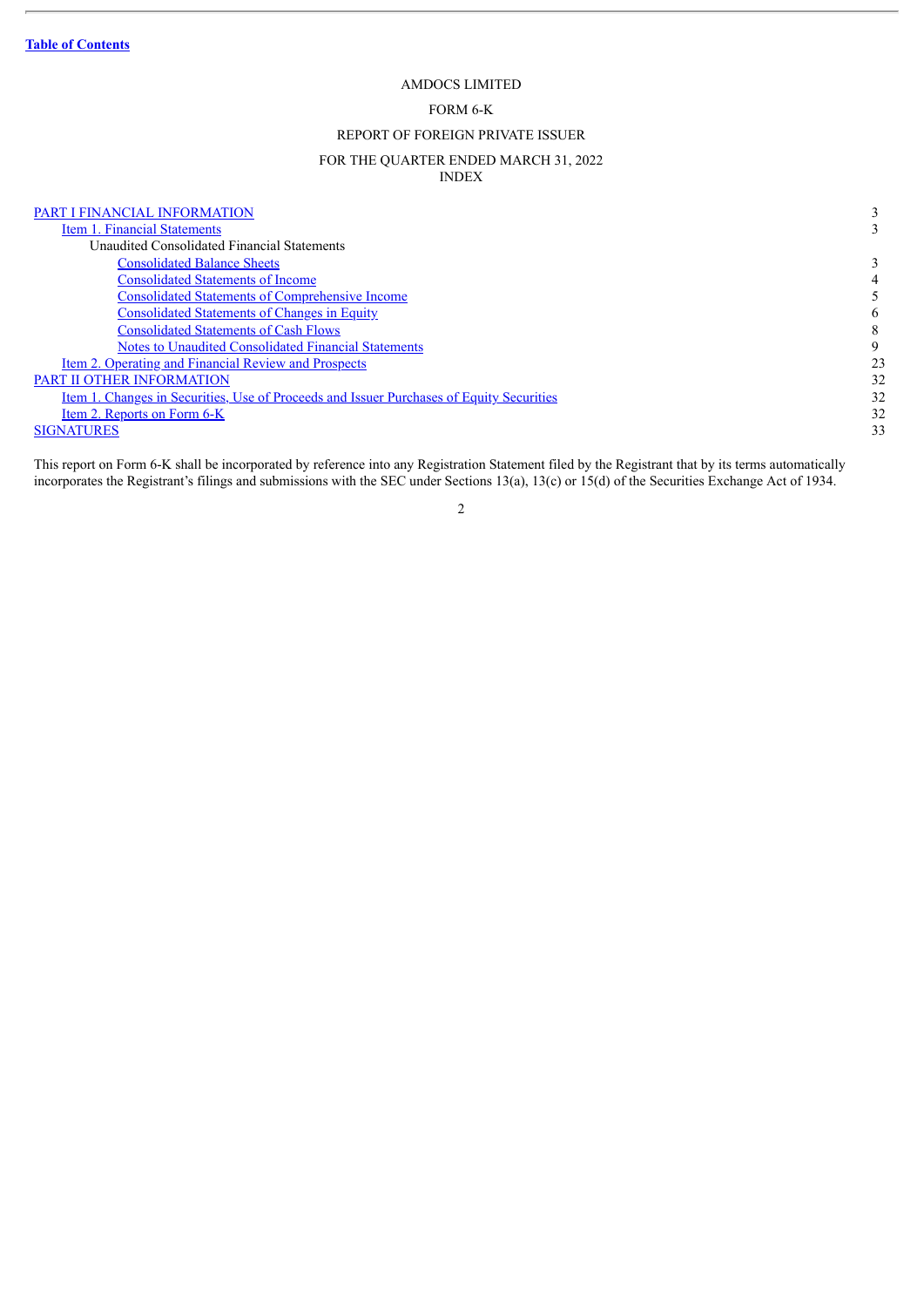### <span id="page-2-0"></span>**PART I FINANCIAL INFORMATION**

<span id="page-2-2"></span><span id="page-2-1"></span>**Item 1. Financial Statements**

### **AMDOCS LIMITED CONSOLIDATED BALANCE SHEETS**

(dollar and share amounts in thousands, except per share data)

| March 31,<br>September 30,<br>2022<br>2021<br>(Unaudited)<br><b>ASSETS</b><br><b>Current assets:</b><br>Cash and cash equivalents<br>593,056<br>709,064<br>\$<br><sup>\$</sup><br>Short-term interest-bearing investments<br>263,372<br>256,527<br>1,022,642<br>866,819<br>Accounts receivable, net<br>Prepaid expenses and other current assets<br>223,108<br>235,089<br><b>Total current assets</b><br>2,102,178<br>2,067,499<br>Property and equipment, net<br>727,509<br>698,768<br>Lease assets<br>232,447<br>233,162<br>Goodwill<br>2,670,929<br>2,622,644<br>259,032<br>236,205<br>Intangible assets, net<br>589,835<br>630,669<br>Other noncurrent assets<br>\$6,559,103<br>\$6,511,774<br><b>Total assets</b><br><b>LIABILITIES AND EQUITY</b><br><b>Current liabilities:</b><br>\$<br>180,334<br><sup>\$</sup><br>121,199<br>Accounts payable<br>583,596<br>Accrued expenses and other current liabilities<br>612,303<br>Accrued personnel costs<br>221,745<br>274,275<br>Lease liabilities<br>58,714<br>56,676<br>Deferred revenue<br>360,192<br>237,374<br>1,402,543<br>1,303,865<br><b>Total current liabilities</b><br>286,374<br>304,538<br>Deferred income taxes and taxes payable<br>Lease liabilities<br>179,139<br>177,906<br>Long-term debt, net of unamortized debt issuance costs<br>644,832<br>644,553<br>Other noncurrent liabilities<br>442,024<br>445,728<br><b>Total liabilities</b><br>2,876,590<br>2,954,912<br><b>Equity:</b><br><b>Amdocs Limited Shareholders' equity:</b><br>Preferred Shares — Authorized 25,000 shares; £0.01 par value; 0 shares issued and outstanding<br>Ordinary Shares — Authorized 700,000 shares; £0.01 par value; 283,900 and 281,945 issued and 122,840 and<br>124,866 outstanding, respectively<br>4,542<br>4,516<br>4,036,591<br>3,951,201<br>Additional paid-in capital<br>Treasury stock, at cost 161,060 and 157,079 ordinary shares, respectively<br>(6,524,246)<br>Accumulated other comprehensive (loss) income<br>9,338<br>(5,304)<br>Retained earnings<br>5,850,937<br>6,050,099<br>3,592,675<br>3,561,682<br><b>Total Amdocs Limited shareholders' equity</b> |                          |        | As of  |
|--------------------------------------------------------------------------------------------------------------------------------------------------------------------------------------------------------------------------------------------------------------------------------------------------------------------------------------------------------------------------------------------------------------------------------------------------------------------------------------------------------------------------------------------------------------------------------------------------------------------------------------------------------------------------------------------------------------------------------------------------------------------------------------------------------------------------------------------------------------------------------------------------------------------------------------------------------------------------------------------------------------------------------------------------------------------------------------------------------------------------------------------------------------------------------------------------------------------------------------------------------------------------------------------------------------------------------------------------------------------------------------------------------------------------------------------------------------------------------------------------------------------------------------------------------------------------------------------------------------------------------------------------------------------------------------------------------------------------------------------------------------------------------------------------------------------------------------------------------------------------------------------------------------------------------------------------------------------------------------------------------------------------------------------------------------------------------------------------------------------------------------|--------------------------|--------|--------|
|                                                                                                                                                                                                                                                                                                                                                                                                                                                                                                                                                                                                                                                                                                                                                                                                                                                                                                                                                                                                                                                                                                                                                                                                                                                                                                                                                                                                                                                                                                                                                                                                                                                                                                                                                                                                                                                                                                                                                                                                                                                                                                                                      |                          |        |        |
|                                                                                                                                                                                                                                                                                                                                                                                                                                                                                                                                                                                                                                                                                                                                                                                                                                                                                                                                                                                                                                                                                                                                                                                                                                                                                                                                                                                                                                                                                                                                                                                                                                                                                                                                                                                                                                                                                                                                                                                                                                                                                                                                      |                          |        |        |
|                                                                                                                                                                                                                                                                                                                                                                                                                                                                                                                                                                                                                                                                                                                                                                                                                                                                                                                                                                                                                                                                                                                                                                                                                                                                                                                                                                                                                                                                                                                                                                                                                                                                                                                                                                                                                                                                                                                                                                                                                                                                                                                                      |                          |        |        |
|                                                                                                                                                                                                                                                                                                                                                                                                                                                                                                                                                                                                                                                                                                                                                                                                                                                                                                                                                                                                                                                                                                                                                                                                                                                                                                                                                                                                                                                                                                                                                                                                                                                                                                                                                                                                                                                                                                                                                                                                                                                                                                                                      |                          |        |        |
|                                                                                                                                                                                                                                                                                                                                                                                                                                                                                                                                                                                                                                                                                                                                                                                                                                                                                                                                                                                                                                                                                                                                                                                                                                                                                                                                                                                                                                                                                                                                                                                                                                                                                                                                                                                                                                                                                                                                                                                                                                                                                                                                      |                          |        |        |
|                                                                                                                                                                                                                                                                                                                                                                                                                                                                                                                                                                                                                                                                                                                                                                                                                                                                                                                                                                                                                                                                                                                                                                                                                                                                                                                                                                                                                                                                                                                                                                                                                                                                                                                                                                                                                                                                                                                                                                                                                                                                                                                                      |                          |        |        |
|                                                                                                                                                                                                                                                                                                                                                                                                                                                                                                                                                                                                                                                                                                                                                                                                                                                                                                                                                                                                                                                                                                                                                                                                                                                                                                                                                                                                                                                                                                                                                                                                                                                                                                                                                                                                                                                                                                                                                                                                                                                                                                                                      |                          |        |        |
|                                                                                                                                                                                                                                                                                                                                                                                                                                                                                                                                                                                                                                                                                                                                                                                                                                                                                                                                                                                                                                                                                                                                                                                                                                                                                                                                                                                                                                                                                                                                                                                                                                                                                                                                                                                                                                                                                                                                                                                                                                                                                                                                      |                          |        |        |
|                                                                                                                                                                                                                                                                                                                                                                                                                                                                                                                                                                                                                                                                                                                                                                                                                                                                                                                                                                                                                                                                                                                                                                                                                                                                                                                                                                                                                                                                                                                                                                                                                                                                                                                                                                                                                                                                                                                                                                                                                                                                                                                                      |                          |        |        |
|                                                                                                                                                                                                                                                                                                                                                                                                                                                                                                                                                                                                                                                                                                                                                                                                                                                                                                                                                                                                                                                                                                                                                                                                                                                                                                                                                                                                                                                                                                                                                                                                                                                                                                                                                                                                                                                                                                                                                                                                                                                                                                                                      |                          |        |        |
|                                                                                                                                                                                                                                                                                                                                                                                                                                                                                                                                                                                                                                                                                                                                                                                                                                                                                                                                                                                                                                                                                                                                                                                                                                                                                                                                                                                                                                                                                                                                                                                                                                                                                                                                                                                                                                                                                                                                                                                                                                                                                                                                      |                          |        |        |
|                                                                                                                                                                                                                                                                                                                                                                                                                                                                                                                                                                                                                                                                                                                                                                                                                                                                                                                                                                                                                                                                                                                                                                                                                                                                                                                                                                                                                                                                                                                                                                                                                                                                                                                                                                                                                                                                                                                                                                                                                                                                                                                                      |                          |        |        |
|                                                                                                                                                                                                                                                                                                                                                                                                                                                                                                                                                                                                                                                                                                                                                                                                                                                                                                                                                                                                                                                                                                                                                                                                                                                                                                                                                                                                                                                                                                                                                                                                                                                                                                                                                                                                                                                                                                                                                                                                                                                                                                                                      |                          |        |        |
|                                                                                                                                                                                                                                                                                                                                                                                                                                                                                                                                                                                                                                                                                                                                                                                                                                                                                                                                                                                                                                                                                                                                                                                                                                                                                                                                                                                                                                                                                                                                                                                                                                                                                                                                                                                                                                                                                                                                                                                                                                                                                                                                      |                          |        |        |
|                                                                                                                                                                                                                                                                                                                                                                                                                                                                                                                                                                                                                                                                                                                                                                                                                                                                                                                                                                                                                                                                                                                                                                                                                                                                                                                                                                                                                                                                                                                                                                                                                                                                                                                                                                                                                                                                                                                                                                                                                                                                                                                                      |                          |        |        |
|                                                                                                                                                                                                                                                                                                                                                                                                                                                                                                                                                                                                                                                                                                                                                                                                                                                                                                                                                                                                                                                                                                                                                                                                                                                                                                                                                                                                                                                                                                                                                                                                                                                                                                                                                                                                                                                                                                                                                                                                                                                                                                                                      |                          |        |        |
|                                                                                                                                                                                                                                                                                                                                                                                                                                                                                                                                                                                                                                                                                                                                                                                                                                                                                                                                                                                                                                                                                                                                                                                                                                                                                                                                                                                                                                                                                                                                                                                                                                                                                                                                                                                                                                                                                                                                                                                                                                                                                                                                      |                          |        |        |
|                                                                                                                                                                                                                                                                                                                                                                                                                                                                                                                                                                                                                                                                                                                                                                                                                                                                                                                                                                                                                                                                                                                                                                                                                                                                                                                                                                                                                                                                                                                                                                                                                                                                                                                                                                                                                                                                                                                                                                                                                                                                                                                                      |                          |        |        |
|                                                                                                                                                                                                                                                                                                                                                                                                                                                                                                                                                                                                                                                                                                                                                                                                                                                                                                                                                                                                                                                                                                                                                                                                                                                                                                                                                                                                                                                                                                                                                                                                                                                                                                                                                                                                                                                                                                                                                                                                                                                                                                                                      |                          |        |        |
|                                                                                                                                                                                                                                                                                                                                                                                                                                                                                                                                                                                                                                                                                                                                                                                                                                                                                                                                                                                                                                                                                                                                                                                                                                                                                                                                                                                                                                                                                                                                                                                                                                                                                                                                                                                                                                                                                                                                                                                                                                                                                                                                      |                          |        |        |
|                                                                                                                                                                                                                                                                                                                                                                                                                                                                                                                                                                                                                                                                                                                                                                                                                                                                                                                                                                                                                                                                                                                                                                                                                                                                                                                                                                                                                                                                                                                                                                                                                                                                                                                                                                                                                                                                                                                                                                                                                                                                                                                                      |                          |        |        |
|                                                                                                                                                                                                                                                                                                                                                                                                                                                                                                                                                                                                                                                                                                                                                                                                                                                                                                                                                                                                                                                                                                                                                                                                                                                                                                                                                                                                                                                                                                                                                                                                                                                                                                                                                                                                                                                                                                                                                                                                                                                                                                                                      |                          |        |        |
|                                                                                                                                                                                                                                                                                                                                                                                                                                                                                                                                                                                                                                                                                                                                                                                                                                                                                                                                                                                                                                                                                                                                                                                                                                                                                                                                                                                                                                                                                                                                                                                                                                                                                                                                                                                                                                                                                                                                                                                                                                                                                                                                      |                          |        |        |
|                                                                                                                                                                                                                                                                                                                                                                                                                                                                                                                                                                                                                                                                                                                                                                                                                                                                                                                                                                                                                                                                                                                                                                                                                                                                                                                                                                                                                                                                                                                                                                                                                                                                                                                                                                                                                                                                                                                                                                                                                                                                                                                                      |                          |        |        |
|                                                                                                                                                                                                                                                                                                                                                                                                                                                                                                                                                                                                                                                                                                                                                                                                                                                                                                                                                                                                                                                                                                                                                                                                                                                                                                                                                                                                                                                                                                                                                                                                                                                                                                                                                                                                                                                                                                                                                                                                                                                                                                                                      |                          |        |        |
|                                                                                                                                                                                                                                                                                                                                                                                                                                                                                                                                                                                                                                                                                                                                                                                                                                                                                                                                                                                                                                                                                                                                                                                                                                                                                                                                                                                                                                                                                                                                                                                                                                                                                                                                                                                                                                                                                                                                                                                                                                                                                                                                      |                          |        |        |
|                                                                                                                                                                                                                                                                                                                                                                                                                                                                                                                                                                                                                                                                                                                                                                                                                                                                                                                                                                                                                                                                                                                                                                                                                                                                                                                                                                                                                                                                                                                                                                                                                                                                                                                                                                                                                                                                                                                                                                                                                                                                                                                                      |                          |        |        |
| (6,223,317)                                                                                                                                                                                                                                                                                                                                                                                                                                                                                                                                                                                                                                                                                                                                                                                                                                                                                                                                                                                                                                                                                                                                                                                                                                                                                                                                                                                                                                                                                                                                                                                                                                                                                                                                                                                                                                                                                                                                                                                                                                                                                                                          |                          |        |        |
|                                                                                                                                                                                                                                                                                                                                                                                                                                                                                                                                                                                                                                                                                                                                                                                                                                                                                                                                                                                                                                                                                                                                                                                                                                                                                                                                                                                                                                                                                                                                                                                                                                                                                                                                                                                                                                                                                                                                                                                                                                                                                                                                      |                          |        |        |
|                                                                                                                                                                                                                                                                                                                                                                                                                                                                                                                                                                                                                                                                                                                                                                                                                                                                                                                                                                                                                                                                                                                                                                                                                                                                                                                                                                                                                                                                                                                                                                                                                                                                                                                                                                                                                                                                                                                                                                                                                                                                                                                                      |                          |        |        |
|                                                                                                                                                                                                                                                                                                                                                                                                                                                                                                                                                                                                                                                                                                                                                                                                                                                                                                                                                                                                                                                                                                                                                                                                                                                                                                                                                                                                                                                                                                                                                                                                                                                                                                                                                                                                                                                                                                                                                                                                                                                                                                                                      |                          |        |        |
|                                                                                                                                                                                                                                                                                                                                                                                                                                                                                                                                                                                                                                                                                                                                                                                                                                                                                                                                                                                                                                                                                                                                                                                                                                                                                                                                                                                                                                                                                                                                                                                                                                                                                                                                                                                                                                                                                                                                                                                                                                                                                                                                      |                          |        |        |
|                                                                                                                                                                                                                                                                                                                                                                                                                                                                                                                                                                                                                                                                                                                                                                                                                                                                                                                                                                                                                                                                                                                                                                                                                                                                                                                                                                                                                                                                                                                                                                                                                                                                                                                                                                                                                                                                                                                                                                                                                                                                                                                                      |                          |        |        |
|                                                                                                                                                                                                                                                                                                                                                                                                                                                                                                                                                                                                                                                                                                                                                                                                                                                                                                                                                                                                                                                                                                                                                                                                                                                                                                                                                                                                                                                                                                                                                                                                                                                                                                                                                                                                                                                                                                                                                                                                                                                                                                                                      |                          |        |        |
|                                                                                                                                                                                                                                                                                                                                                                                                                                                                                                                                                                                                                                                                                                                                                                                                                                                                                                                                                                                                                                                                                                                                                                                                                                                                                                                                                                                                                                                                                                                                                                                                                                                                                                                                                                                                                                                                                                                                                                                                                                                                                                                                      |                          |        |        |
|                                                                                                                                                                                                                                                                                                                                                                                                                                                                                                                                                                                                                                                                                                                                                                                                                                                                                                                                                                                                                                                                                                                                                                                                                                                                                                                                                                                                                                                                                                                                                                                                                                                                                                                                                                                                                                                                                                                                                                                                                                                                                                                                      |                          |        |        |
|                                                                                                                                                                                                                                                                                                                                                                                                                                                                                                                                                                                                                                                                                                                                                                                                                                                                                                                                                                                                                                                                                                                                                                                                                                                                                                                                                                                                                                                                                                                                                                                                                                                                                                                                                                                                                                                                                                                                                                                                                                                                                                                                      |                          |        |        |
|                                                                                                                                                                                                                                                                                                                                                                                                                                                                                                                                                                                                                                                                                                                                                                                                                                                                                                                                                                                                                                                                                                                                                                                                                                                                                                                                                                                                                                                                                                                                                                                                                                                                                                                                                                                                                                                                                                                                                                                                                                                                                                                                      |                          |        |        |
|                                                                                                                                                                                                                                                                                                                                                                                                                                                                                                                                                                                                                                                                                                                                                                                                                                                                                                                                                                                                                                                                                                                                                                                                                                                                                                                                                                                                                                                                                                                                                                                                                                                                                                                                                                                                                                                                                                                                                                                                                                                                                                                                      | Noncontrolling interests | 42,509 | 42,509 |
| 3,604,191<br>3,635,184<br><b>Total equity</b>                                                                                                                                                                                                                                                                                                                                                                                                                                                                                                                                                                                                                                                                                                                                                                                                                                                                                                                                                                                                                                                                                                                                                                                                                                                                                                                                                                                                                                                                                                                                                                                                                                                                                                                                                                                                                                                                                                                                                                                                                                                                                        |                          |        |        |
| \$6.559.103<br>\$6,511,774<br><b>Total liabilities and equity</b>                                                                                                                                                                                                                                                                                                                                                                                                                                                                                                                                                                                                                                                                                                                                                                                                                                                                                                                                                                                                                                                                                                                                                                                                                                                                                                                                                                                                                                                                                                                                                                                                                                                                                                                                                                                                                                                                                                                                                                                                                                                                    |                          |        |        |

The accompanying notes are an integral part of these consolidated financial statements.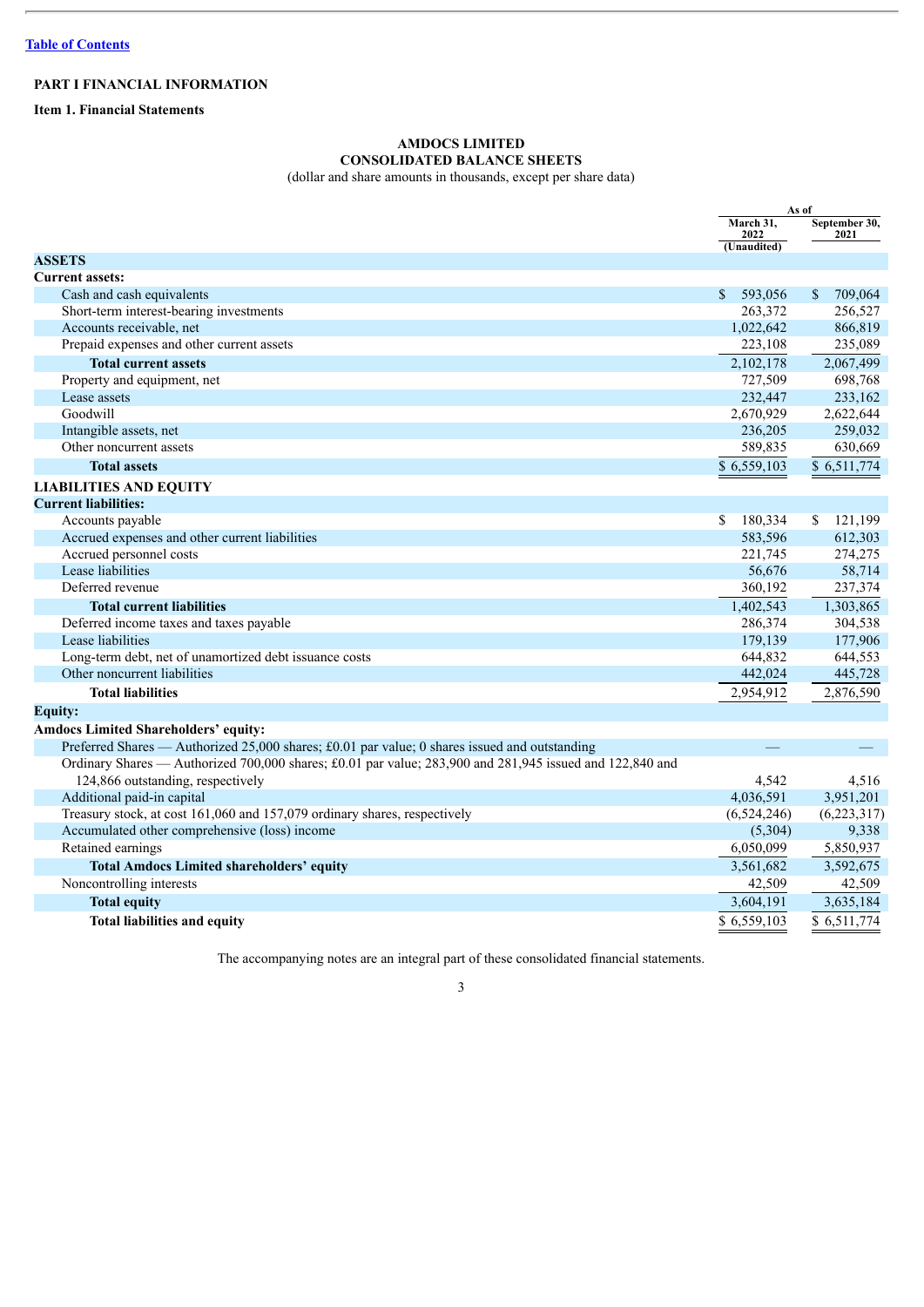### **AMDOCS LIMITED CONSOLIDATED STATEMENTS OF INCOME (UNAUDITED)**

(dollar and share amounts in thousands, except per share data)

<span id="page-3-0"></span>

|                                                       |             | Three months ended<br>March 31, | Six months ended<br>March 31, |             |
|-------------------------------------------------------|-------------|---------------------------------|-------------------------------|-------------|
|                                                       | 2022        | 2021                            | 2022                          | 2021        |
| Revenue                                               | \$1,145,271 | \$1,048,734                     | \$2,249,903                   | \$2,135,077 |
| Operating expenses:                                   |             |                                 |                               |             |
| Cost of revenue                                       | 741,257     | 685,515                         | 1,457,975                     | 1,414,231   |
| Research and development                              | 87,064      | 75,154                          | 169,009                       | 150,823     |
| Selling, general and administrative                   | 134,982     | 116,951                         | 263,058                       | 238,839     |
| Amortization of purchased intangible assets and other | 18,317      | 21,870                          | 36,064                        | 41,740      |
|                                                       | 981,620     | 899,490                         | 1,926,106                     | 1,845,633   |
| Operating income                                      | 163,651     | 149,244                         | 323,797                       | 289,444     |
| Interest and other expense, net                       | (8,619)     | (3, 542)                        | (11, 181)                     | (10,032)    |
| Gain from sale of a business                          |             |                                 | 10,000                        | 226,410     |
| Income before income taxes                            | 155,032     | 145,702                         | 322,616                       | 505,822     |
| Income tax (benefit) expense                          | (3,465)     | 26,635                          | 30,517                        | 87,123      |
| Net income                                            | 158,497     | 119,067<br>S.                   | 292,099<br>S.                 | 418,699     |
| Basic earnings per share                              | 1.29        | 0.92                            | 2.36                          | 3.21        |
| Diluted earnings per share                            | 1.28        | 0.91                            | 2.34                          | 3.19        |
| Cash dividends declared per ordinary share            | 0.395       | 0.36                            | 0.755                         | 0.6875      |

The accompanying notes are an integral part of these consolidated financial statements.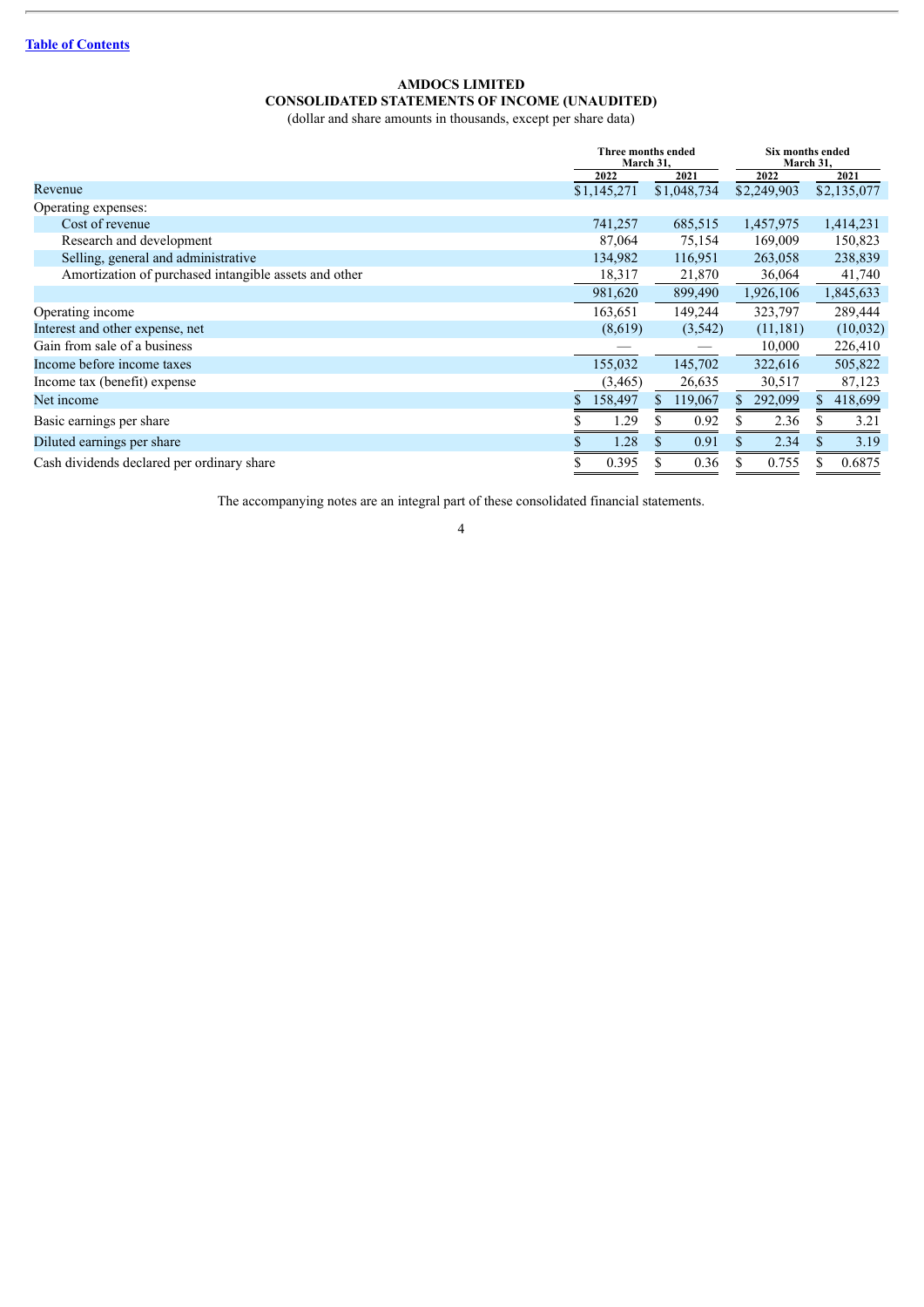### **AMDOCS LIMITED CONSOLIDATED STATEMENTS OF COMPREHENSIVE INCOME (UNAUDITED)**

(dollar amounts in thousands)

<span id="page-4-0"></span>

|                                                              | Three months ended<br>March 31. |           | Six months ended<br>March 31. |           |
|--------------------------------------------------------------|---------------------------------|-----------|-------------------------------|-----------|
|                                                              | 2022                            | 2021      | 2022                          | 2021      |
| Net income                                                   | \$158,497                       | \$119,067 | \$292,099                     | \$418,699 |
| Other comprehensive loss, net of tax:                        |                                 |           |                               |           |
| Net change in fair value of cash flow hedges $(1)$           | (4, 722)                        | (11.975)  | (1,687)                       | (947)     |
| Net change in fair value of available-for-sale securities(2) | (10, 389)                       | (1,951)   | (12, 955)                     | (1,677)   |
| Other comprehensive loss, net of tax                         | (15,111)                        | (13, 926) | (14, 642)                     | (2,624)   |
| Comprehensive income                                         | \$143,386                       | \$105.141 | \$277,457                     | \$416,075 |

(1) Net of tax (expense) benefit of \$(39) and \$2,424 for the three months ended March 31, 2022 and 2021, respectively and of \$(161) and \$1,203 for the six months ended March 31, 2022 and 2021, respectively.

(2) No tax (expense) benefit for the three and six months ended March 31, 2022 and 2021.

The accompanying notes are an integral part of these consolidated financial statements.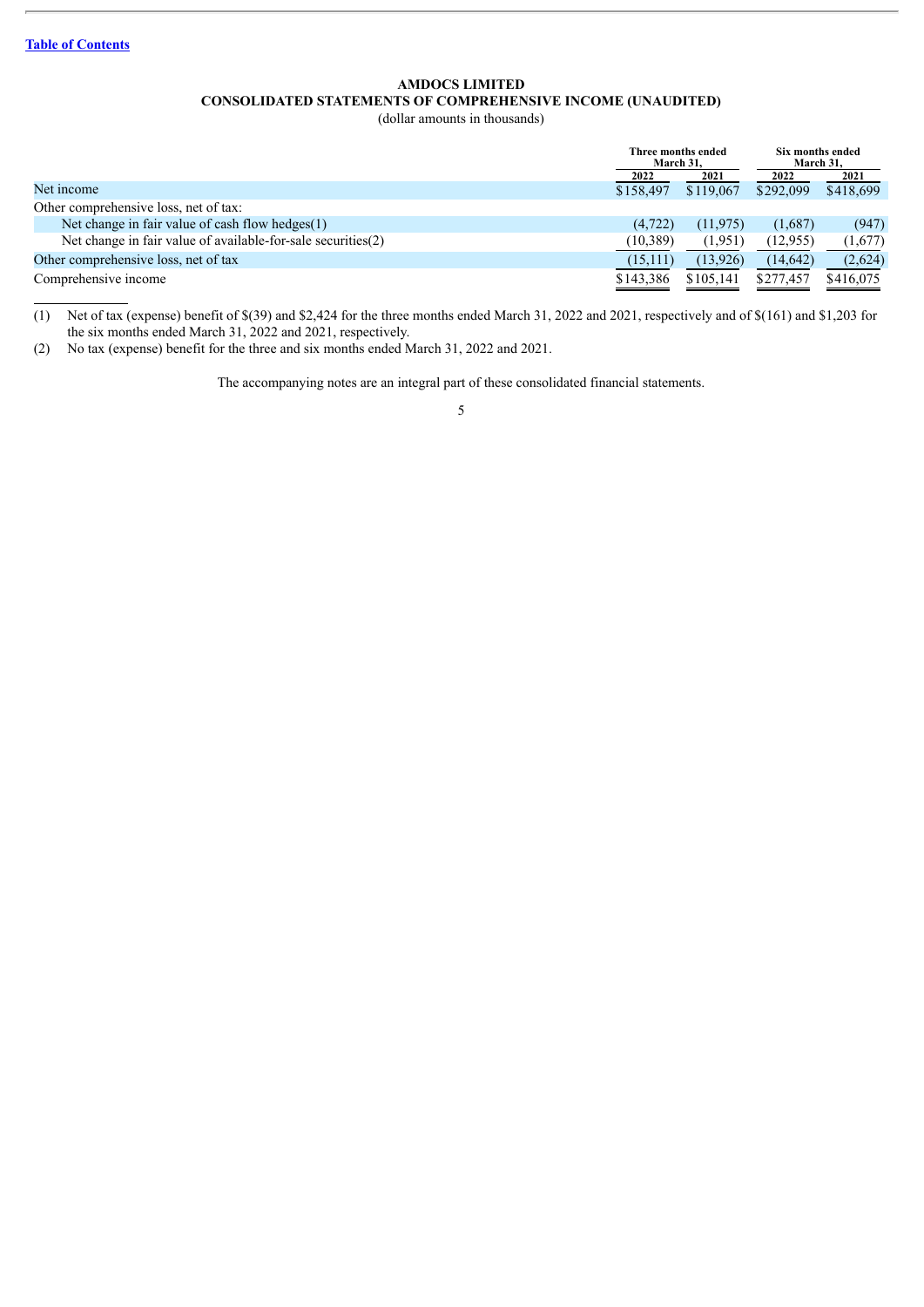### **CONSOLIDATED STATEMENTS OF CHANGES IN EQUITY (UNAUDITED)**

(dollar and share amounts in thousands, except per share data)

<span id="page-5-0"></span>

|                                                              | <b>Ordinary Shares</b> |         | <b>Additional</b><br>Paid-in | <b>Treasury</b> |               | <b>Accumulated</b><br>Other<br>Comprehensive<br>(Loss) Income | Retained        | <b>Total</b><br><b>Amdocs</b><br>Limited<br>Shareholders' | Non-<br>controlling<br><b>Interests</b> | <b>Total</b> |
|--------------------------------------------------------------|------------------------|---------|------------------------------|-----------------|---------------|---------------------------------------------------------------|-----------------|-----------------------------------------------------------|-----------------------------------------|--------------|
|                                                              | <b>Shares</b>          | Amount  | Capital                      | <b>Stock</b>    |               | (1)                                                           | <b>Earnings</b> | <b>Equity</b>                                             | (2)                                     | Equity       |
| <b>Balance as of December 31,</b><br>2021                    | 123,354                | \$4,526 | \$3,974,056                  | \$(6,394,221)   | S             | 9,807                                                         | \$5,940,129     | \$3,534,297                                               | 42,509<br>$\mathbb{S}^-$                | \$3,576,806  |
| Comprehensive income:                                        |                        |         |                              |                 |               |                                                               |                 |                                                           |                                         |              |
| Net income $(2)$                                             |                        |         |                              |                 |               |                                                               | 158,497         | 158,497                                                   |                                         | 158,497      |
| Other comprehensive<br>loss                                  |                        |         |                              |                 |               | (15,111)                                                      |                 | (15, 111)                                                 |                                         | (15, 111)    |
| Comprehensive income                                         |                        |         |                              |                 |               |                                                               |                 | 143,386                                                   |                                         | 143,386      |
| Employee stock options<br>exercised                          | 774                    | 10      | 44,698                       |                 |               |                                                               |                 | 44,708                                                    |                                         | 44,708       |
| Repurchase of shares                                         | (1,667)                |         |                              | (130, 025)      |               |                                                               |                 | (130, 025)                                                |                                         | (130, 025)   |
| Cash dividends declared<br>(\$0.395 per ordinary<br>share)   |                        |         |                              |                 |               |                                                               | (48, 527)       | (48, 527)                                                 |                                         | (48,527)     |
| Issuance of restricted stock,<br>net of forfeitures          | 379                    | 6       |                              |                 |               |                                                               |                 | 6                                                         |                                         | 6            |
| Equity-based compensation<br>expense related to<br>employees |                        |         | 17,837                       |                 |               |                                                               |                 | 17,837                                                    |                                         | 17,837       |
| <b>Balance as of March 31,</b><br>2022                       | 122,840                | \$4,542 | \$4,036,591                  | \$(6,524,246)   | <sup>\$</sup> | (5, 304)                                                      | \$6,050,099     | \$3,561,682                                               | \$42,509                                | \$3,604,191  |
|                                                              |                        |         |                              |                 | Other         | Accumulated                                                   |                 | <b>Total</b><br>Amdoes                                    | Non-                                    |              |

|                                                              | <b>Ordinary Shares</b> |         | <b>Additional</b><br>Paid-in | <b>Treasury</b> |               | Other<br>Comprehensive<br>Income | <b>Retained</b> | Amdocs<br>Limited<br>Shareholders' | Non-<br>controlling<br><b>Interests</b> | Total       |
|--------------------------------------------------------------|------------------------|---------|------------------------------|-----------------|---------------|----------------------------------|-----------------|------------------------------------|-----------------------------------------|-------------|
| <b>Balance as of December 31,</b>                            | <b>Shares</b>          | Amount  | Capital                      | <b>Stock</b>    |               | (1)                              | Earnings        | Equity                             | (2)                                     | Equity      |
| 2020                                                         | 130,825                | \$4,493 | \$3,833,193                  | \$(5,633,343)   | <sup>\$</sup> | 22,964                           | \$5,598,689     | \$3,825,996                        | 42,509<br>$\mathbb{S}^-$                | \$3,868,505 |
| Comprehensive income:                                        |                        |         |                              |                 |               |                                  |                 |                                    |                                         |             |
| Net income $(2)$                                             |                        |         |                              |                 |               |                                  | 119,067         | 119,067                            |                                         | 119,067     |
| Other comprehensive<br>loss                                  |                        |         |                              |                 |               | (13, 926)                        |                 | (13, 926)                          |                                         | (13,926)    |
| Comprehensive income                                         |                        |         |                              |                 |               |                                  |                 | 105,141                            |                                         | 105,141     |
| Employee stock options<br>exercised                          | 1,122                  | 15      | 65,707                       |                 |               |                                  |                 | 65,722                             |                                         | 65,722      |
| Repurchase of shares                                         | (4,636)                |         |                              | (360, 052)      |               |                                  |                 | (360, 052)                         |                                         | (360, 052)  |
| Cash dividends declared<br>(\$0.36 per ordinary share)       |                        |         |                              |                 |               |                                  | (45,958)        | (45,958)                           |                                         | (45,958)    |
| Issuance of restricted stock,<br>net of forfeitures          | 343                    | 5       |                              |                 |               |                                  |                 | 5                                  |                                         | 5           |
| Equity-based compensation<br>expense related to<br>employees |                        |         | 13,375                       |                 |               |                                  |                 | 13,375                             |                                         | 13,375      |
| <b>Balance as of March 31,</b><br>2021                       | 127,654                | \$4,513 | \$3,912,275                  | \$(5,993,395)   | \$            | 9,038                            | \$5,671,798     | \$3,604,229                        | 42,509<br>S.                            | \$3,646,738 |

(1) As of March 31, 2022 and 2021, accumulated other comprehensive (loss) income is comprised of unrealized gain (loss) on derivatives, net of tax, of \$12,086 and \$17,889 unrealized loss on short-term interest-bearing investments, net of tax, of \$(14,229) and \$(1,679), and unrealized loss on defined benefit plan, net of tax, of \$(3,161) and \$(7,172).

(2) During the three and six months ended March 31, 2022, and 2021, all of the Company's net income is attributable to Amdocs Limited as the net income attributable to the Non-controlling interests is negligible.

The accompanying notes are an integral part of these consolidated financial statements.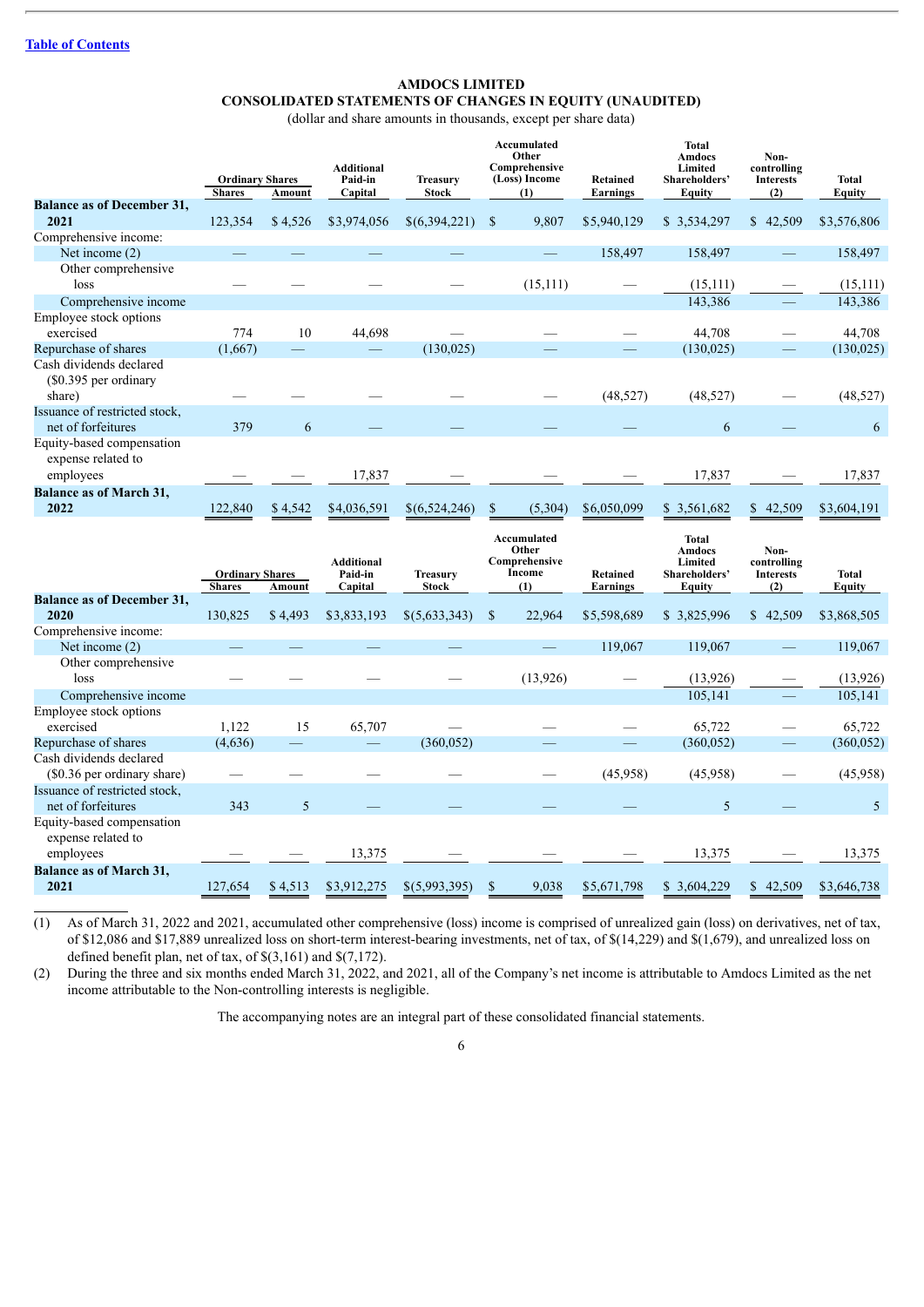### **CONSOLIDATED STATEMENTS OF CHANGES IN EQUITY (UNAUDITED)**

(dollar and share amounts in thousands, except per share data)

|                                     |                                         |         | <b>Additional</b>  |                                 | Accumulated<br>Other<br>Comprehensive |                      | <b>Total</b><br>Amdocs<br>Limited | Non-                         |                 |
|-------------------------------------|-----------------------------------------|---------|--------------------|---------------------------------|---------------------------------------|----------------------|-----------------------------------|------------------------------|-----------------|
|                                     | <b>Ordinary Shares</b><br><b>Shares</b> | Amount  | Paid-in<br>Capital | <b>Treasury</b><br><b>Stock</b> | (Loss) Income<br>(1)                  | Retained<br>Earnings | Shareholders'<br><b>Equity</b>    | controlling<br>interests (2) | Total<br>Equity |
| <b>Balance as of September 30,</b>  |                                         |         |                    |                                 |                                       |                      |                                   |                              |                 |
| 2021                                | 124,866                                 | \$4,516 | \$3,951,201        | $$(6,223,317)$ \;               | 9.338                                 | \$5,850,937          | \$3,592,675                       | 42,509<br>S.                 | \$3,635,184     |
| Comprehensive income:               |                                         |         |                    |                                 |                                       |                      |                                   |                              |                 |
| Net income $(2)$                    |                                         |         |                    |                                 |                                       | 292,099              | 292,099                           |                              | 292,099         |
| Other comprehensive loss            |                                         |         |                    |                                 | (14, 642)                             |                      | (14, 642)                         |                              | (14, 642)       |
| Comprehensive income                |                                         |         |                    |                                 |                                       |                      | 277,457                           |                              | 277,457         |
| Employee stock options              |                                         |         |                    |                                 |                                       |                      |                                   |                              |                 |
| exercised                           | 900                                     | 11      | 50,812             |                                 |                                       |                      | 50,823                            |                              | 50,823          |
| Repurchase of shares                | (3,981)                                 |         |                    | (300, 929)                      |                                       |                      | (300, 929)                        |                              | (300, 929)      |
| Cash dividends declared (\$0.755)   |                                         |         |                    |                                 |                                       |                      |                                   |                              |                 |
| per ordinary share)                 |                                         |         |                    |                                 |                                       | (92, 937)            | (92, 937)                         |                              | (92, 937)       |
| Issuance of restricted stock, net   |                                         |         |                    |                                 |                                       |                      |                                   |                              |                 |
| of forfeitures                      | 1,055                                   | 15      |                    |                                 |                                       |                      | 15                                |                              | 15              |
| Equity-based compensation           |                                         |         |                    |                                 |                                       |                      |                                   |                              |                 |
| expense related to employees        |                                         |         | 34,578             |                                 |                                       |                      | 34,578                            |                              | 34,578          |
| <b>Balance as of March 31, 2022</b> | 122,840                                 | \$4,542 | \$4,036,591        | \$(6,524,246)                   | (5,304)                               | \$6,050,099          | \$3,561,682                       | 42,509<br>\$.                | \$3,604,191     |

|                                                           | <b>Ordinary Shares</b> |         | <b>Additional</b><br>Paid-in | <b>Treasury</b>    | Accumulated<br>Other<br>Comprehensive<br>Income | Retained    | <b>Total</b><br><b>Amdocs</b><br>Limited<br><b>Shareholders</b> | Non-<br>controlling    | Total         |
|-----------------------------------------------------------|------------------------|---------|------------------------------|--------------------|-------------------------------------------------|-------------|-----------------------------------------------------------------|------------------------|---------------|
|                                                           | <b>Shares</b>          | Amount  | Capital                      | <b>Stock</b>       | (1)                                             | Earnings    | <b>Equity</b>                                                   | interests (2)          | <b>Equity</b> |
| <b>Balance as of September 30,</b>                        |                        |         |                              |                    |                                                 |             |                                                                 |                        |               |
| <b>2020</b>                                               | 131,535                | \$4,483 | \$3,807,915                  | $$(5,543,321)$ \\$ | 11,662                                          | \$5,341,907 | \$3,622,646                                                     | <sup>S</sup><br>42,509 | \$3,665,155   |
| Comprehensive income:                                     |                        |         |                              |                    |                                                 |             |                                                                 |                        |               |
| Net income $(2)$                                          |                        |         |                              |                    |                                                 | 418,699     | 418,699                                                         |                        | 418,699       |
| Other comprehensive loss                                  |                        |         |                              |                    | (2,624)                                         |             | (2,624)                                                         |                        | (2,624)       |
| Comprehensive income                                      |                        |         |                              |                    |                                                 |             | 416,075                                                         |                        | 416,075       |
| Employee stock options                                    |                        |         |                              |                    |                                                 |             |                                                                 |                        |               |
| exercised                                                 | 1,360                  | 18      | 78,408                       |                    |                                                 |             | 78,426                                                          |                        | 78,426        |
| Repurchase of shares                                      | (6,072)                |         |                              | (450, 074)         |                                                 |             | (450, 074)                                                      |                        | (450, 074)    |
| Cash dividends declared<br>(\$0.6875 per ordinary share)  |                        |         |                              |                    |                                                 | (88, 808)   | (88, 808)                                                       |                        | (88, 808)     |
| Issuance of restricted stock, net<br>of forfeitures       | 831                    | 12      |                              |                    |                                                 |             | 12                                                              |                        | 12            |
| Equity-based compensation<br>expense related to employees |                        |         | 25,952                       |                    |                                                 |             | 25,952                                                          |                        | 25,952        |
| <b>Balance as of March 31, 2021</b>                       | 127,654                | \$4,513 | \$3,912,275                  | \$(5,993,395)      | 9,038                                           | \$5,671,798 | \$3,604,229                                                     | 42,509                 | \$3,646,738   |

The accompanying notes are an integral part of these consolidated financial statements.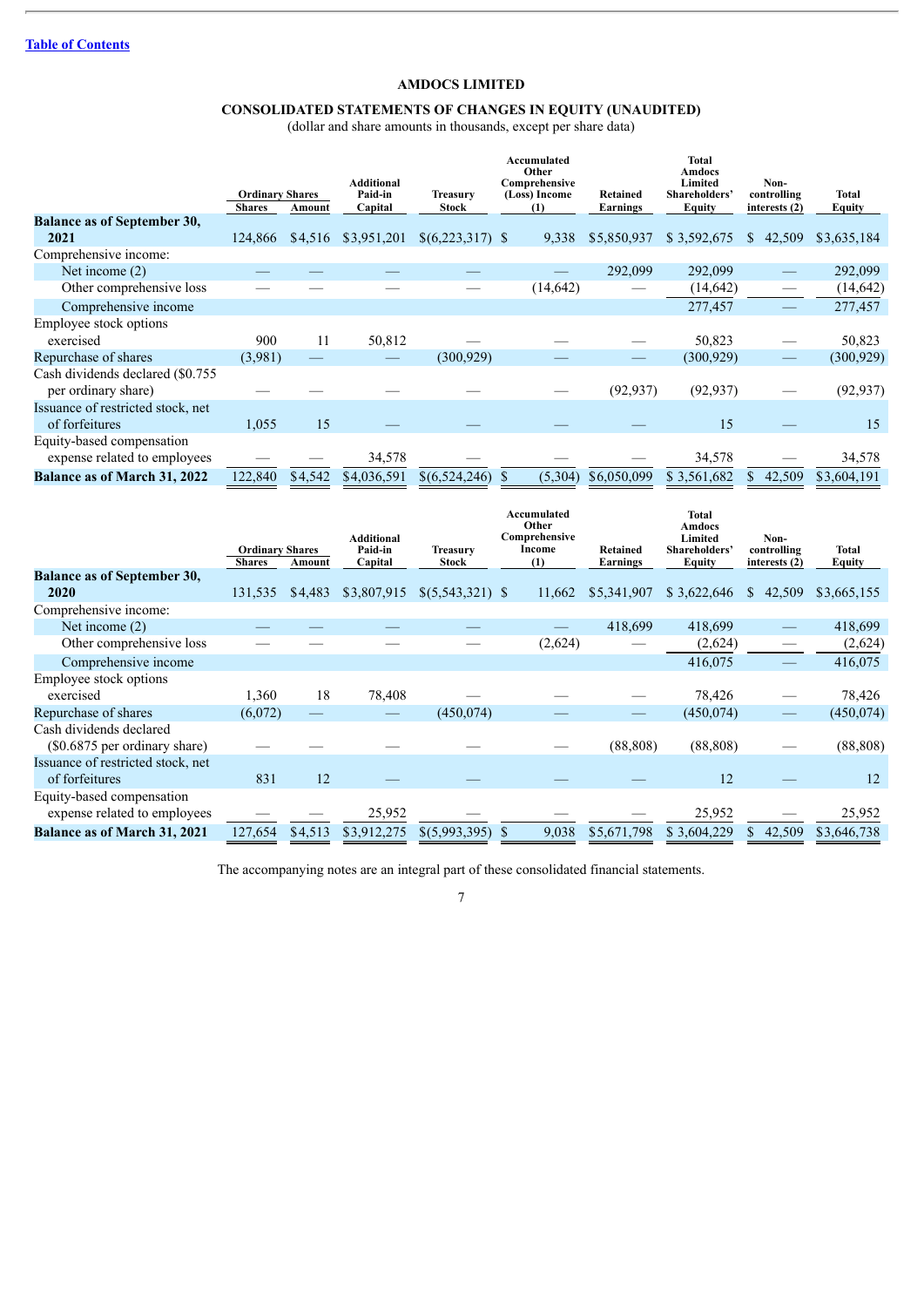### **AMDOCS LIMITED CONSOLIDATED STATEMENTS OF CASH FLOWS (UNAUDITED)**

(dollar amounts in thousands)

<span id="page-7-0"></span>

|                                                                            | Six months ended<br>March 31, |              |
|----------------------------------------------------------------------------|-------------------------------|--------------|
|                                                                            | 2022                          | 2021         |
| <b>Cash Flow from Operating Activities:</b>                                |                               |              |
| Net income                                                                 | \$292,099                     | \$418,699    |
| Reconciliation of net income to net cash provided by operating activities: |                               |              |
| Depreciation and amortization                                              | 101,071                       | 101,298      |
| Amortization of debt issuance cost                                         | 279                           | 272          |
| Equity-based compensation expense                                          | 34,578                        | 25,952       |
| Gain from sale of a business                                               | (10,000)                      | (226, 410)   |
| Deferred income taxes                                                      | (35,879)                      | (27, 778)    |
| Loss from short-term interest-bearing investments                          | 1,333                         | 221          |
| Net changes in operating assets and liabilities, net of amounts acquired:  |                               |              |
| Accounts receivable, net                                                   | (140, 863)                    | (108, 799)   |
| Prepaid expenses and other current assets                                  | 3,848                         | (11,906)     |
| Other noncurrent assets                                                    | 3,042                         | (10,763)     |
| Lease assets and liabilities, net                                          | (67)                          | 7,522        |
| Accounts payable, accrued expenses and accrued personnel                   | (22,006)                      | 76,427       |
| Deferred revenue                                                           | 102,997                       | 226,904      |
| Income taxes payable, net                                                  | 27,378                        | 41,629       |
| Other noncurrent liabilities                                               | 15,164                        | 22,953       |
| Net cash provided by operating activities                                  | 372,974                       | 536,221      |
| <b>Cash Flow from Investing Activities:</b>                                |                               |              |
| Purchase of property and equipment, net (1)                                | (104, 496)                    | (99,310)     |
| Proceeds from sale of short-term interest-bearing investments              | 13,142                        | 4,258        |
| Purchase of short-term interest-bearing investments                        | (34,275)                      | (200, 088)   |
| Net cash paid for business and intangible assets acquisitions              | (24, 497)                     | (87,600)     |
| Net cash received from sale of a business                                  | 10,000                        | 290,789      |
| Other                                                                      | (2,958)                       | 562          |
| Net cash used in investing activities                                      | (143, 084)                    | (91, 389)    |
| <b>Cash Flow from Financing Activities:</b>                                |                               |              |
| Repurchase of shares                                                       | (300, 929)                    | (450, 074)   |
| Proceeds from employee stock option exercises                              | 50,550                        | 78,438       |
| Payments of dividends                                                      | (89,366)                      | (85,934)     |
| Payment of contingent consideration from a business acquisition            | (6, 153)                      | (1, 462)     |
| Net cash used in financing activities                                      | (345,898)                     | (459, 032)   |
| Net decrease in cash and cash equivalents                                  | (116,008)                     | (14,200)     |
| Cash and cash equivalents at beginning of period                           | 709,064                       | 983,188      |
| Cash and cash equivalents at end of period                                 | \$593,056                     | \$968,988    |
| <b>Supplementary Cash Flow Information</b>                                 |                               |              |
| Cash paid for:                                                             |                               |              |
| Income taxes, net of refunds                                               | \$38,314                      | \$<br>61,100 |
| Interest $(2)$                                                             | 8,406                         | 10,124       |

(1) The amounts under "Purchase of property and equipment, net", include proceeds from sale of property and equipment of \$555 and \$136 for the six months ended March 31, 2022 and 2021, respectively.

(2) The amounts under "Interest" include payments of interest to financial institution, tax authorities and other.

The accompanying notes are an integral part of these consolidated financial statements.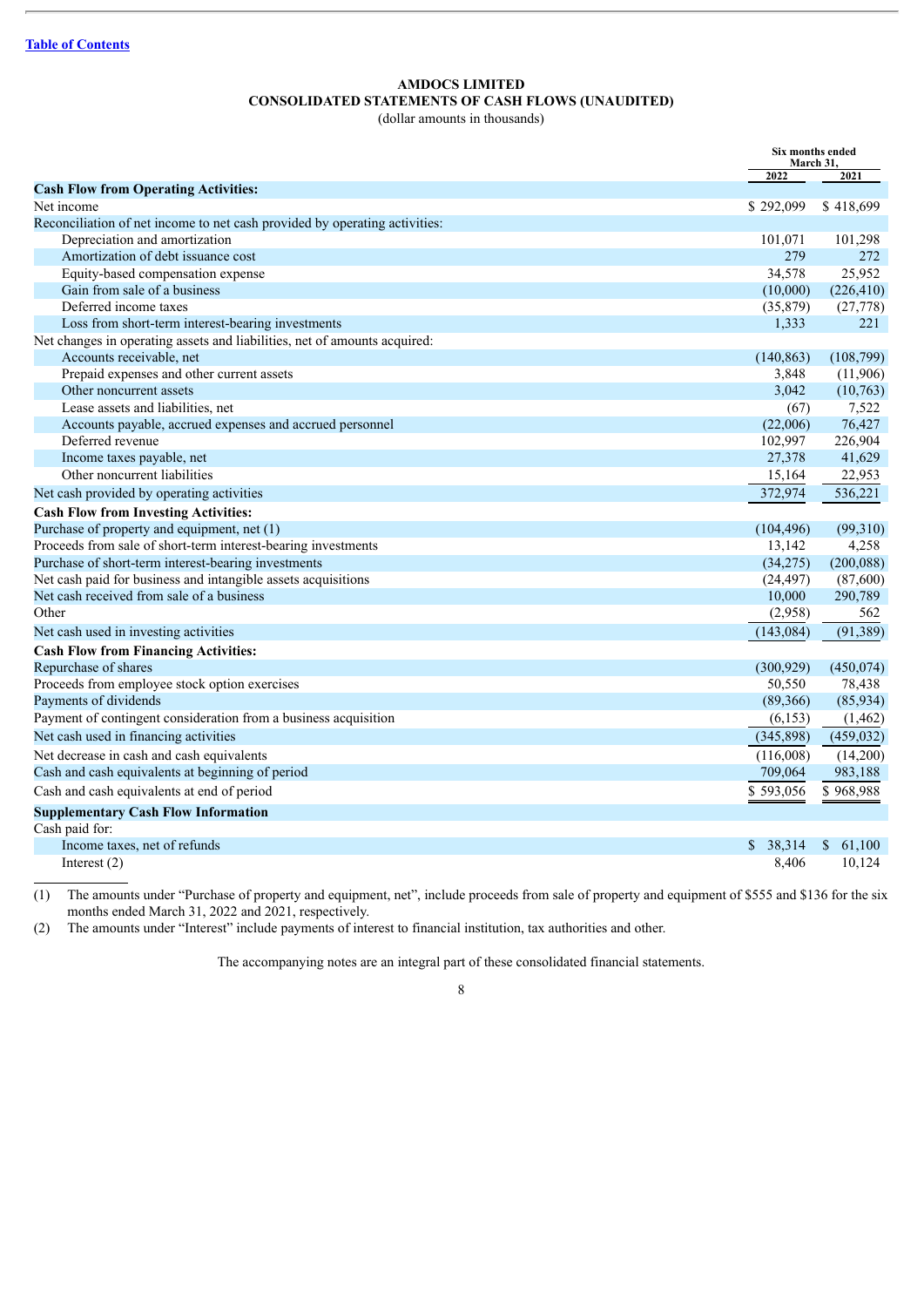### **NOTES TO UNAUDITED CONSOLIDATED FINANCIAL STATEMENTS**

(dollar and share amounts in thousands, except per share data or as otherwise disclosed)

#### <span id="page-8-0"></span>**1. Nature of Entity and Basis of Presentation**

Amdocs Limited (the "Company") is a leading provider of software and services to communications, cable and satellite, entertainment and media industry service providers of all sizes throughout the world. The Company and its consolidated subsidiaries operate in one segment and design, develop, market, support, implement and operate its open and modular cloud portfolio.

The Company is a Guernsey limited company, which directly or indirectly holds numerous subsidiaries around the world, the vast majority of which are wholly-owned. The majority of the Company's customers are in North America, Europe, Asia-Pacific and the Latin America region. The Company's main development facilities are located in Brazil, Canada, Cyprus, India, Ireland, Israel, Mexico, the Philippines, the United Kingdom and the United States.

The unaudited consolidated financial statements of the Company have been prepared in accordance with U.S. generally accepted accounting principles, or GAAP and are denominated in U.S. dollars.

In the opinion of the Company's management, all adjustments considered necessary for a fair presentation of the unaudited interim consolidated financial statements have been included herein and are of a normal recurring nature. The preparation of financial statements during interim periods requires management to make numerous estimates and assumptions that impact the reported amounts of assets, liabilities, revenue and expenses. Estimates and assumptions are reviewed periodically and the effect of revisions is reflected in the results of operations for the interim periods in which changes are determined to be necessary.

The results of operations for the interim periods presented herein are not necessarily indicative of the results to be expected for the full fiscal year. These statements do not include all information and footnotes necessary for a complete presentation of financial position, results of operations and cash flows in conformity with GAAP. These statements should be read in conjunction with the Company's consolidated financial statements for the fiscal year ended September 30, 2021, set forth in the Company's Annual Report on Form 20-F filed on December 9, 2021 with the U.S. Securities and Exchange Commission, or the SEC. There have been no material changes to the company's significant accounting policies from its Annual Report on Form 20-F for the fiscal year ended September 30, 2021.

#### *Reclassification*

From time to time, certain immaterial amounts in prior year financial statements may be reclassified to conform to the current year presentation.

#### **2. Recent Accounting Standards**

In August 2021, the Financial Accounting Standards Board, or FASB, issued Accounting Standard Update, or ASU No. 2021-08, "*Business* Combinations (Topic 805): Accounting for Contract Assets and Contract Liabilities from Contracts with Customers". The ASU requires companies to apply ASC 606 to recognize and measure contract assets and contract liabilities from contracts with customers acquired in a business combination. This ASU will be effective for the Company on October 1, 2023 and early adoption is permitted. The Company is currently evaluating the impact of adoption of this ASU on its consolidated financial statements.

In March 2020, the FASB, issued ASU No. 2020-04, "Reference Rate Reform: Facilitation of the Effects of Reference Rate Reform on Financial *Reporting".* The ASU provides temporary optional expedients and exceptions on certain contract modifications, hedge relationships and other transactions that reference London Inter-Bank Offered Rate ("LIBOR") or other reference rates expected to be discontinued due to the reference rate reform. This ASU is effective as of March 12, 2020 through December 31, 2022. The Company expects that the adoption of this ASU will not have a material impact on its consolidated financial statements.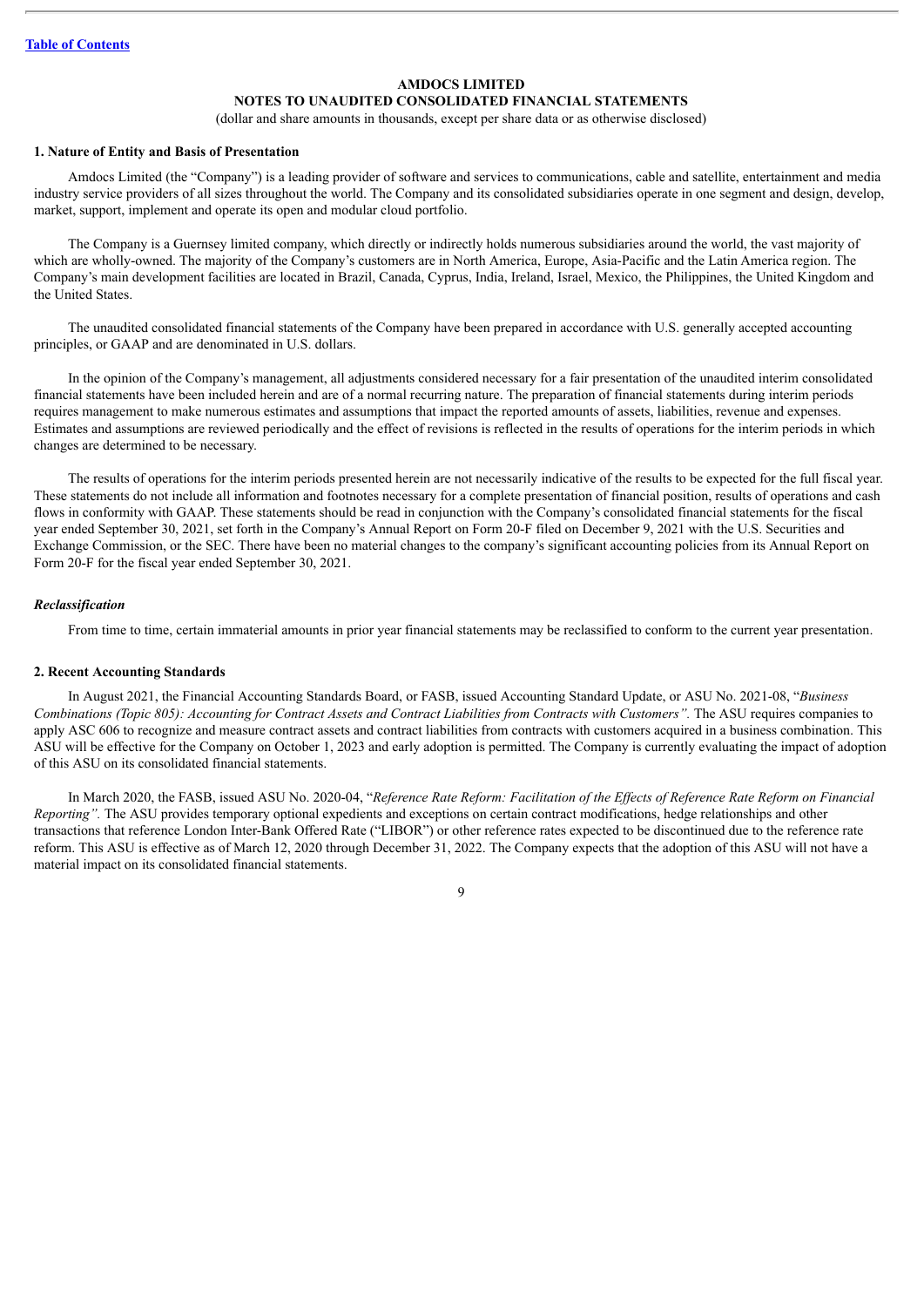### **NOTES TO UNAUDITED CONSOLIDATED FINANCIAL STATEMENTS**

(dollar and share amounts in thousands, except per share data or as otherwise disclosed)

#### **3. Divestiture of a Subsidiary**

On November 10, 2020, the Company signed an agreement for the divestiture of OpenMarket for approximately \$300,000 cash with Infobip Limited, a company in which One Equity Partners is the primary institutional investor. With this transaction, the Company divested a non-strategic asset in the mobile messaging domain, remaining laser-focused on its core strategic growth initiatives.

On December 31, 2020, the Company completed the divestiture. Based on the total consideration, the Company recorded pre-tax gain of \$226,410, (net of immaterial transaction costs) in the Consolidated Statements of Income during the six months ended March 31, 2021. In connection with this divestiture, \$9,194 of net assets and \$61,396 of goodwill, were disposed. During the six months ended March 31, 2022 the Company recorded additional pre-tax gain of \$10,000, in the Consolidated Statements of Income as a result of achievement of certain performance metrics and received such additional consideration during the three months ended March 31, 2022. The divestiture does not represent a strategic shift that will have a major effect on operations and financial results and, therefore, did not qualify for presentation as a discontinued operation, see also Note 9.

### **4. Revenue**

### **Contract Balances**

The following table provides information about accounts receivable, both billed and unbilled and deferred revenue:

|                                                                              |                   | As of                 |
|------------------------------------------------------------------------------|-------------------|-----------------------|
|                                                                              | March 31,<br>2022 | September 30,<br>2021 |
| Accounts receivable—billed (net of allowances for credit losses of \$15,647) |                   |                       |
| and \$20,065 as of March 31, 2022 and September 30, 2021, respectively)      | \$894,236         | 704,541<br>S          |
| Accounts receivable – unbilled (current)                                     | \$128,406         | 162,278<br>S          |
| Accounts receivable – unbilled (non-current)                                 | \$27,437          | 38,252                |
| Total Accounts receivable—unbilled                                           | \$155,843         | 200.530               |
| Deferred revenue (current)                                                   | $$$ (360,192)     | (237, 374)<br>\$      |
| Deferred revenue (non-current)                                               | \$ (88, 854)      | (108, 675)            |
| Total Deferred revenue                                                       | \$(449,046)       | (346,049)             |
|                                                                              |                   |                       |

Revenue recognized during the three and six months ended March 31, 2022, which was included in deferred revenue (current) as of September 30, 2021 was \$35,957 and \$183,496, respectively. Revenue recognized during the three and six months ended March 31, 2021, which was included in deferred revenue (current) as of September 30, 2020 was \$13,755 and \$102,947, respectively.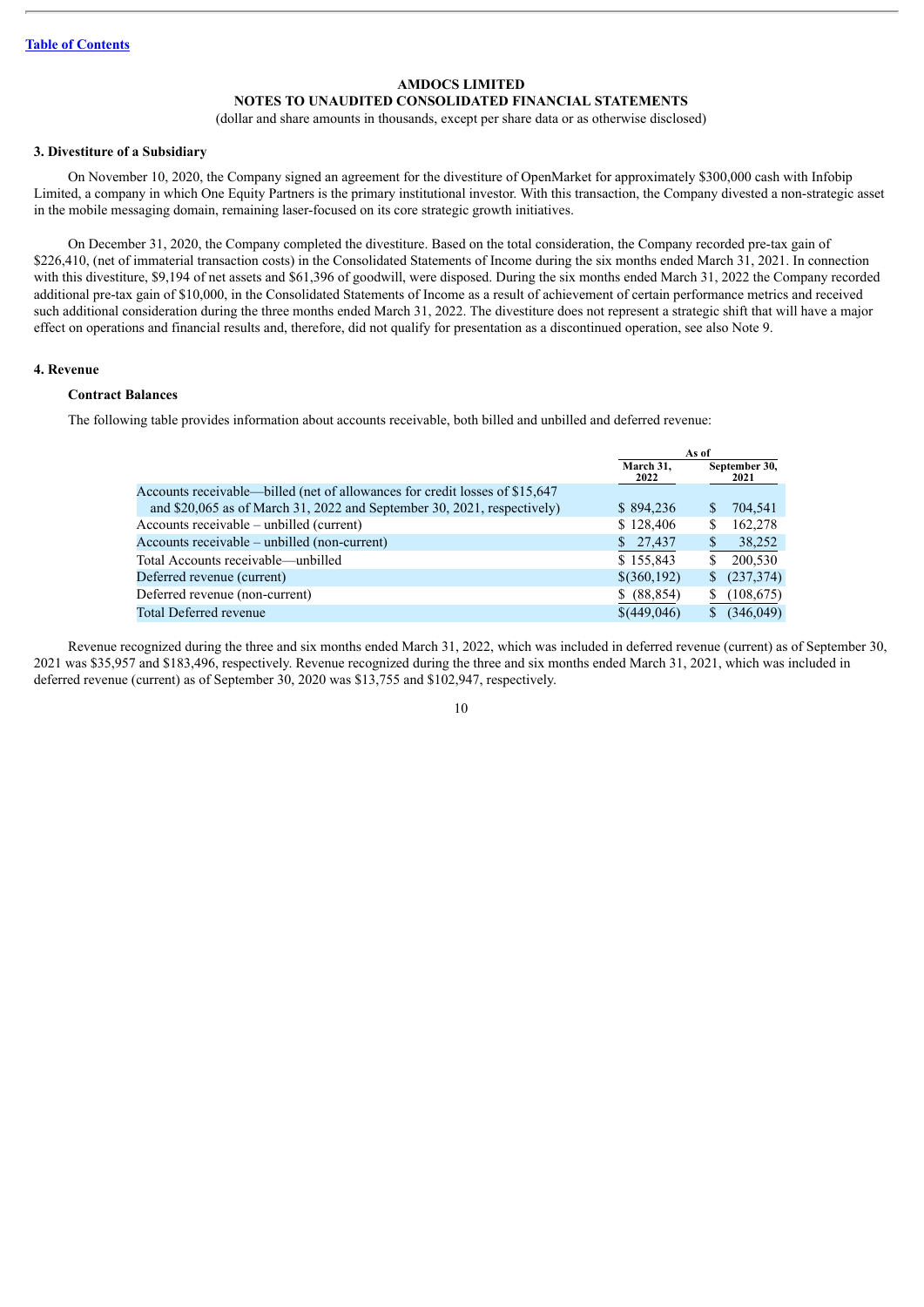### **NOTES TO UNAUDITED CONSOLIDATED FINANCIAL STATEMENTS**

(dollar and share amounts in thousands, except per share data or as otherwise disclosed)

#### **Remaining Performance Obligations from Contracts with Customer**

As of March 31, 2022, the aggregate amount of the transaction price allocated to remaining performance obligations that are unsatisfied or partially unsatisfied was approximately \$6.5 billion. Remaining performance obligations include the remaining non-cancelable, committed and fixed portion of these contracts for their entire duration and therefore it is not comparable to what the Company considers to be next 12 months backlog. Given the profile of contract terms, the majority of this amount is expected to be recognized as revenue over the next three years.

#### **Disaggregation of Revenue**

The Company considers information that is regularly reviewed by its chief operating decision makers in evaluating financial performance to disaggregate revenue.

The following tables provide details of revenue by nature of activities and by geography:

#### *Revenue by nature of activities*

|                               |             | Three months ended<br>March 31. |             |             |  | Six months ended<br>March 31. |
|-------------------------------|-------------|---------------------------------|-------------|-------------|--|-------------------------------|
|                               | 2022        | 2021                            | 2022        | 2021        |  |                               |
| Managed services arrangements | 663,359     | 634.626                         | \$1,323,047 | \$1.258.281 |  |                               |
| Others                        | 481,912     | 414.108                         | 926.856     | 876,796     |  |                               |
| Total                         | \$1,145,271 | \$1,048,734                     | \$2,249,903 | \$2,135,077 |  |                               |

#### *Geographic Information*

|                                      |             | Three months ended<br>March 31. | Six months ended<br>March 31. |             |  |
|--------------------------------------|-------------|---------------------------------|-------------------------------|-------------|--|
|                                      | 2022        | 2021                            | 2022                          | 2021        |  |
| North America (mainly United States) | 772.166     | 679,067                         | \$1.517.659                   | \$1,382,501 |  |
| Europe                               | 147.191     | 148.808                         | 289.732                       | 320.367     |  |
| Rest of the world                    | 225.914     | 220,859                         | 442.512                       | 432.209     |  |
| Total                                | \$1,145,271 | \$1,048,734                     | \$2,249,903                   | \$2,135,077 |  |

#### **5. Fair Value Measurement**

The Company accounts for certain assets and liabilities at fair value. Fair value is the price that would be received from selling an asset or that would be paid to transfer a liability in an orderly transaction between market participants at the measurement date. When determining the fair value measurements for assets and liabilities required or permitted to be recorded at fair value, the Company considers the principal or most advantageous market in which it would transact and it considers assumptions that market participants would use when pricing the asset or liability.

The hierarchy below lists three levels of fair value based on the extent to which inputs used in measuring fair value are observable in the market. The Company categorizes each of its fair value measurements in one of these three levels based on the lowest level input that is significant to the fair value measurement in its entirety.

The three levels of inputs that may be used to measure fair value are as follows:

Level 1: Quoted prices in active markets for identical assets or liabilities;

Level 2: Observable inputs other than quoted prices included in Level 1, such as quoted prices for similar assets or liabilities in active markets, quoted prices for identical or similar assets or liabilities in markets with insufficient volume or infrequent transactions (less active markets), or other inputs that are observable (model-derived valuations in which significant inputs are observable) or can be derived principally from, or corroborated by, observable market data; and

Level 3: Unobservable inputs that are supported by little or no market activity that is significant to the fair value of the assets or liabilities.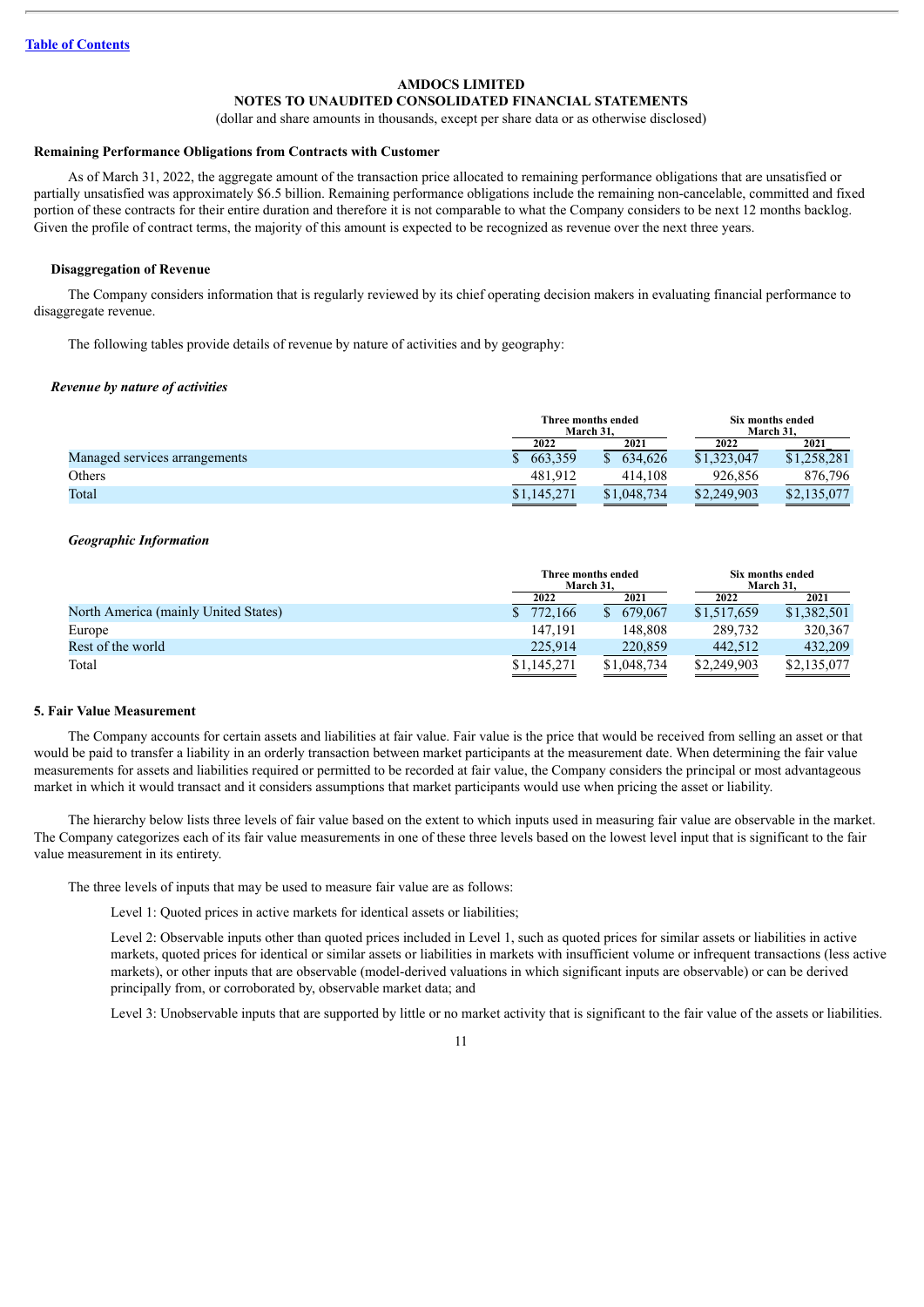### **NOTES TO UNAUDITED CONSOLIDATED FINANCIAL STATEMENTS**

(dollar and share amounts in thousands, except per share data or as otherwise disclosed)

The following tables present the Company's assets and liabilities measured at fair value on a recurring basis as of March 31, 2022 and September 30, 2021:

|                                       | As of March 31, 2022 |                |          |           |  |
|---------------------------------------|----------------------|----------------|----------|-----------|--|
|                                       | Level 1              | <b>Level 2</b> | Level 3  | Total     |  |
| Available-for-sale securities:        |                      |                |          |           |  |
| Money market funds                    | \$211,108            | \$             | \$       | \$211,108 |  |
| Corporate bonds                       |                      | 179,292        |          | 179,292   |  |
| U.S. government treasuries            | 46,944               |                |          | 46,944    |  |
| Supranational and sovereign debt      |                      | 17.411         |          | 17,411    |  |
| Asset backed obligations              |                      | 10,692         |          | 10,692    |  |
| Municipal Bond                        |                      | 9,033          |          | 9,033     |  |
| Total available-for-sale securities   | 258,052              | 216,428        |          | 474,480   |  |
| <b>Equity Investments</b>             |                      |                | 41,862   | 41,862    |  |
| Derivative financial instruments, net |                      | 4,954          |          | 4,954     |  |
| Other liabilities                     |                      |                | (41,008) | (41,008)  |  |
| Total                                 | \$258.052            | \$221,382      | 854      | \$480.288 |  |

|                                       | As of September 30, 2021 |           |            |           |
|---------------------------------------|--------------------------|-----------|------------|-----------|
|                                       | <b>Level 1</b>           | Level 2   | Level 3    | Total     |
| Available-for-sale securities:        |                          |           |            |           |
| Money market funds                    | \$209,026                | \$        |            | \$209,026 |
| Corporate bonds                       |                          | 190,437   |            | 190,437   |
| U.S. government treasuries            | 54,752                   |           |            | 54,752    |
| Supranational and sovereign debt      |                          | 7,453     |            | 7,453     |
| Asset backed obligations              |                          | 3,885     |            | 3,885     |
| Total available-for-sale securities   | 263,778                  | 201,775   |            | 465,553   |
| <b>Equity Investments</b>             |                          |           | 37,581     | 37,581    |
| Derivative financial instruments, net |                          | 10,979    |            | 10,979    |
| Other liabilities                     |                          |           | (51, 590)  | (51, 590) |
| Total                                 | \$263,778                | \$212,754 | \$(14,009) | \$462,523 |

Available-for-sale securities that are classified as Level 2 assets are priced using observable data that may include quoted market prices for similar instruments, market dealer quotes, market spreads, non-binding market prices that are corroborated by observable market data and other observable market information. The Company's derivative instruments are classified as Level 2 as they represent foreign currency forward and option contracts valued primarily based on observable inputs including forward rates and yield curves. The Company did not have any transfers between Level 1 and Level 2 fair value measurements during the three and six months ended March 31, 2022. Level 3 liabilities relate to certain acquisition-related liabilities, which were generally valued using a Monte-Carlo simulation model and based on estimates of potential pay-out scenarios, periodically valued every quarter. These liabilities were included in both accrued expenses and other current liabilities and other noncurrent liabilities as of March 31, 2022 and September 30, 2021. The decrease in Level 3 liabilities was primarily attributable to payments of certain acquisition-related liabilities, partially offset by changes recorded against goodwill in connection with recent acquisitions and changes in the fair value recorded in the consolidated statement of income during the three and six months ended March 31, 2022. Level 3 assets relate to equity investments, which were valued based on price changes in orderly transactions for similar private investments of the same issuer. The increase in Level 3 assets is primarily as changes in the fair value which was recorded during the three and six months ended March 31, 2022 in the consolidated statement of income.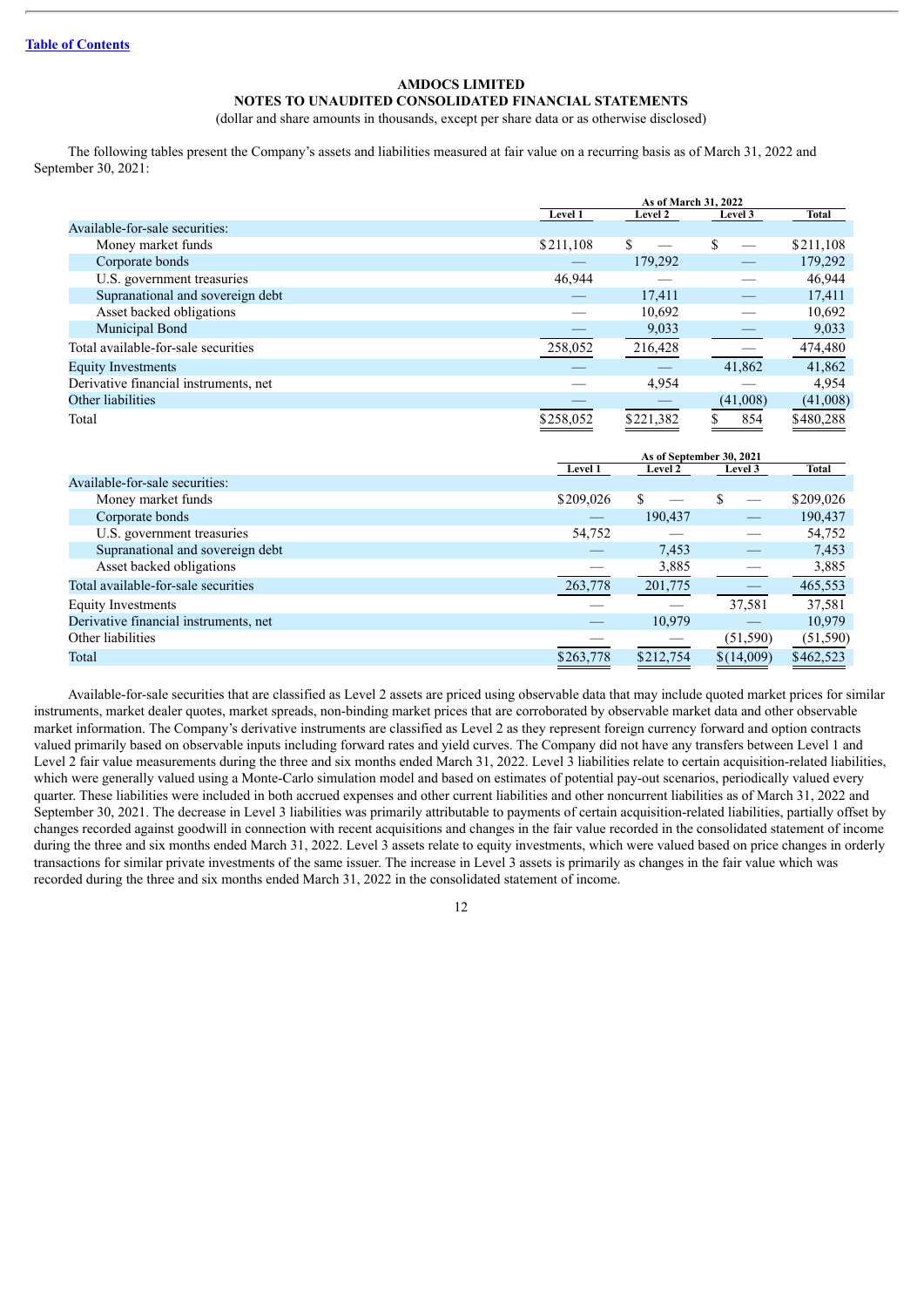### **NOTES TO UNAUDITED CONSOLIDATED FINANCIAL STATEMENTS**

(dollar and share amounts in thousands, except per share data or as otherwise disclosed)

#### *Fair Value of Financial Instruments*

The carrying amounts of cash and cash equivalents, accounts receivable, accounts payable, accrued expenses and other current liabilities, accrued personnel costs approximate their fair value because of the relatively short maturity of these items, for the fair value of the Senior Notes, see Note 12.

#### **6. Available-For-Sale Securities**

Available-for-sale securities consist of the following interest-bearing investments:

|                                  |                   | As of March 31, 2022         |                                             |                   |  |  |
|----------------------------------|-------------------|------------------------------|---------------------------------------------|-------------------|--|--|
|                                  | Amortized<br>Cost | Gross<br>Unrealized<br>Gains | <b>Gross</b><br>Unrealized<br><b>Losses</b> | <b>Fair Value</b> |  |  |
| Money market funds               | \$211,108         |                              |                                             | \$211,108         |  |  |
| Corporate bonds                  | 188,993           |                              | 9,701                                       | 179,292           |  |  |
| U.S. government treasuries       | 49,643            |                              | 2,699                                       | 46,944            |  |  |
| Supranational and sovereign debt | 18,517            |                              | 1.106                                       | 17,411            |  |  |
| Asset backed obligations         | 11,102            |                              | 410                                         | 10,692            |  |  |
| Municipal bond                   | 9,346             |                              | 313                                         | 9,033             |  |  |
| Total(1)                         | \$488,709         |                              | \$14,229                                    | \$474,480         |  |  |

(1) Available-for-sale securities with maturities longer than 90 days from the date of acquisition were classified as short-term interest-bearing investments and available-for-sale securities with maturities of 90 days or less from the date of acquisition were included in cash and cash equivalents on the Company's balance sheet. As of March 31, 2022, \$263,372 of securities were classified as short-term interest-bearing investments and \$211,108 of securities were classified as cash and cash equivalents.

|                                  | As of September 30, 2021 |                                     |                                                    |                   |  |
|----------------------------------|--------------------------|-------------------------------------|----------------------------------------------------|-------------------|--|
|                                  | Amortized<br>Cost        | <b>Gross</b><br>Unrealized<br>Gains | <b>Gross</b><br><b>Unrealized</b><br><b>Losses</b> | <b>Fair Value</b> |  |
| Money market funds               | \$209,026                | ۰D                                  |                                                    | \$209,026         |  |
| Corporate bonds                  | 191,445                  | 76                                  | 1.084                                              | 190,437           |  |
| U.S. government treasuries       | 54,987                   | 4                                   | 239                                                | 54,752            |  |
| Supranational and sovereign debt | 7.479                    |                                     | 26                                                 | 7,453             |  |
| Asset backed obligations         | 3,890                    |                                     |                                                    | 3,885             |  |
| Total(1)                         | \$466,827                | 80                                  | 1,354                                              | \$465,553         |  |

(1) Available-for-sale securities with maturities longer than 90 days from the date of acquisition were classified as short-term interest-bearing investments and available-for-sale securities with maturities of 90 days or less from the date of acquisition were included in cash and cash equivalents on the Company's balance sheet. As of September 30, 2021, \$256,527 of securities were classified as short-term interest-bearing investments and \$209,026 of securities were classified as cash and cash equivalents.

As of March 31, 2022, the immaterial unrealized losses attributable to the Company's available-for-sale securities were primarily due to credit spreads and interest rate movements. The Company assessed whether such unrealized losses for the investments in its portfolio were caused by expected credit loss. Based on this assessment, the Company did not recognize any credit losses in the three and six months ended March 31, 2022 and 2021. Realized gains and losses on short-term interest-bearing investments are included in earnings and are determined based on specific identification method.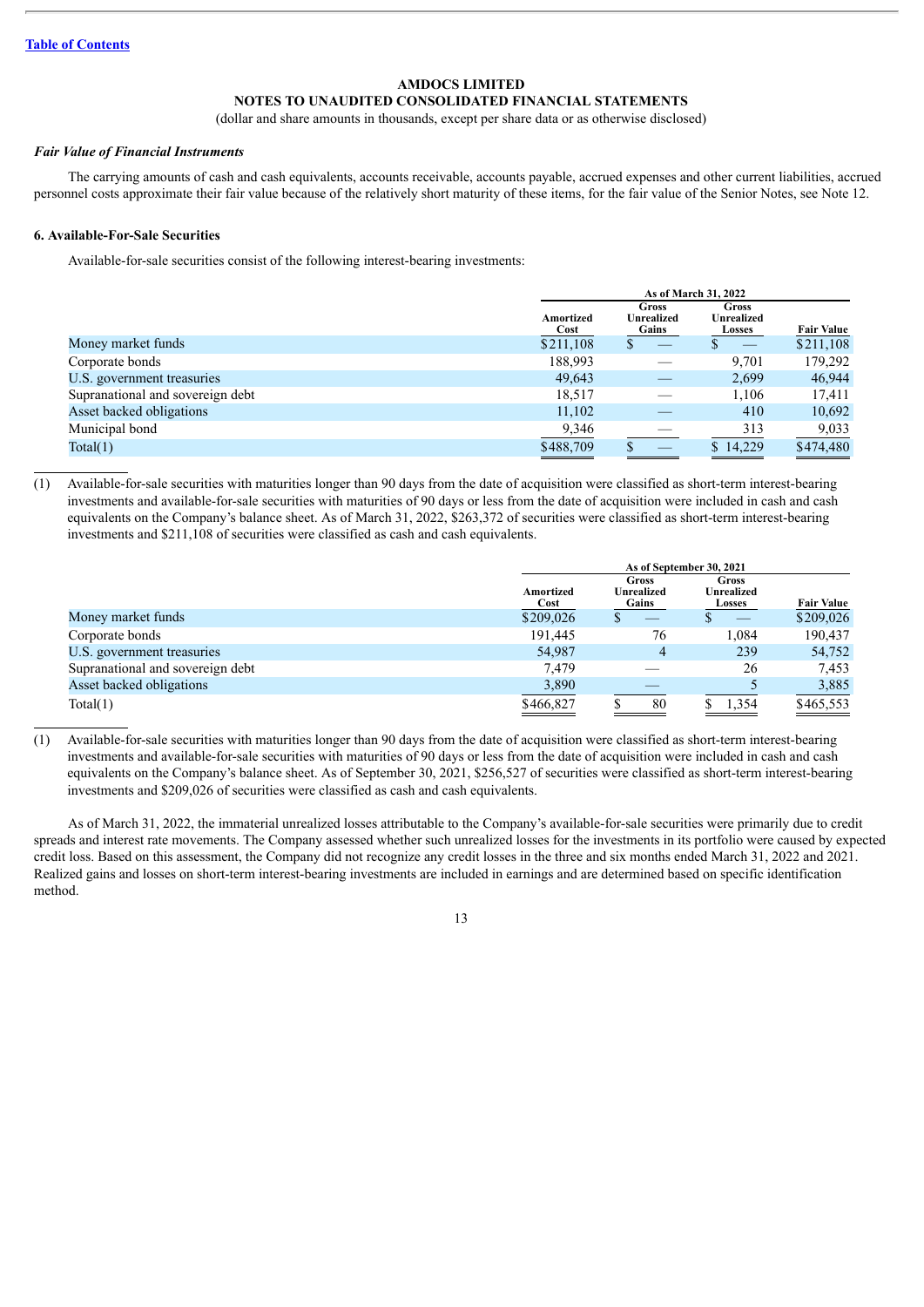### **NOTES TO UNAUDITED CONSOLIDATED FINANCIAL STATEMENTS**

(dollar and share amounts in thousands, except per share data or as otherwise disclosed)

As of March 31, 2022, the Company's available-for-sale securities had the following maturity dates:

|                     | <b>Market Value</b> |
|---------------------|---------------------|
| Due within one year | 225,869<br>\$       |
| 1 to 2 years        | 35,936              |
| 2 to 3 years        | 72,034              |
| 3 to 4 years        | 101,363             |
| Thereafter          | 39,278              |
|                     | 474,480             |

### **7. Derivative Financial Instruments**

The Company's risk management strategy includes the use of derivative financial instruments to reduce the volatility of earnings and cash flows associated with changes in foreign currency exchange rates. The Company does not enter into derivative transactions for trading purposes.

The Company's derivatives expose it to credit risks from possible non-performance by counterparties. The Company utilizes standard counterparty master netting agreements that net certain foreign currency transactions in the event of the insolvency of one of the parties to the transaction. These master netting arrangements permit the Company to net amounts due from the Company to a counterparty with amounts due to the Company from the same counterparty. Although all of the Company's derivative assets and liabilities are subject to enforceable master netting arrangements, the Company has elected to present these assets and liabilities on a gross basis. Taking into account the Company's right to net certain gains with losses, the maximum amount of loss due to credit risk that the Company would incur if all counterparties to the derivative financial instruments failed completely to perform, according to the terms of the contracts, based on the gross fair value of the Company's derivative contracts that are favorable to the Company, was approximately \$9,660 as of March 31, 2022. The Company has limited its credit risk by entering into derivative transactions exclusively with investment-grade rated financial institutions and monitors the creditworthiness of these financial institutions on an ongoing basis.

The Company classifies cash flows from its derivative transactions as cash flows from operating activities in the consolidated statements of cash flow.

The table below presents the total volume or notional amounts of the Company's derivative instruments as of March 31, 2022. Notional values are in U.S. dollars and are translated and calculated based on forward rates as of March 31, 2022 for forward contracts, and based on spot rates as of March 31, 2022 for options.

|                            | Notional Value* |
|----------------------------|-----------------|
| Foreign exchange contracts | \$1.722.985     |

Gross notional amounts do not quantify risk or represent assets or liabilities of the Company but are used in the calculation of settlements under the contracts.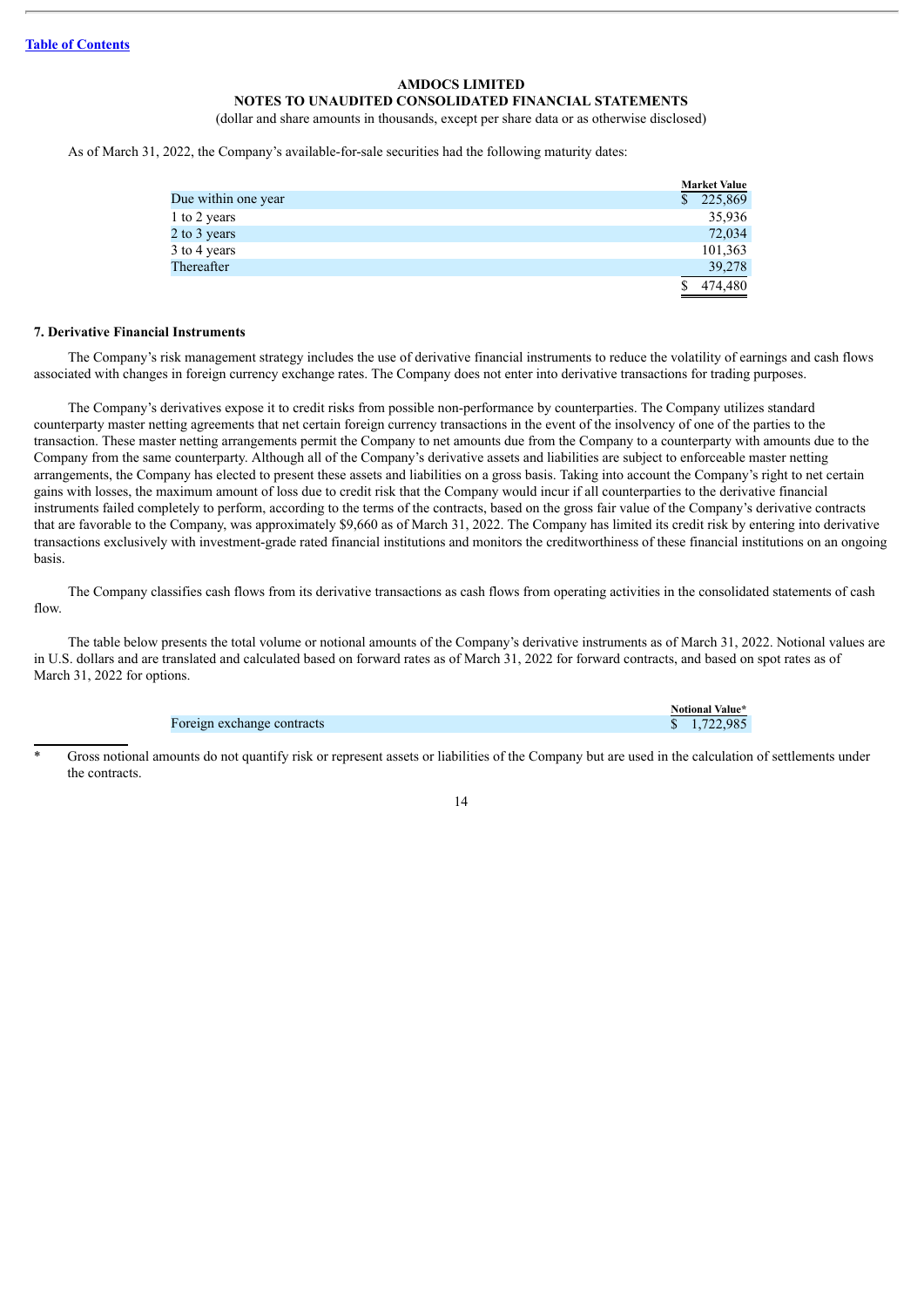### **NOTES TO UNAUDITED CONSOLIDATED FINANCIAL STATEMENTS**

(dollar and share amounts in thousands, except per share data or as otherwise disclosed)

The Company records all derivative instruments on the balance sheet at fair value. For further information, please see Note 5 to the consolidated financial statements. The fair value of the open foreign exchange contracts recorded as an asset or a liability by the Company on its consolidated balance sheets as of March 31, 2022 and September 30, 2021, is as follows:

|                |                                                   |                   | As of |                       |  |
|----------------|---------------------------------------------------|-------------------|-------|-----------------------|--|
|                |                                                   | March 31,<br>2022 |       | September 30,<br>2021 |  |
|                | Derivatives designated as hedging instruments     |                   |       |                       |  |
|                | Prepaid expenses and other current assets         | \$10,167          | S     | 6,962                 |  |
|                | Other noncurrent assets                           | 2.706             |       | 3,068                 |  |
|                | Accrued expenses and other current liabilities    | (1,132)           |       | (70)                  |  |
|                | Other noncurrent liabilities                      | (1, 542)          |       |                       |  |
|                |                                                   | 10,199            |       | 9,960                 |  |
|                | Derivatives not designated as hedging instruments |                   |       |                       |  |
|                | Prepaid expenses and other current assets         | 3,016             |       | 4,230                 |  |
|                | Accrued expenses and other current liabilities    | (8,261)           |       | (3,211)               |  |
|                |                                                   | (5,245)           |       | 1,019                 |  |
| Net fair value |                                                   | 4,954             |       | 10.979                |  |

#### *Cash Flow Hedges*

In order to reduce the impact of changes in foreign currency exchange rates on its results, the Company enters into foreign currency exchange forward and option contracts to purchase and sell foreign currencies to hedge a significant portion of its foreign currency net exposure resulting from revenue and expense transactions denominated in currencies other than the U.S. dollar. The Company designates these contracts for accounting purposes as cash flow hedges. The Company currently hedges its exposure to the variability in future cash flows for a maximum period of approximately three years. A significant portion of the forward and option contracts outstanding as of March 31, 2022 is scheduled to mature within the next 12 months.

The effective portion of the gain or loss on the derivative instruments is initially recorded as a component of other comprehensive loss, a separate component of shareholders' equity, and subsequently reclassified into earnings in the same line item as the related forecasted transaction and in the same period or periods during which the hedged exposure affects earnings. The cash flow hedges are evaluated for effectiveness at least quarterly. As the critical terms of the forward contract or option and the hedged transaction are matched at inception, the hedge effectiveness is assessed generally based on changes in the fair value for cash flow hedges, as compared to the changes in the fair value of the cash flows associated with the underlying hedged transactions. Hedge ineffectiveness, if any, and hedge components, such as time value, excluded from assessment of effectiveness testing for hedges of estimated revenue from customers, are recognized immediately in interest and other expense, net.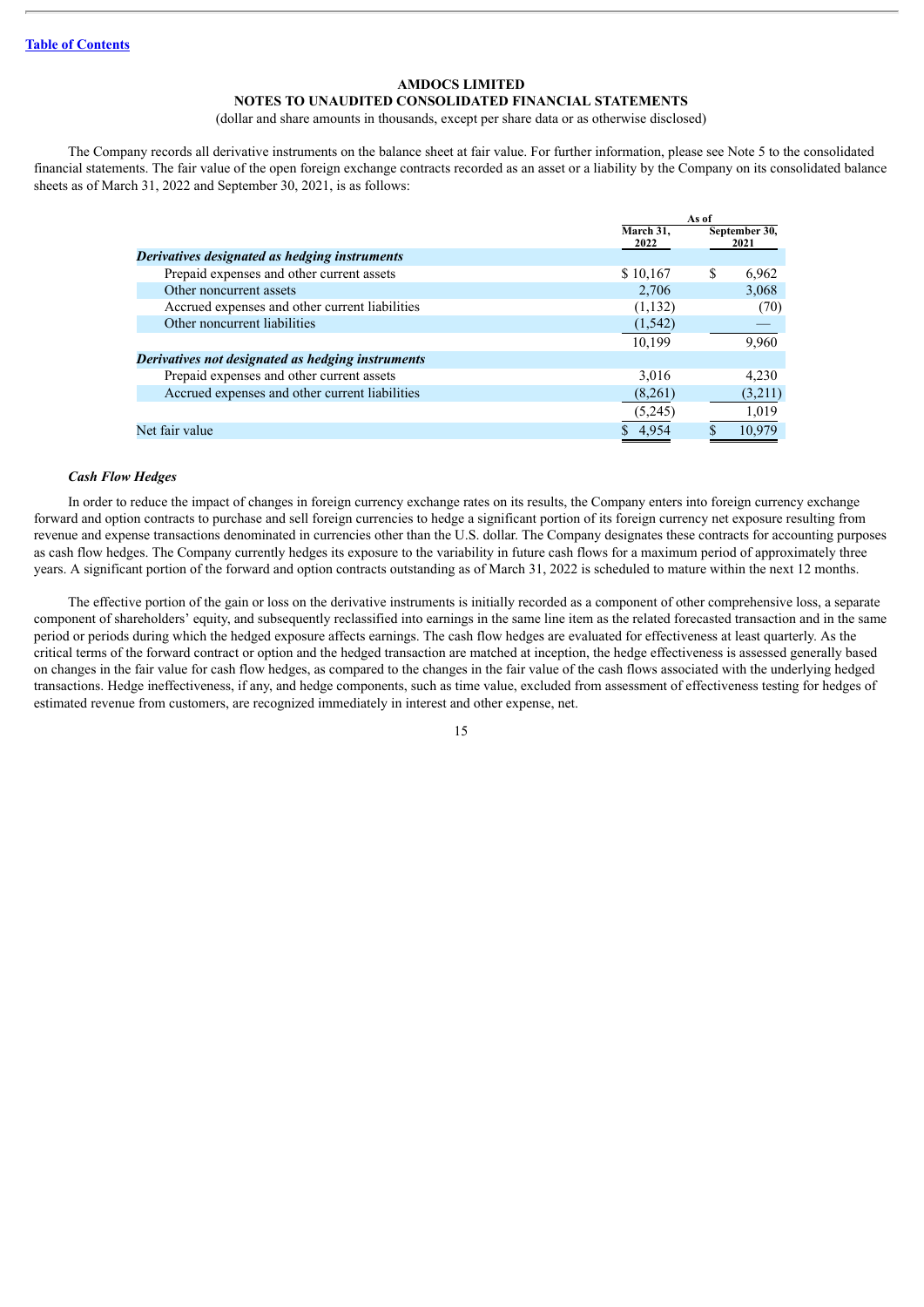### **NOTES TO UNAUDITED CONSOLIDATED FINANCIAL STATEMENTS**

(dollar and share amounts in thousands, except per share data or as otherwise disclosed)

The effect of the Company's cash flow hedging instruments in the consolidated statements of income for the three and six months ended March 31, 2022 and 2021, respectively, which partially offsets the foreign currency impact from the underlying exposures, is summarized as follows:

|                                                 |                              | (Losses) Gains Reclassified from<br><b>Accumulated Other Comprehensive (Loss) Income (Effective Portion)</b> |       |                            |        |
|-------------------------------------------------|------------------------------|--------------------------------------------------------------------------------------------------------------|-------|----------------------------|--------|
|                                                 | Three months ended March 31. |                                                                                                              |       | Six months ended March 31. |        |
| Line item in consolidated statements of income: | 2022                         | 2021                                                                                                         | 2022  |                            | 2021   |
| Revenue                                         | \$<br>120                    | (145)                                                                                                        | 156   |                            | (258)  |
| Cost of revenue                                 | (375)                        | 5,176                                                                                                        | 861   |                            | 10,774 |
| Research and development                        | (365)                        | 1.630                                                                                                        | (190) |                            | 3.282  |
| Selling, general and administrative             | (544)                        | 1,804                                                                                                        | (539) |                            | 3,857  |
| Total                                           | 1.164                        | 8.465                                                                                                        | 288   |                            | 17,655 |

The activity related to the changes in net unrealized gains (losses) on cash flow hedges recorded in accumulated other comprehensive (loss) income, net of tax, is as follows:

|                                                                           | Six months ended<br>March 31. |          |
|---------------------------------------------------------------------------|-------------------------------|----------|
|                                                                           | 2022                          | 2021     |
| Net unrealized gains on cash flow hedges, net of tax, beginning of period | \$13,773                      | \$18,836 |
| Changes in fair value of cash flow hedges, net of tax                     | (1,213)                       | 13.708   |
| Reclassification of net gains into earnings, net of tax                   | (474)                         | (14,655) |
| Net unrealized gains on cash flow hedges, net of tax, end of period       | \$12.086                      | \$17.889 |

Net (losses) gains from cash flow hedges recognized in other comprehensive loss were \$(1,238) and \$15,505, or \$(1,213) and \$13,708 net of taxes, during the six months ended March 31, 2022 and 2021, respectively.

Of the net unrealized gains related to derivatives designated as cash flow hedges and recorded in accumulated other comprehensive (loss) income as of March 31, 2022, a net gain of \$5,919 will be reclassified into earnings within the next 12 months and will partially offset the foreign currency impact from the underlying exposures. The amount ultimately realized in earnings will likely differ due to future changes in foreign exchange rates.

The ineffective portion of the change in fair value of a cash flow hedge, including the time value portion excluded from effectiveness testing for the three and six months ended March 31, 2022 and 2021, was not material.

Cash flow hedges are required to be discontinued in the event it becomes probable that the underlying forecasted hedged transaction will not occur. The Company did not discontinue any cash flow hedges during any of the periods presented nor does the Company anticipate any such discontinuance in the normal course of business.

#### *Other Risk Management Derivatives*

The Company also enters into foreign currency exchange forward and option contracts that are not designated as hedging instruments under hedge accounting and are used to reduce the impact of foreign currency on certain balance sheet exposures and certain revenue and expense transactions.

These instruments are generally short-term in nature, with typical maturities of less than 12 months, and are subject to fluctuations in foreign exchange rates.

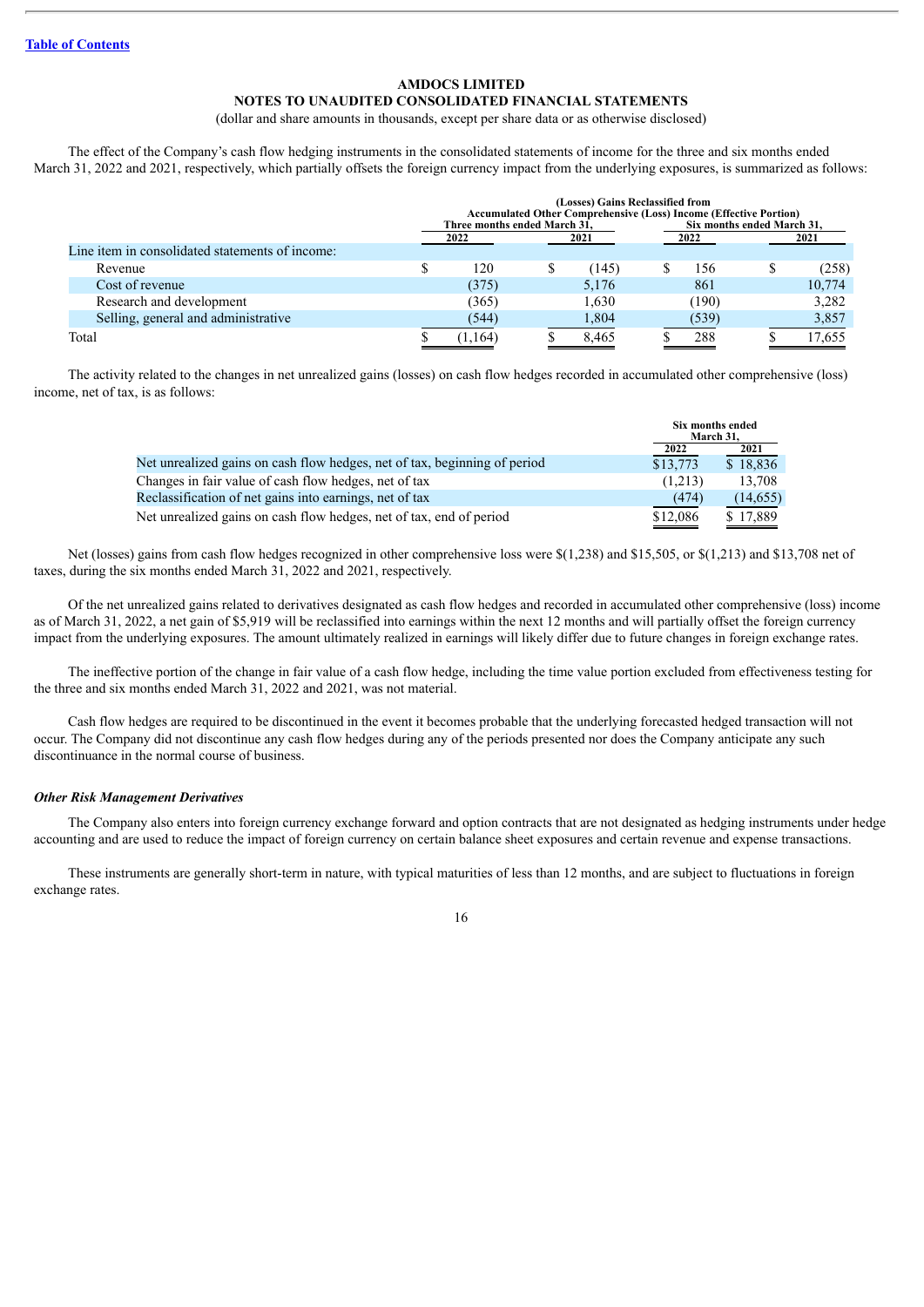### **NOTES TO UNAUDITED CONSOLIDATED FINANCIAL STATEMENTS**

(dollar and share amounts in thousands, except per share data or as otherwise disclosed)

The effect of the Company's derivative instruments not designated as hedging instruments in the consolidated statements of income for the three and six months ended March 31, 2022 and 2021, respectively, which partially offsets the foreign currency impact from the underlying exposure, is summarized as follows:

|                                                 | (Losses) Gains Recognized in Income<br>Three months ended March 31,<br>Six months ended March 31, |           |    |         |         |  |          |
|-------------------------------------------------|---------------------------------------------------------------------------------------------------|-----------|----|---------|---------|--|----------|
|                                                 |                                                                                                   | 2022      |    | 2021    | 2022    |  | 2021     |
| Line item in consolidated statements of income: |                                                                                                   |           |    |         |         |  |          |
| Cost of revenue                                 |                                                                                                   | (1, 818)  | S. | (2,040) | 13      |  | 3,301    |
| Research and development                        |                                                                                                   | (577)     |    | (665)   | (23)    |  | 598      |
| Selling, general and administrative             |                                                                                                   | (717)     |    | (833)   | (105)   |  | 744      |
| Interest and other expense, net                 |                                                                                                   | (9,127)   |    | 2,412   | (4,875) |  | (1,702)  |
| Income taxes                                    |                                                                                                   | 365       |    | 481     | (124)   |  | (2, 582) |
| Total                                           |                                                                                                   | (11, 874) |    | (645)   | (5,114) |  | 359      |

### **8. Accrued Expenses and Other Current Liabilities**

Accrued expenses and other current liabilities consist of the following:

|                                                |                   | As of                 |
|------------------------------------------------|-------------------|-----------------------|
|                                                | March 31,<br>2022 | September 30,<br>2021 |
| Ongoing accrued expenses                       | \$187,399         | 206,905               |
| Project-related provisions                     | 113,033           | 125,612               |
| Taxes payable                                  | 36,921            | 34,717                |
| Dividends payable                              | 48.527            | 44.956                |
| Derivative instruments                         | 9.393             | 3,281                 |
| Other                                          | 188,323           | 196,832               |
| Accrued expenses and other current liabilities | \$583,596         | 612,303               |

### **9. Income Tax (benefit), Expense**

The (benefit) provision for income tax (benefit) expense for the following periods consisted of:

|                              |          | Three months<br>ended<br>March 31. |           | Six months<br>ended<br>March 31. |
|------------------------------|----------|------------------------------------|-----------|----------------------------------|
|                              | 2022     | 2021                               | 2022      | 2021                             |
| Current                      | \$36,558 | \$28,521                           | \$66.396  | \$114,901                        |
| Deferred                     | (40,023) | (1,886)                            | (35, 879) | (27, 778)                        |
| Income tax (benefit) expense | (3,465)  | \$26,635                           | \$ 30.517 | \$ 87.123                        |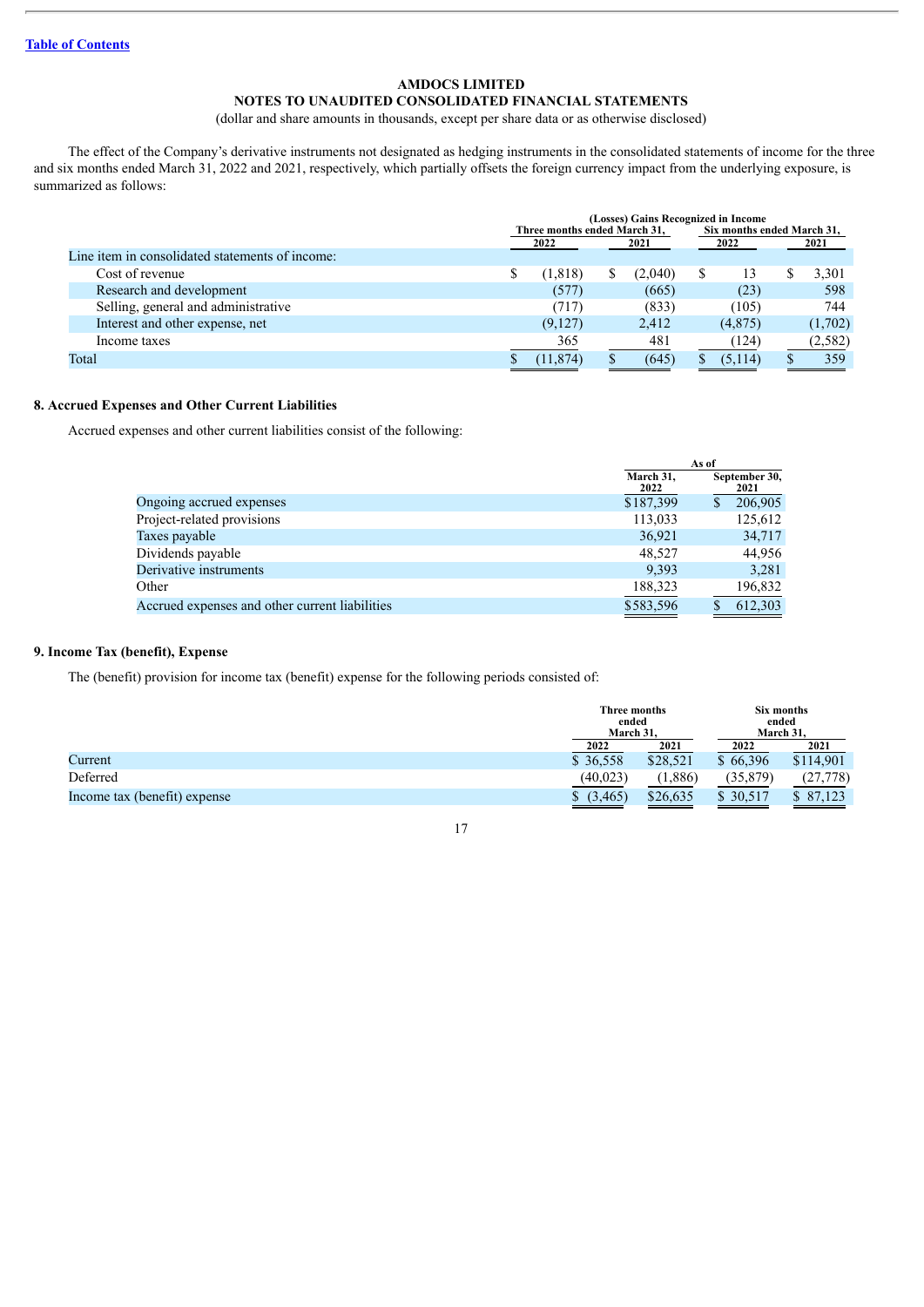### **NOTES TO UNAUDITED CONSOLIDATED FINANCIAL STATEMENTS**

(dollar and share amounts in thousands, except per share data or as otherwise disclosed)

The Company's effective income tax rate varied from the statutory Guernsey tax rate as follows for the following periods:

|                                    |           | Three months ended<br>March 31. |         | Six months ended<br>March 31. |
|------------------------------------|-----------|---------------------------------|---------|-------------------------------|
|                                    | 2022      | 2021                            | 2022    | 2021                          |
| <b>Statutory Guernsey tax rate</b> | $0\%$     | 0%                              | $0\%$   | $0\%$                         |
| Foreign taxes $(1)$                | (2.2)     | 18.3                            |         | 17.2                          |
| Effective income tax rate          | $(2.2\%)$ | 18.3%                           | $9.5\%$ | 17.2%                         |

As a Guernsey company subject to a corporate tax rate of zero percent, the Company's overall effective tax rate is attributable to foreign taxes. The change in rate is primarily driven by discrete items in the respective period presented as outlined below.

### *(1) Foreign taxes for the six months ended March 31, 2022:*

During the six months ended March 31, 2022, the Company recorded a tax benefit of \$37,000 related to the release of accrued withholding taxes on unremitted earnings accumulated in Israel. The release of the accrued withholding taxes followed the Company's funding decisions relating to the construction of its new Israeli campus; such funding decision has also taken into consideration the recent changes in Israeli law and the recent application of the Preferred Technological Enterprise regime to the company's main Israeli operating subsidiary.

Foreign taxes in the six months ended March 31, 2022 also included a benefit of \$4,578 relating to changes in tax regulations in certain jurisdiction, an expense of \$3,193 for the estimated additional tax charge as a result of the gain from sale of a business, (see also Note 3) and a benefit of \$3,263 relating to release of gross unrecognized tax benefits due to settlements of tax audits and expiration of the periods set forth in statutes of limitations in certain jurisdictions.

#### *(1) Foreign taxes for the six months ended March 31, 2021:*

Foreign taxes in the six months ended March 31, 2021 included an expense of \$39,596 for the estimated additional tax charge as a result of the gain from sale of a business, see also Note 3.

Foreign taxes in the six months ended March 31, 2021 also included a benefit of \$4,772 relating to release of gross unrecognized tax benefits due to expiration of the periods set forth in statutes of limitations in certain jurisdictions, and changes in facts and circumstances resulting in a change in measurement of certain positions.

As of March 31, 2022, deferred tax assets of \$62,984, derived primarily from tax credits, net capital and operating loss carry forwards related to some of the Company's subsidiaries, were offset by valuation allowances due to the uncertainty of realizing tax benefit for such credits and losses.

The total amount of gross unrecognized tax benefits, which includes interest and penalties, was \$208,641 as of March 31, 2022, all of which would affect the effective tax rate if realized.

As of March 31, 2022, the Company had accrued \$29,228 in income taxes payable for interest and penalties relating to unrecognized tax benefits.

The Company is currently under audit in several jurisdictions for the tax years 2007 and onwards. Timing of the resolution of audits is highly uncertain and therefore the Company generally cannot estimate the change in unrecognized tax benefits resulting from these audits within the next 12 months.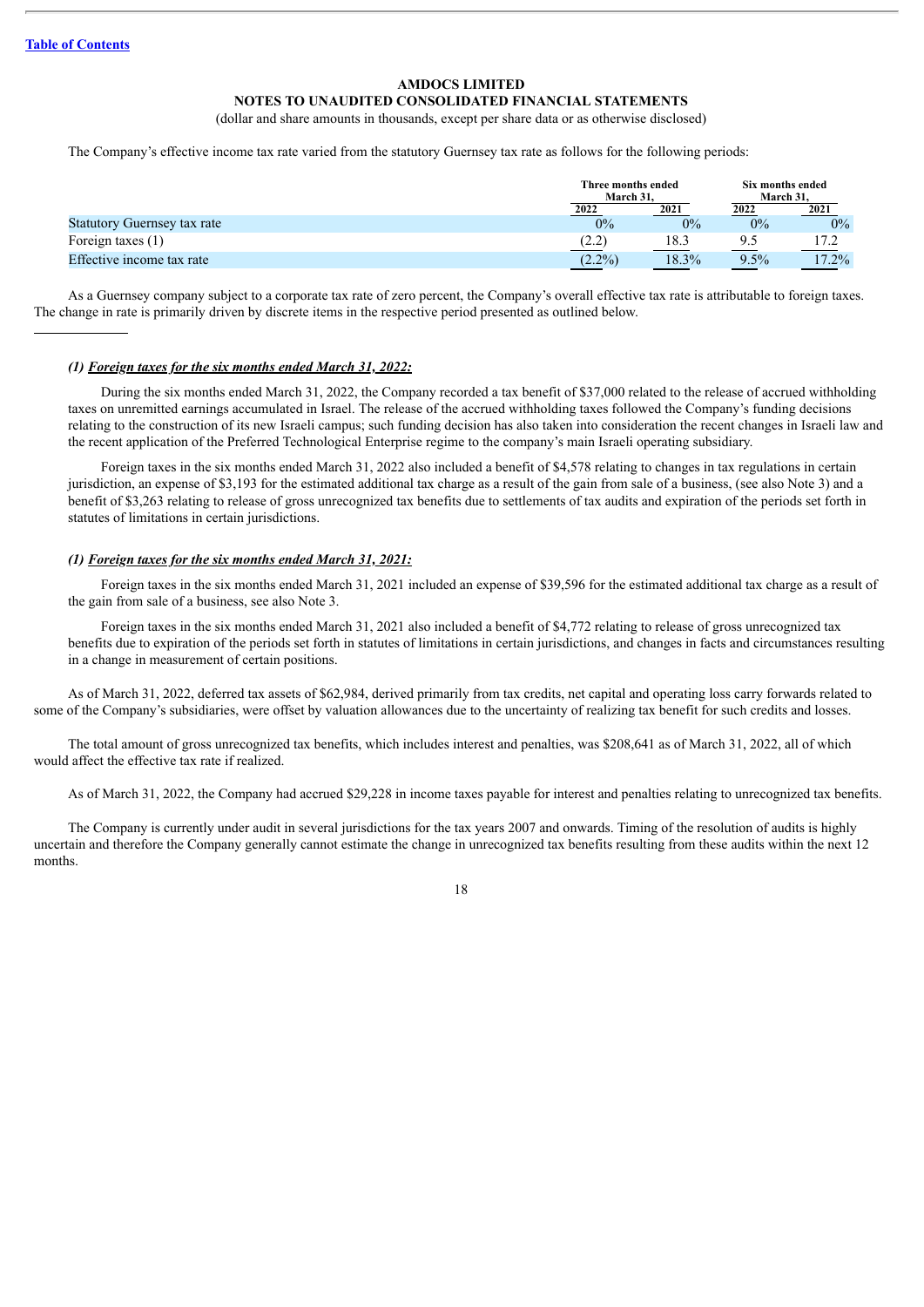### **NOTES TO UNAUDITED CONSOLIDATED FINANCIAL STATEMENTS**

(dollar and share amounts in thousands, except per share data or as otherwise disclosed)

### **10. Earnings Per Share**

The following table sets forth the computation of basic and diluted earnings per share:

|                                                                               | Three months ended<br>March 31, |           | Six months ended<br>March 31, |           |  |
|-------------------------------------------------------------------------------|---------------------------------|-----------|-------------------------------|-----------|--|
|                                                                               | 2022                            | 2021      | 2022                          | 2021      |  |
| Numerator:                                                                    |                                 |           |                               |           |  |
| Net income                                                                    | \$158,497                       | \$119,067 | \$292,099                     | \$418,699 |  |
| Less-net income and dividends attributable to participating restricted shares | (2, 334)                        | (1,240)   | (4,044)                       | (3,978)   |  |
| Numerator for basic earnings per common share                                 | \$156,163                       | \$117,827 | \$288,055                     | \$414,721 |  |
| Add-undistributed income allocated to participating restricted shares         | 1,619                           | 754       | 2,750                         | 3,126     |  |
| Less-undistributed income reallocated to participating restricted shares      | (1,608)                         | (748)     | (2,732)                       | (3,109)   |  |
| Numerator for diluted earnings per common share                               | \$156,174                       | \$117,833 | \$288,073                     | \$414,738 |  |
| Denominator:                                                                  |                                 |           |                               |           |  |
| Weighted average number of shares outstanding—basic                           | 122,977                         | 129,774   | 123,748                       | 130,457   |  |
| Less-weighted average number of participating restricted shares               | (1, 811)                        | (1,352)   | (1,713)                       | (1,239)   |  |
| Weighted average number of common shares—basic                                | 121,166                         | 128,422   | 122,035                       | 129,218   |  |
| Effect of dilutive stock options and restricted stock units granted           | 844                             | 922       | 823                           | 690       |  |
| Weighted average number of common shares—diluted                              | 122,010                         | 129,344   | 122,858                       | 129,908   |  |
| Basic earnings per common share                                               | 1.29                            | 0.92      | 2.36                          | 3.21      |  |
| Diluted earnings per common share                                             | 1.28                            | 0.91      | 2.34                          | 3.19      |  |

For the three and six months ended March 31, 2022, 134 and 80 shares, respectively, on a weighted average basis, were attributable to antidilutive outstanding stock options and restricted stock units. For the three and six months ended March 31, 2021, 477 and 1,716 shares, respectively, on a weighted average basis, were attributable to antidilutive outstanding stock options and restricted stock units. Shares attributable to antidilutive outstanding stock options and restricted stock units were not included in the calculation of diluted earnings per share.

### **11. Repurchase of Shares**

From time to time, the Company's Board of Directors can adopt share repurchase plans authorizing the repurchase of the Company's outstanding ordinary shares. On May 12, 2021, the Company's Board of Directors adopted a share repurchase plan for the repurchase of up to \$1.0 billion of the Company's outstanding ordinary shares with no expiration date. The May 2021 plan permits the Company to purchase our ordinary shares in the open market or through privately negotiated transactions at times and prices that the Company considers appropriate. In the six months ended March 31, 2022, the Company repurchased 3,981 ordinary shares at an average price of \$75.57 per share (excluding broker and transaction fees). As of March 31, 2022, the Company had remaining authority to repurchase up to \$697,614 of its outstanding ordinary shares under the May 2021 plan.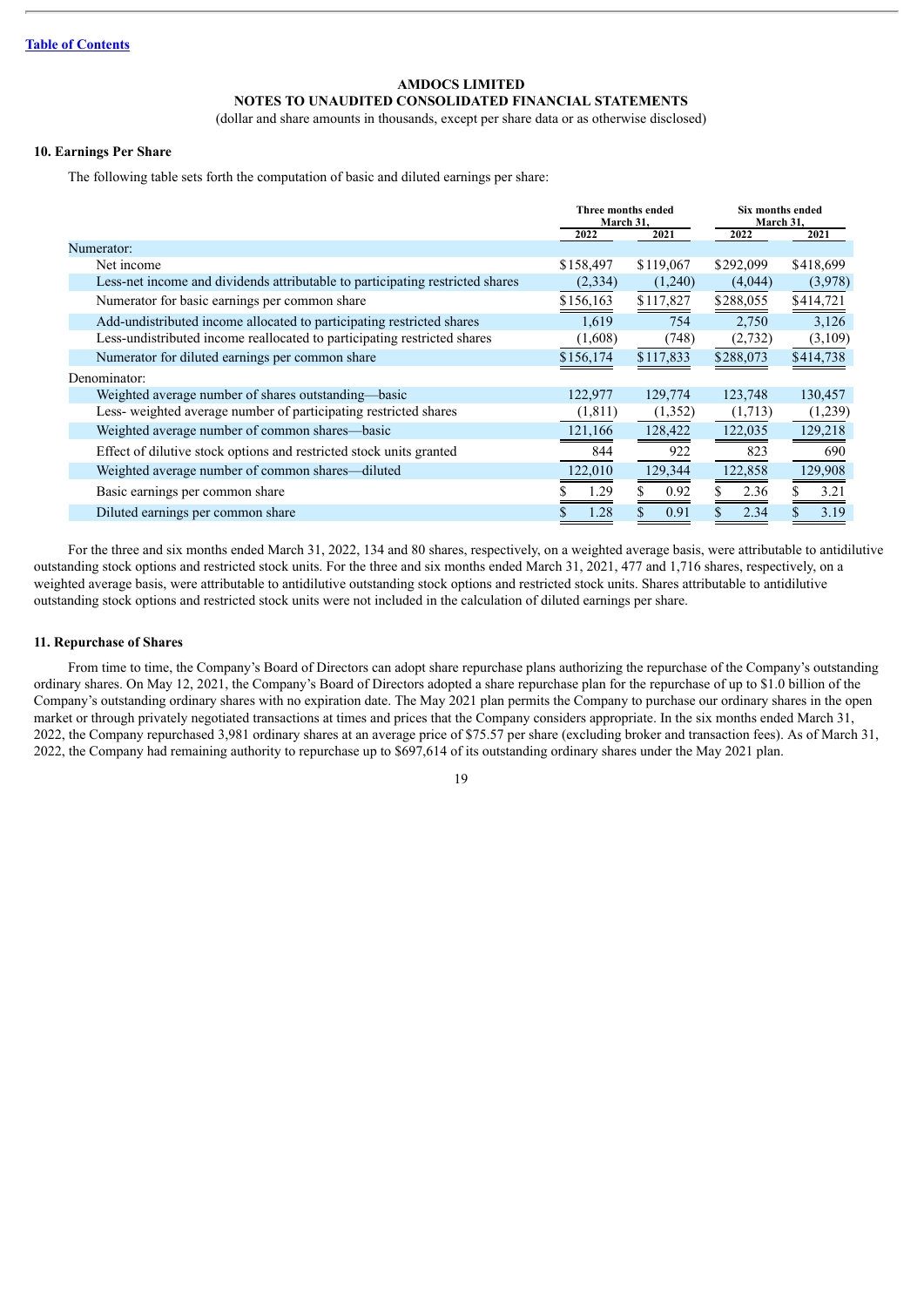### **NOTES TO UNAUDITED CONSOLIDATED FINANCIAL STATEMENTS**

(dollar and share amounts in thousands, except per share data or as otherwise disclosed)

#### **12. Financing Arrangements**

In December 2011, the Company entered into an unsecured \$500,000 five-year revolving credit facility with a syndicate of banks (the "Revolving Credit Facility"). In December 2014, December 2017 and March 2021, the Revolving Credit Facility was amended and restated to, among other things, extend the maturity date of the facility to December 2019, December 2022 and March 2026, respectively. As of March 31, 2022, the Company was in compliance with the financial covenants and had no outstanding borrowings under the Revolving Credit Facility.

In June 2020, the Company issued an aggregate principal amount of \$650,000 in Senior Notes that will mature in June 2030 and bear interest at a fixed rate of 2.538 percent per annum (the "Senior Notes"). The interest is payable semi-annually in June and December of each year, commencing in December 2020. The Company incurred issuance costs of \$6,121 in relation with the Senior Notes, which are being amortized to interest expenses over the term of the Senior Notes using the effective interest rate. The Senior Notes are senior unsecured obligations of the Company and rank equally in right of payment with all existing and future senior indebtedness of the Company, including any indebtedness the Company may incur from time to time under the Revolving Credit Facility.

The total interest expense recognized in connection with the Senior Notes for the three and six months ended March 31, 2022 was \$4,195 and \$8,500, respectively. The accrued interest on the Senior Notes is included in accrued expenses and other current liabilities and was \$4,788 as of March 31, 2022. As of March 31, 2022, the noncurrent outstanding principal portion was \$650,000.

The total estimated fair value of the Senior Notes as of March 31, 2022 was \$591,949. The fair value was determined based on the closing trading price of Senior Notes as of March 31, 2022 and is deemed a Level 2 liability within the fair value measurement framework.

As of March 31, 2022, the Company had additional uncommitted lines of credit available for general corporate and other specific purposes and had outstanding letters of credit and bank guarantees from various banks totaling \$78,437. These were supported by a combination of the uncommitted lines of credit that the Company maintains with various banks.

#### **13. Stock Option and Incentive Plan**

In January 1998, the Company adopted the 1998 Stock Option and Incentive Plan, or Equity Incentive Plan, which provides for the grant of restricted stock awards, stock options and other equity-based awards to employees, officers, directors, and consultants. Since its adoption, the Equity Incentive Plan has been amended on several occasions to, among other things, increase the number of ordinary shares issuable under the Equity Incentive Plan. In January 2020, the maximum number of ordinary shares authorized to be granted under the Equity Incentive Plan was increased from 67,550 to 70,550. Awards granted under the Equity Incentive Plan generally vest over a period of three to four years subject to service based conditions or a combination of service and performance-based conditions and stock options have a term of ten years. Also, in accordance with the Equity Incentive Plan, options are issued at or above the market price at the time of grant.

During the six months ended March 31, 2022, the Company granted 1,358 restricted shares. The weighted average fair values associated with these grants were \$73.96 per restricted share.

Equity-based payments to employees, including grants of employee stock options, are recognized in the statements of income based on their fair values.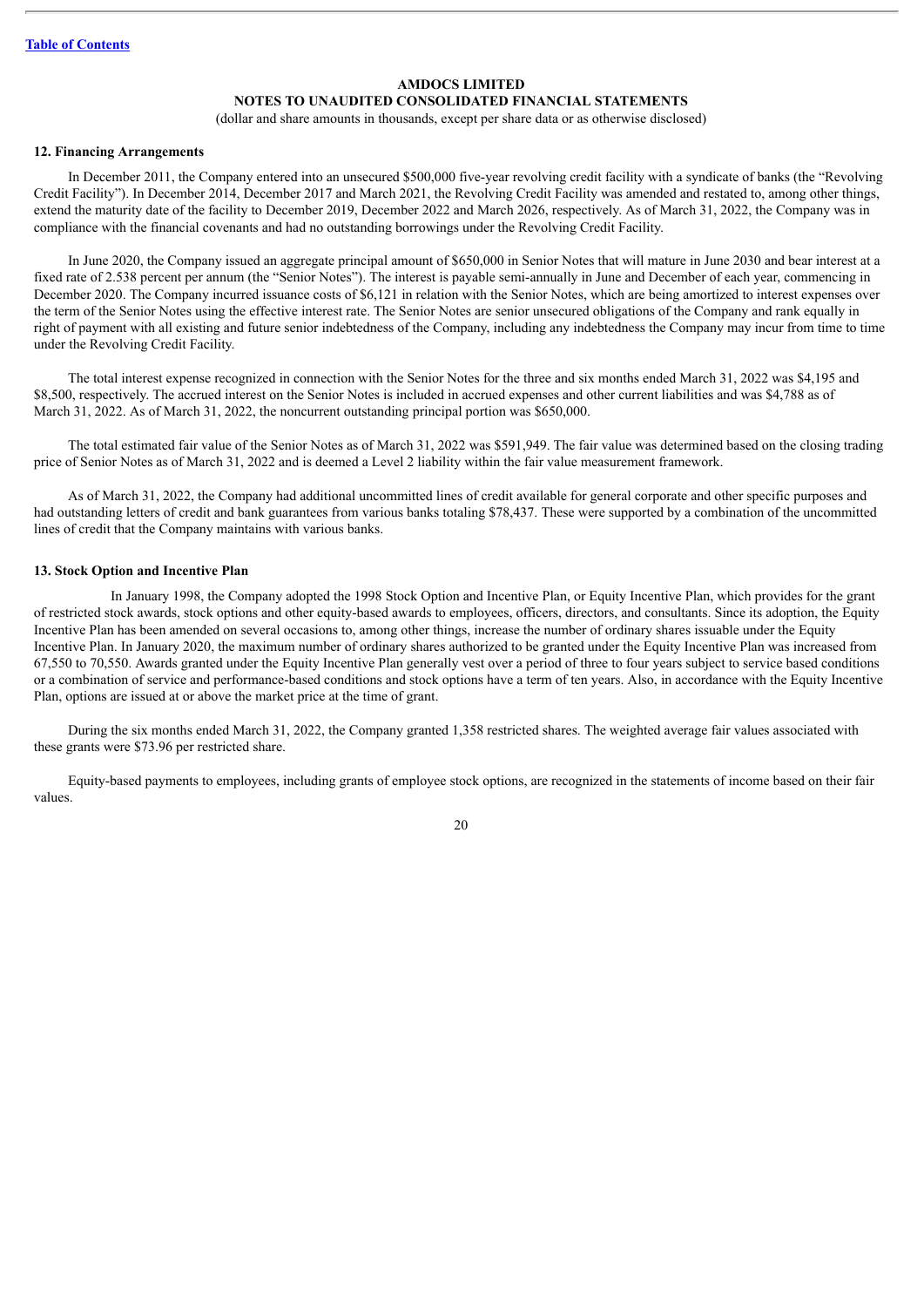### **NOTES TO UNAUDITED CONSOLIDATED FINANCIAL STATEMENTS**

(dollar and share amounts in thousands, except per share data or as otherwise disclosed)

Employee equity-based compensation pre-tax expense for the three and six months ended March 31, 2022 and 2021 was as follows:

|                                     |                                      | Three months ended<br>March 31. |          | Six months ended<br>March 31. |
|-------------------------------------|--------------------------------------|---------------------------------|----------|-------------------------------|
|                                     | 2022                                 | 2021                            | 2022     | 2021                          |
| Cost of revenue                     | \$8,070                              | \$5,582                         | \$15,217 | \$10,523                      |
| Research and development            | 1,375                                | 1.012                           | 2,598    | 1,844                         |
| Selling, general and administrative | 8,392                                | 6.781                           | 16,763   | 13,585                        |
| Total                               | \$17,837<br>$\overline{\phantom{a}}$ | \$13,375                        | \$34,578 | \$25,952                      |

The Company recognizes compensation costs for its equity incentive grants using the graded vesting attribution method. As of March 31, 2022, there was \$98,010 of unrecognized compensation expense related to unvested stock options and unvested restricted shares which is expected to be recognized over a weighted average period of approximately one year, based on the vesting periods of the grants.

#### **14. Dividends**

The Company's Board of Directors declared the following dividends during the six months ended March 31, 2022 and 2021:

| <b>Declaration Date</b> | <b>Dividends Per</b><br>Ordinary Share | <b>Record Date</b> | <b>Total Amount</b> | <b>Payment Date</b> |
|-------------------------|----------------------------------------|--------------------|---------------------|---------------------|
| February $1, 2022$      | 0.395                                  | March 31, 2022     | 48,527              | April 29, 2022      |
| November $2, 2021$      | 0.36                                   | December 31, 2021  | 44.410              | January 28, 2022    |
| February 2, 2021        | 0.36                                   | March 31, 2021     | 45,958              | April 23, 2021      |
| November 10, 2020       | 0.3275                                 | December 31, 2020  | 42,850              | January 22, 2021    |

The amounts payable as a result of the February 1, 2022 and February 2, 2021 declarations were included in accrued expenses and other current liabilities as of March 31, 2022 and 2021, respectively.

On May 11, 2022 the Company's Board of Directors approved the next quarterly dividend payment of \$0.395 per share and set June 30, 2022 as the record date for determining the shareholders entitled to receive the dividend, which is payable on July 29, 2022.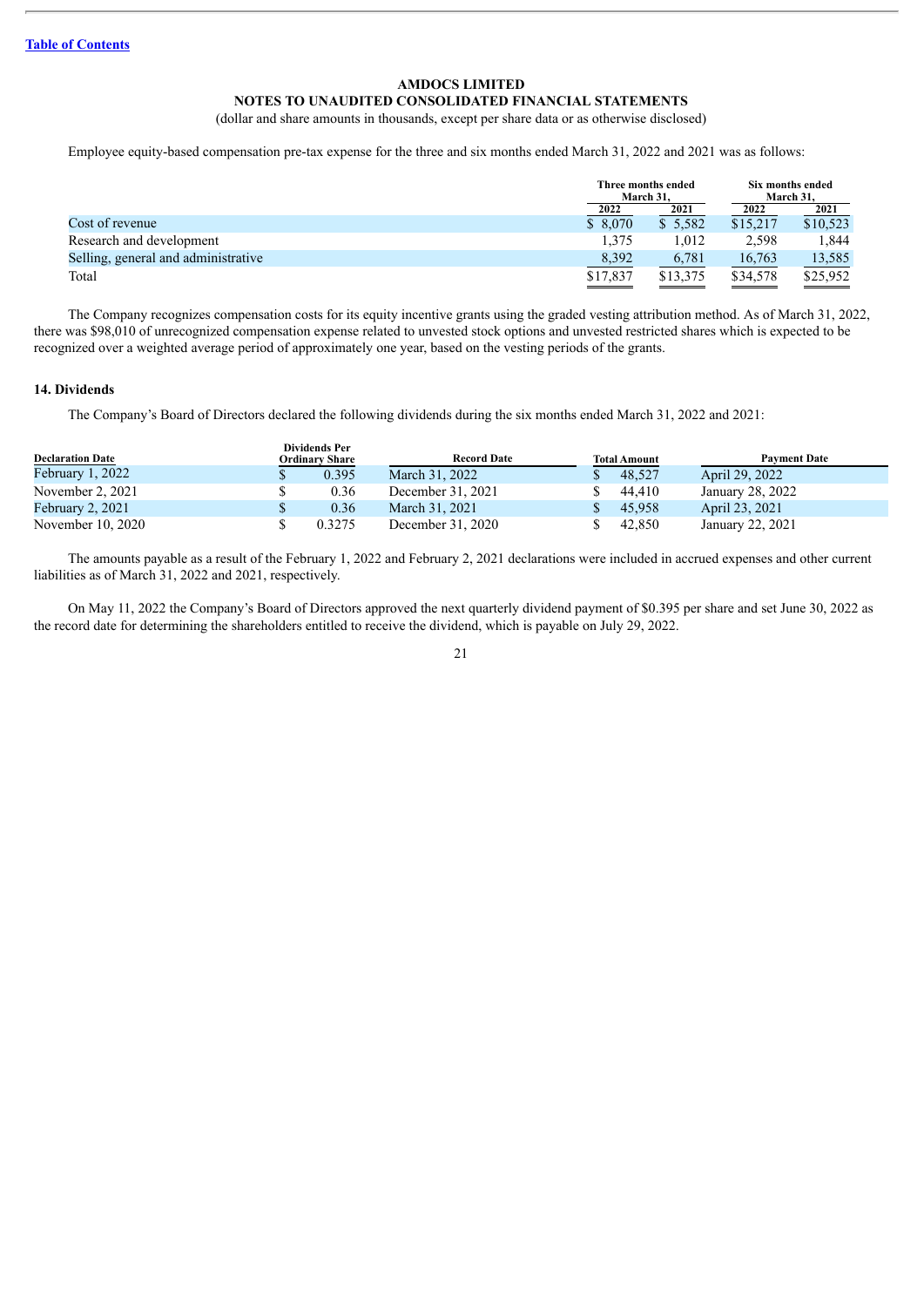### **NOTES TO UNAUDITED CONSOLIDATED FINANCIAL STATEMENTS**

(dollar and share amounts in thousands, except per share data or as otherwise disclosed)

### **15. Contingencies**

### *Legal Proceedings*

The Company is involved in various legal claims and proceedings arising in the normal course of its business. The Company accrues for a loss contingency when it determines that it is probable, after consultation with counsel, that a liability has been incurred and the amount of such loss can be reasonably estimated. At this time, the Company believes that the results of any such contingencies, either individually or in the aggregate, will not have a material adverse effect on the Company's financial position, results of operations or cash flows.

Certain of the Company's subsidiaries are currently in a dispute with a state-owned telecom enterprise in Ecuador, which appears to have political aspects. The Company's counterparty has claimed monetary damages. The dispute is over contracts, under which the Company was providing certain services, which have been terminated by the counterparty in connection with such dispute and which are under scrutiny by certain local governmental authorities. The Company believes it has solid arguments and is vigorously defending its rights. To date, however, the Ecuadorian Courts have responded to such defense efforts, including motions alleging constitutional defects, in an inconsistent manner. While we have achieved some successes, the majority of the procedures are still ongoing. The Company is unable to reasonably estimate the ultimate outcome of the above dispute.

#### **16. Subsequent Event**

On May 20, 2022, the Company entered into a definitive agreement to acquire MYCOM OSI, a UK-headquartered company providing SaaSbased cloud network and service assurance solutions to communications service providers globally, for approximately \$188,000 in cash which, subject to the satisfaction of the conditions to closing, is expected to be completed in the fourth quarter of fiscal 2022.

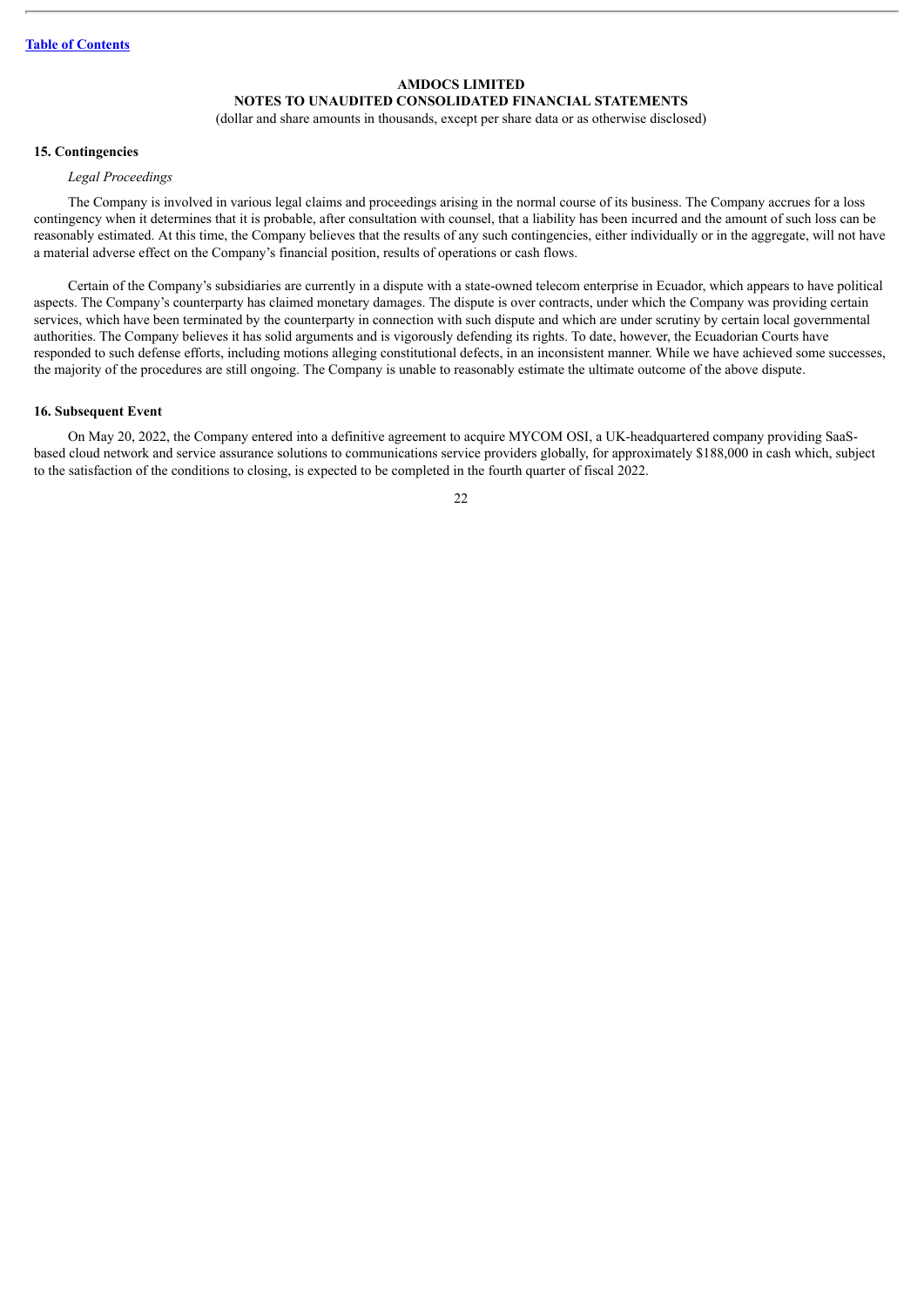### <span id="page-22-0"></span>**Item 2. Operating and Financial Review and Prospects**

### **Forward Looking Statements**

This section contains forward-looking statements (within the meaning of the United States federal securities laws) that involve substantial risks and uncertainties. You can identify these forward-looking statements by words such as "expect", "anticipate", "believe", "seek", "estimate", "project", "forecast", "continue", "potential", "should", "would", "could", "intend" and "may", and other words that convey uncertainty of future events or outcome. Statements that we make in this document that are not statements of historical fact also may be forward-looking statements. Forward-looking statements are not guarantees of future performance, and involve risks, uncertainties and assumptions that may cause our actual results to differ materially from the expectations that we describe in our forward-looking statements. There may be events in the future that we are not accurately able to predict, or over which we have no control. You should not place undue reliance on forward-looking statements. Although we may elect to update forward-looking statements in the future, we disclaim any obligation to do so, even if our assumptions and projections change, except where applicable law may otherwise require us to do so. Readers should not rely on those forward-looking statements as representing our views as of any date subsequent to the date of this report.

Important factors that may affect these projections or expectations include, but are not limited to: changes in the overall economy; the duration and severity of the COVID-19 (coronavirus) pandemic, and its impact on the global economy; changes in competition in markets in which we operate; changes in the demand for our products and services; consolidation within the industries in which our customers operate; our ability to derive revenues in the future from our current research and development efforts; the loss of a significant customer; changes in the telecommunications regulatory environment; changes in technology that impact both the markets we serve and the types of products and services we offer; financial difficulties of our customers; losses of key personnel; difficulties in completing or integrating acquisitions; litigation and regulatory proceedings; and acts of war or terrorism. For a discussion of these and other important factors and other risks including the COVID-19 risk, please read the information set forth under the caption "Risk Factors" in our Annual Report on Form 20-F for fiscal year 2021, filed on December 9, 2021 with the U.S. Securities and Exchange Commission.

#### **Overview of Business and Trend Information**

Amdocs is a leading provider of software and services for more than 350 communications, Pay TV, entertainment and media industry and other service providers in developed countries and emerging markets. Amdocs also holds relationships with hundreds of content owners and distributors around the globe. Our software and services, which we develop, implement and manage, are designed to meet the business imperatives of our customers and help them modernize, automate and digitize their business in the cloud. Our offerings enable service providers to efficiently and cost-effectively engage their customers, introduce new products and services, automate service and network operations, monetize connectivity and content, support new business models and generally enhance their understanding of their customers.

We believe the demand for our solutions is driven by our clients' continued migration to the cloud, deployment of 5G networks and transformation into digital service providers to provide wireless access services, content and applications (apps) on any device through digital and non-digital channels. Regardless of whether service providers are bringing their first offerings to market, scaling for growth, consolidating systems or transforming the way they do business, we believe that they seek to differentiate themselves by delivering a customer experience that is simple, personal, contextual and valuable at every point of engagement and across all channels.

Our offerings, grouped by technology capabilities such as commerce and care, catalog management, monetization, subscription and content management, IoT, AI, service and network automation and network deployment and optimization, are designed to meet the challenges facing our customers as they roll out 5G networks, migrate to the cloud and transform into digital service providers within the framework of a hybrid IT environment, which requires them to rapidly introduce new cloud-native applications while still operating legacy systems. They enable modular expansion as a service provider evolves, ensuring low-cost and reduced-risk implementations, while their microservices-based architecture enables the rapid deployment of complex applications as suites of independently deployable services that can be frequently upgraded via DevOps. Our comprehensive line of services is designed to address every stage of a service provider's lifecycle. They include consulting, delivery, quality engineering, operations, systems integration, mobile network services, experience design and content services. Our managed services provide multiyear, flexible and tailored business processes and applications services, including application development, modernization and maintenance, IT and infrastructure services, testing and professional services that are designed to assist customers in the selection, implementation, operation, management and maintenance of their IT systems.

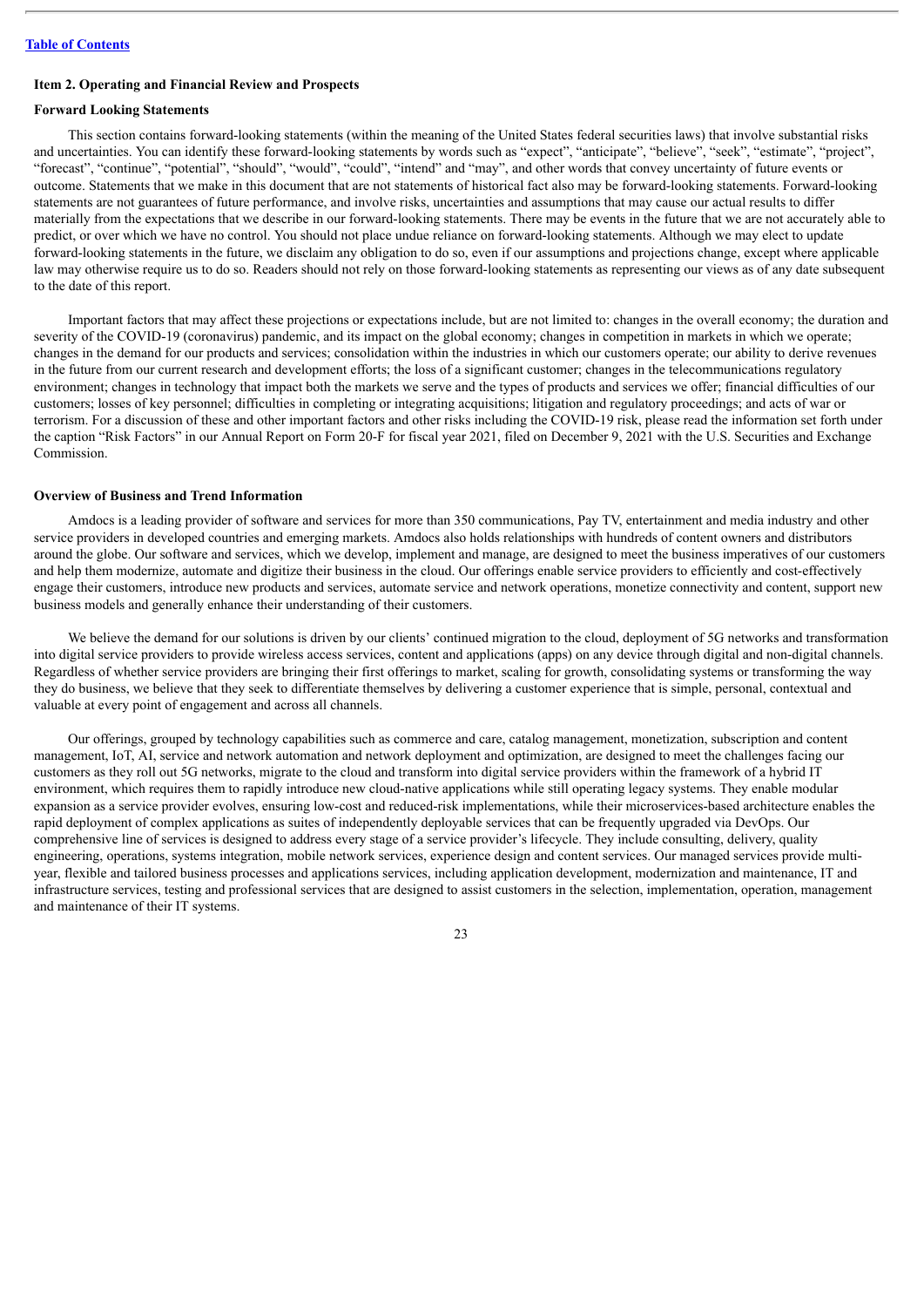We conduct our business globally, and as a result we are subject to the effects of global economic conditions and, in particular, market conditions in the communications and media industry. In the six months ended March 31, 2022, customers in North America accounted for 67.4% of our revenue, while customers in Europe and the rest of the world accounted for 12.9% and 19.7%, respectively. We maintain and support development facilities in Brazil, Canada, Cyprus, India, Ireland, Israel, Mexico, the Philippines, the UK and the United States.

We derive our revenue principally from:

- the initial sales of licenses to use our products and related services, including modification, implementation, integration and customization services,
- providing managed services in our domain expertise and other related services, and
- recurring revenue from ongoing support, maintenance and enhancements provided to our customers, and from incremental license fees resulting from increases in a customer's business volume.

Our results of operations are affected by general economic conditions and the level of economic activity in the industries and markets that we serve. The current COVID-19 pandemic, including its novel strains, has increased that level of volatility and uncertainty globally and has created economic disruption. While the extent of the impact of the COVID-19 pandemic on our business remains uncertain and the rate and pace of recovery has differed by geography and industry, we are currently performing on our obligations while implementing some modifications, including, among others, travel restrictions and moving our employees to work from home or hybrid home-office arrangements where permissible, while prioritizing the well-being of our employees. Despite operating under the pandemic global restrictions, we are able to continue to seamlessly operate our customers' mission-critical systems without interruption.

In addition, as a result of the business disruption caused by the COVID-19 pandemic, we cannot predict all possible scenarios and our outlook maybe impacted materially as our customers continue to evaluate their strategic business priorities and future pace of investments. We are actively monitoring the pandemic and managing our business to respond to the impact of COVID-19. In addition, foreign exchange rates fluctuation may continue to present challenges in future periods should significant increases in volatility in foreign exchange markets occur. Although we try to mitigate the foreign currency exchange rates impact on our results through our hedging policy, we cannot assure that we will be able to effectively limit all of our exposure.

*Revenue Recognition*, we recognize revenue under the five-step methodology required under ASC 606, which requires us to identify the contract with the customer, identify the performance obligations in the contract, determine the transaction price, allocate the transaction price to the performance obligations identified, and recognize revenue when (or as) each performance obligation is satisfied.

As a significant portion of our revenue is satisfied over time as work progresses, the annual and quarterly operating results may be affected by the size and timing of the initiation of customer projects as well as our progress in completing such projects.

For our primary revenue categories, related performance obligations, and associated recognition patterns please see Note 4 to our consolidated financial statements.

Revenue generated in connection with managed services arrangements is a significant part of our business, generating substantial, long-term recurring revenue streams and cash flow. Managed services arrangements include management of data center operations and IT infrastructure, application management and ongoing support, management of end-to-end business processes, and managed transformation that includes both a transformation project as well as taking over managed services responsibility. Revenue from managed services arrangements accounted for approximately \$663.4 million and \$634.6 million in the three months ended March 31, 2022 and 2021, respectively, and \$1.32 billion and \$1.26 billion in the six months ended March 31, 2022 and 2021, respectively. Managed services engagements can be less profitable in their early stages; however, margins tend to improve over time, and this improvement is seen more rapidly in the initial period of an engagement, as we derive benefit from the operational efficiencies and from changes in the geographical mix of our resources.

### **Recent Accounting Standards**

Please see Note 2 to our consolidated financial statements.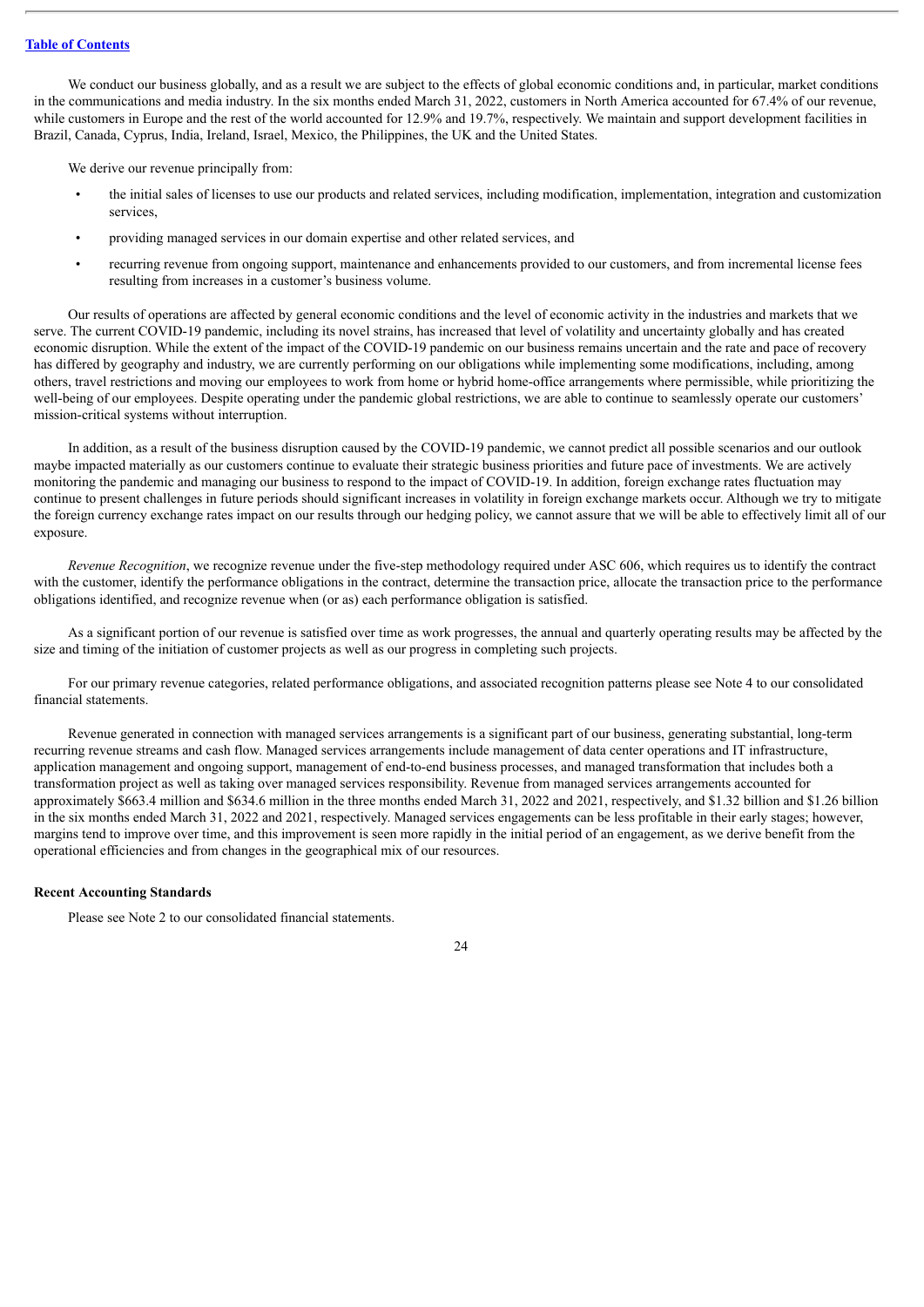### **Results of Operations**

The following table sets forth for the three and six months ended March 31, 2022 and 2021. Certain items in our consolidated statements of income are reflected as a percentage of revenue (figures may not sum because of rounding):

|                                                       |         | Three months<br>ended<br>March 31, |       | Six months<br>ended<br>March 31, |
|-------------------------------------------------------|---------|------------------------------------|-------|----------------------------------|
|                                                       | 2022    | 2021                               | 2022  | 2021                             |
| Revenue                                               | $100\%$ | 100%                               | 100%  | 100%                             |
| Operating expenses:                                   |         |                                    |       |                                  |
| Cost of revenue                                       | 64.7    | 65.4                               | 64.8  | 66.2                             |
| Research and development                              | 7.6     | 7.2                                | 7.5   | 7.1                              |
| Selling, general and administrative                   | 11.8    | 11.2                               | 11.7  | 11.2                             |
| Amortization of purchased intangible assets and other | 1.6     | 2.1                                | 1.6   | 2.0                              |
|                                                       | 85.7    | 85.8                               | 85.6  | 86.4                             |
| Operating income                                      | 14.3    | 14.2                               | 14.4  | 13.6                             |
| Interest and other expense, net                       | (0.8)   | (0.3)                              | (0.5) | (0.5)                            |
| Gain from sale of a business                          |         |                                    | 0.4   | 10.6                             |
| Income before income taxes                            | 13.5    | 13.9                               | 14.3  | 23.7                             |
| Income tax (benefit) expense                          | (0.3)   | 2.5                                | 1.4   | 4.1                              |
| Net income                                            | 13.8%   | 11.4%                              | 13.0% | 19.6%                            |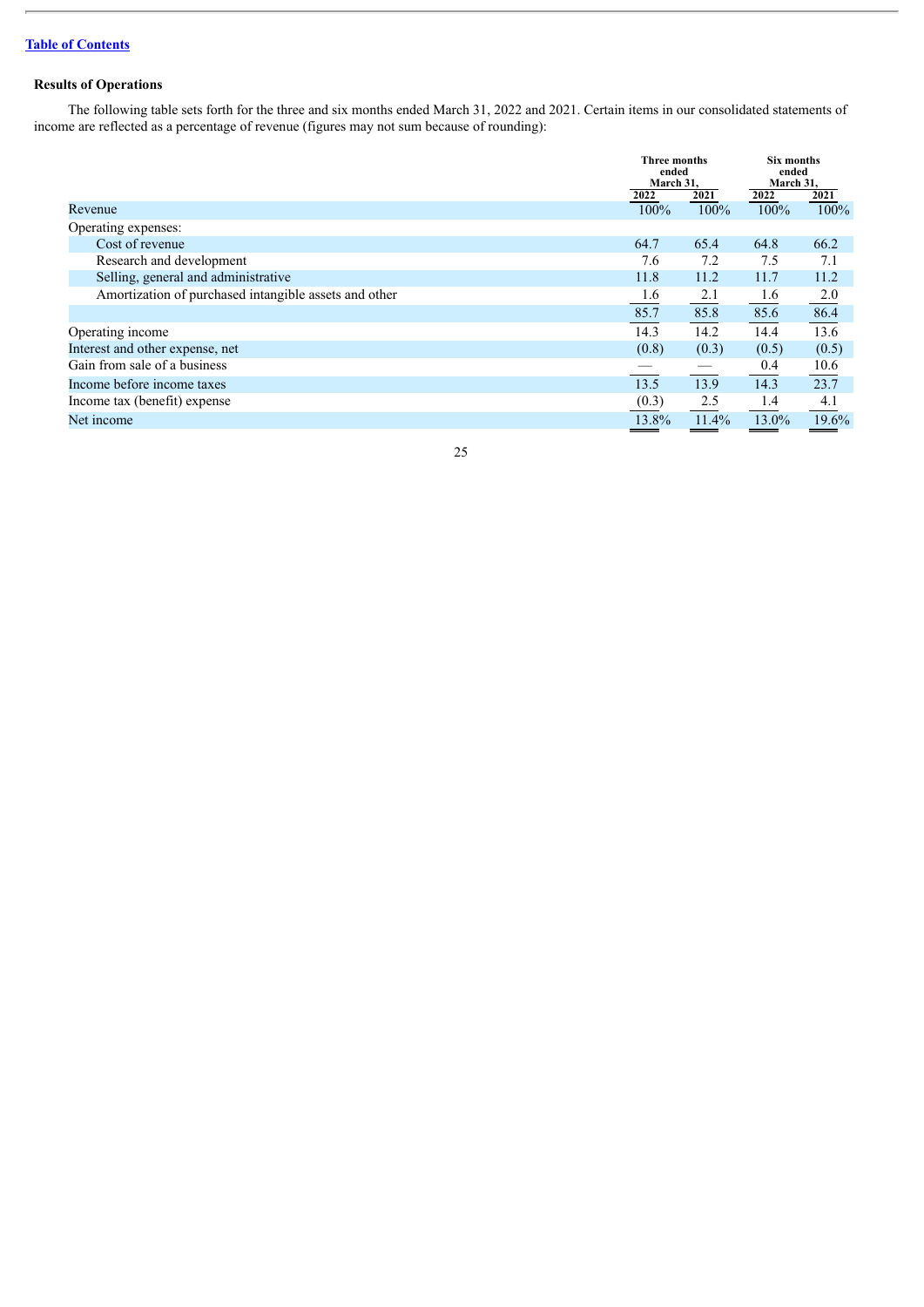### **Six Months Ended March 31, 2022 and 2021**

The following is a tabular presentation of our results of operations for the six months ended March 31, 2022 compared to the six months ended March 31, 2021. Following the table is a discussion and analysis of our business and results of operations for such periods.

|                                                       | Six months ended<br>March 31, |                | Increase (Decrease) |            |
|-------------------------------------------------------|-------------------------------|----------------|---------------------|------------|
|                                                       | 2022                          | 2021           | Amount              | $\%$       |
|                                                       |                               | (in thousands) |                     |            |
| Revenue                                               | \$2,249,903                   | \$2,135,077    | \$114,826           | 5.4%       |
| Operating expenses:                                   |                               |                |                     |            |
| Cost of revenue                                       | 1,457,975                     | 1,414,231      | 43,744              | 3.1        |
| Research and development                              | 169,009                       | 150,823        | 18,186              | 12.1       |
| Selling, general and administrative                   | 263,058                       | 238,839        | 24,219              | 10.1       |
| Amortization of purchased intangible assets and other | 36,064                        | 41,740         | (5,676)             | (13.6)     |
|                                                       | 1,926,106                     | 1,845,633      | 80,473              | 4.4        |
| Operating income                                      | 323.797                       | 289.444        | 34,353              | 11.9       |
| Interest and other expense, net                       | (11, 181)                     | (10,032)       | (1,149)             | 11.5       |
| Gain from sale of a business                          | 10,000                        | 226,410        | (216, 410)          | (95.6)     |
| Income before income taxes                            | 322,616                       | 505,822        | (183, 206)          | (36.2)     |
| Income tax (benefit) expense                          | 30,517                        | 87,123         | (56,606)            | (65.0)     |
| Net income                                            | 292,099                       | 418.699        | \$(126,600)         | $(30.2)\%$ |

*Revenue.* Revenue increased by \$114.8 million, or 5.4%, to \$2,249.9 million in the six months ended March 31, 2022, from \$2,135.1 million in the six months ended March 31, 2021. The increase in revenue was attributable primarily to an increase in managed services arrangements and transformation activities in North America reflecting strong business activity building next-generation platforms for our customers and was partially offset by a decrease in revenue as a result of the divestiture of OpenMarket completed on December 31, 2020. Revenue for the six months ended March 31, 2022, increased by 6.0% compared to the six months ended March 31, 2021, excluding approximately 0.6% negative foreign exchange fluctuations impact.

In the six months ended March 31, 2022, revenue from customers in North America, Europe and the rest of the world accounted for 67.4%, 12.9% and 19.7%, respectively, of total revenue, compared to 64.8%, 15.0% and 20.2%, respectively, in the six months ended March 31, 2021. The increase in revenue from customers in North America was primarily attributable to higher revenue from managed services arrangements and transformation activities from key customers in North America which was partially offset by the divestiture of OpenMarket completed on December 31, 2020.

Revenue from customers in Europe decreased during the six months ended March 31, 2022, primarily as a result of the divestiture of OpenMarket completed on December 31, 2020, as well as the impact of negative foreign exchange fluctuations.

Revenue from customers in the rest of the world in absolute amount slightly increased while the percentage of revenue from customers in rest of the world remained stable.

*Cost of Revenue*. Cost of revenue consists primarily of costs associated with providing services to customers, including compensation expense and costs of third-party products, as well as fee and royalty payments to software suppliers. Cost of revenue increased by \$43.7 million, or 3.1%, to \$1,458.0 million in the six months ended March 31, 2022, from \$1,414.2 million in the six months ended March 31, 2021. The Cost of revenue as a percentage of revenue, decreased to 64.8% in the six months ended March 31, 2022, from 66.2% in in the six months ended March 31, 2021. This decrease in cost of revenue as a percentage of revenue was attributable to operational excellence initiatives through automation and new methodologies, the divestiture of OpenMarket completed on December 31, 2020, as OpenMarket's cost of revenue as a percentage of revenue was higher than the Company average and the impact of changes of certain acquisition-related liabilities measured at fair value recognized in the six months ended March 31, 2022 and March 31, 2021. Our Cost of Revenue increased as a result of negative foreign exchange impacts.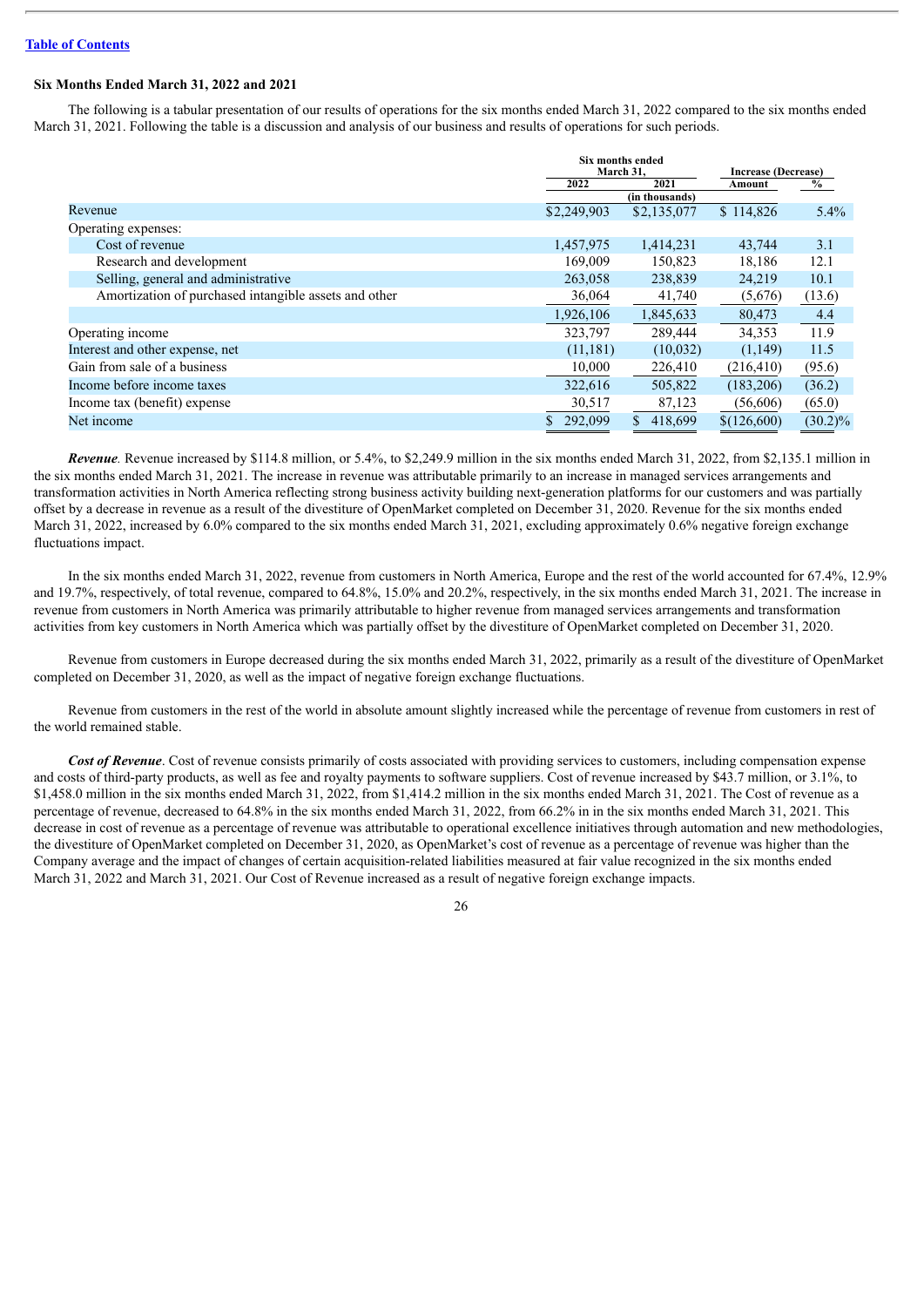*Research and Development*. Research and development expense is primarily comprised of compensation expense. Research and development expense increased by \$18.2 million, or 12.1%, to \$169.0 million in the six months ended March 31, 2022, from \$150.8 million in the six months ended March 31, 2021. Research and development expense increased as a percentage of revenue from 7.1% in the six months ended March 31, 2021, to 7.5% in the six months ended March 31, 2022, as we have been accelerating our investment in our cloud offerings, 5G and network related innovation and further developing our digital offerings. Our research and development efforts are a key element of our strategy and are essential to our success, and we intend to maintain our commitment to research and development. However, increase or decrease in our revenue would not necessarily result in a proportional increase or decrease in the levels of our research and development expenditures, which could affect our operating margin.

*Selling, General and Administrative*. Selling, general and administrative expense, which is primarily comprised of compensation expense, increased by \$24.2 million, or 10.1%, to \$263.1 million in the six months ended March 31, 2022, from \$238.8 million in the six months ended March 31, 2021. Selling, general and administrative expense increased as a percentage of revenue from 11.2% in the six months ended March 31, 2021, to 11.7% in the six months ended March 31, 2022. The increase was primarily attributable to sales and marketing efforts, and to selling, general and administrative expense attributable to recent completed acquisitions, which were partially offset by decrease in the account receivable allowances. Selling, general and administrative expense may fluctuate from time to time, depending upon such factors as changes in our workforce and sales efforts and the results of any operational efficiency programs that we may undertake.

*Amortization of Purchased Intangible Assets and Other.* Amortization of purchased intangible assets and other in the six months ended March 31, 2022, decreased by \$5.7 million, or 13.6% to \$36.1 million from \$41.7 million in the six months ended March 31, 2021. The decrease in amortization of purchased intangible assets and other was primarily attributable to a completion of amortization of previously purchased intangible assets, and to a lesser extent, a decrease in acquisition-related costs, partially offset by an increase in amortization of intangible assets due to recently completed acquisitions.

*Operating Income*. Operating income increased by \$34.4 million, or 11.9%, in the six months ended March 31, 2022, to \$323.8 million, or 14.4% of revenue, from \$289.4 million, or 13.6% of revenue, in the six months ended March 31, 2021. Our revenue in the six months ended March 31, 2022 increased in a higher rate than the increase in cost of revenue, which resulted in an increase in our operating income. The increase in operating income was partially offset by increase in selling, general and administrative expense and research and development expense. Our operating income was negatively affected by foreign exchange impacts.

*Interest and Other Expense, Net.* Interest and other expense, net, changed from a net expense of \$10.0 million in the six months ended March 31, 2021 to a net expense of \$11.2 million in the six months ended March 31, 2022. The increase in interest and other expense, net, was primarily attributable to an increase in foreign exchange fluctuation impacts, partially offset by changes of minority equity investments measured at fair value and decrease in interest expenses related to financing activities recorded in the six months ended March 31, 2022 compared to the six months ended March 31,2021.

*Gain from sale of a business.* Gain from sale of a business, in the six months ended March 31, 2022, decreased by \$216.4 million, or 95.6% to \$10.0 million from \$226.4 million in the six months ended March 31, 2022. Please see Note 3 to our consolidated financial statements.

*Income Tax (benefit) expense*. Income tax (benefit) expense for the six months ended March 31, 2022 were \$30.5 million on pre-tax income of \$322.6 million, resulting in an effective tax rate of 9.5%, compared to 17.2% in the six months ended March 31, 2021. The decrease in the effective tax rate is primarily attributable to a tax benefit recorded during the six months ended March 31, 2022, see also note 9 to our consolidated financial statements. Our effective tax rate may fluctuate between periods as a result of discrete items that may affect a particular period. Please.

*Net Income*. Net income decreased by \$126.6 million, or 30.2%, to \$292.1 million in the six months ended March 31, 2022, from \$418.7 million in the six months ended March 31, 2021. The decrease in net income was primarily attributable to the gain from sale of a business, net of tax, which was recorded in the six months ended March 31, 2021, partially offset by decrease in income tax (benefit) expense and by an increase in operating income.

*Diluted Earnings Per Share.* Diluted earnings per share decreased by \$0.85, or 26.6%, to \$2.34 in the six months ended March 31, 2022, from \$3.19 in the six months ended March 31, 2021. The decrease in diluted earnings per share was primarily attributable to the gain from sale of a business, net of tax, which increased the diluted earnings per share by \$0.05 and \$1.42 for the six months ended March 31, 2022 and 2021, respectively. The decrease was partially offset by tax benefit as described in note 9 to our consolidated financial statements, recorded in the six months ended March 31, 2022, by an increase in operating income and by the decrease in the diluted weighted average number of shares outstanding, which resulted from share repurchases. Please see also Note 10 to our consolidated financial statements.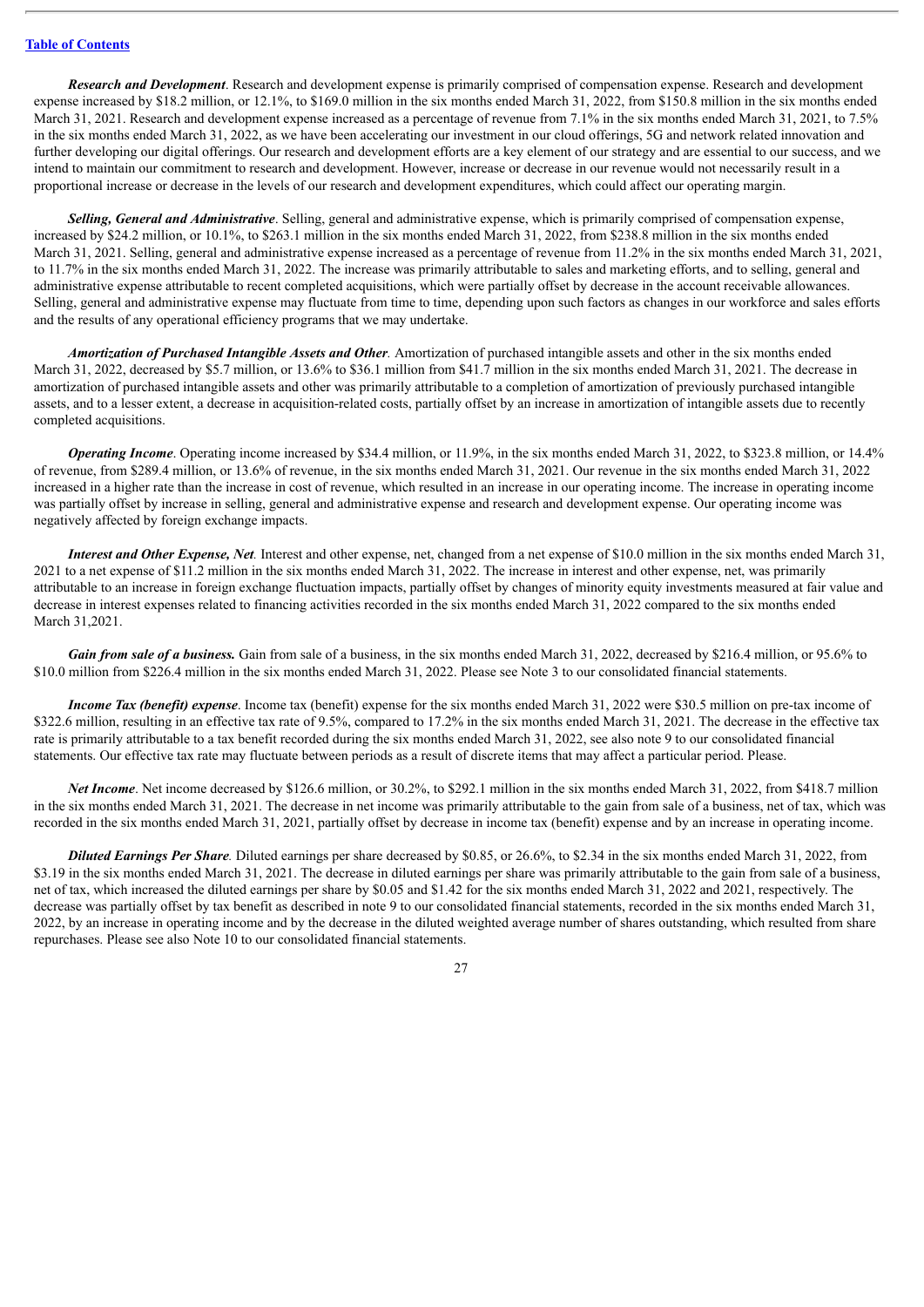### **Three Months Ended March 31, 2022 and 2021**

The following is a tabular presentation of our results of operations for the three months ended March 31, 2022 compared to the three months ended March 31, 2021. Following the table is a discussion and analysis of our business and results of operations for such periods.

|                                                       | Three months ended<br>March 31, |                | <b>Increase (Decrease)</b> |         |
|-------------------------------------------------------|---------------------------------|----------------|----------------------------|---------|
|                                                       | 2022                            | 2021           | Amount                     | $\%$    |
|                                                       |                                 | (in thousands) |                            |         |
| Revenue                                               | \$1,145,271                     | \$1,048,734    | \$96,537                   | $9.2\%$ |
| Operating expenses:                                   |                                 |                |                            |         |
| Cost of revenue                                       | 741,257                         | 685,515        | 55,742                     | 8.1     |
| Research and development                              | 87,064                          | 75,154         | 11,910                     | 15.8    |
| Selling, general and administrative                   | 134,982                         | 116,951        | 18,031                     | 15.4    |
| Amortization of purchased intangible assets and other | 18,317                          | 21,870         | (3, 553)                   | (16.2)  |
|                                                       | 981,620                         | 899,490        | 82,130                     | 9.1     |
| Operating income                                      | 163,651                         | 149.244        | 14,407                     | 9.7     |
| Interest and other expense, net                       | (8,619)                         | (3,542)        | (5,077)                    | 143.3   |
| Income before income taxes                            | 155,032                         | 145,702        | 9,330                      | 6.4     |
| Income tax (benefit) expense                          | (3,465)                         | 26,635         | (30, 100)                  | (113.0) |
| Net income                                            | 158,497                         | 119,067        | \$39,430                   | 33.1%   |

*Revenue.* Revenue increased by \$96.5 million, or 9.2%, to \$1,145.3 million in the three months ended March 31, 2022, from \$1,048.7 million in the three months ended March 31, 2021. The increase in revenue was primarily attributable to an increase in managed services arrangements and transformation activities in North America reflecting strong business activity building next-generation platforms for our customers. Revenue for the three months ended March 31, 2022, increased by 10.1% compared to the three months ended March 31, 2021, excluding approximately 0.9% negative foreign exchange fluctuations impact.

In the three months ended March 31, 2022, revenue from customers in North America, Europe and the rest of the world accounted for 67.4%, 12.9% and 19.7%, respectively, of total revenue, compared to 64.8%, 14.2% and 21.0%, respectively, in the three months ended March 31, 2021. The increase in revenue from customers in North America was primarily attributable to higher revenue from managed services arrangements and transformation activities from key customers in North America.

Revenue from customers in Europe remained stable during the three months ended March 31, 2022, while total revenue increased, which resulted in a decrease of revenue from customers in Europe as a percentage of total revenue. Revenue from customers in Europe was negatively affected by foreign exchange fluctuations.

Revenue from customers in rest of the world slightly increased during the three months ended March 31, 2022, while total revenue increased, which resulted in a slight decrease of revenue from customers in rest of the world as a percentage of total revenue.

*Cost of Revenue*. Cost of revenue consists primarily of costs associated with providing services to customers, including compensation expense and costs of third-party products, as well as fee and royalty payments to software suppliers. Cost of revenue increased by \$55.7 million, or 8.1%, to \$741.3 million in the three months ended March 31, 2022, from \$685.5 million in the three months ended March 31, 2021. The Cost of revenue as a percentage of revenue, decreased to 64.7% in the three months ended March 31, 2022, from 65.4% in the three months ended March 31, 2021. This decrease in cost of revenue as a percentage of revenue was primarily attributable to operational excellence initiatives through automation and new methodologies. Our cost of revenue increased as a result of negative foreign exchange impacts.

*Research and Development*. Research and development expense is primarily comprised of compensation expense. Research and development expense increased by \$11.9 million, or 15.8%, to \$87.1 million in the three months ended March 31, 2022, from \$75.2 million in the three months ended March 31, 2021. Research and development expense increased as a percentage of revenue from 7.2% in the three months ended March 31, 2021, to 7.6% in the three months ended March 31, 2022, as we have been accelerating our investment in our cloud offerings, 5G and network related innovation and further developing our digital offerings. Our research and development efforts are a key element of our strategy and are essential to our success, and we intend to maintain our commitment to research and development. However, increase or decrease in our revenue would not necessarily result in a proportional increase or decrease in the levels of our research and development expenditures, which could affect our operating margin.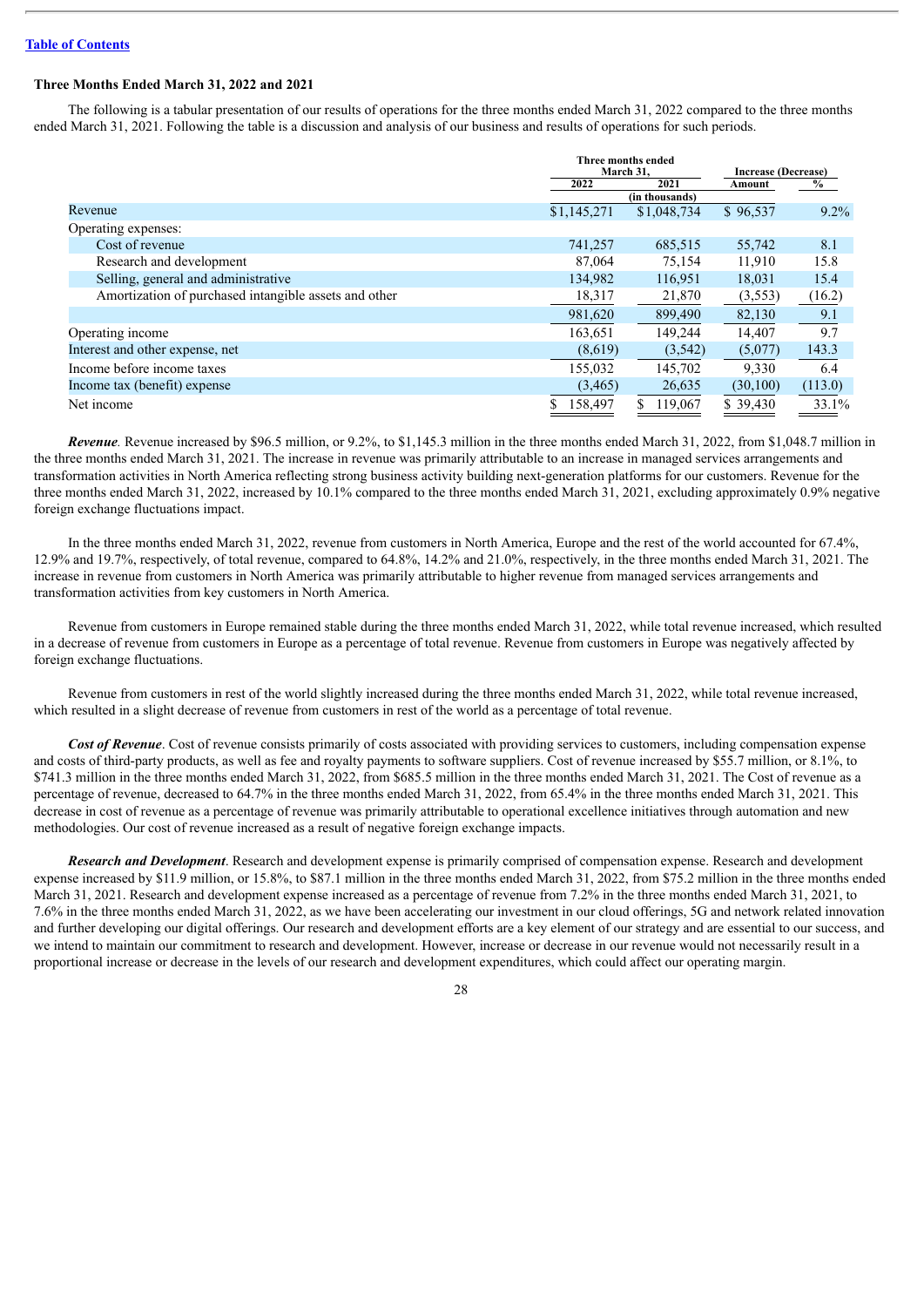*Selling, General and Administrative*. Selling, general and administrative expense, which is primarily comprised of compensation expense, increased by \$18.0 million, or 15.4%, to \$135.0 million in the three months ended March 31, 2022, from \$117.0 million in the three months ended March 31, 2021. Selling, general and administrative expense increased as a percentage of revenue from 11.2% in the three months ended March 31, 2021, to 11.8% in the three months ended March 31, 2022. The increase was primarily attributable to sales and marketing efforts, and to selling, general and administrative expense, attributable to recent completed acquisitions, and to a lesser extent an increase in account receivable allowances. Selling, general and administrative expense may fluctuate from time to time, depending upon such factors as changes in our workforce and sales efforts and the results of any operational efficiency programs that we may undertake.

*Amortization of Purchased Intangible Assets and Other.* Amortization of purchased intangible assets and other in the three months ended March 31, 2022, decreased by \$3.6 million, or 16.2% to \$18.3 million from \$21.9 million in the three months ended March 31, 2021. The decrease in amortization of purchased intangible assets and other was primarily attributable to a decrease in acquisition-related costs and, to a lesser extent, a completion of amortization of previously purchased intangible assets, partially offset by an increase in amortization of intangible assets due to recently completed acquisitions.

*Operating Income*. Operating income increased by \$14.4 million, or 9.7%, in the three months ended March 31, 2022, to \$163.7 million, or 14.3% of revenue, from \$149.2 million, or 14.2% of revenue, in the three months ended March 31, 2021. The increase in operating income was attributable primarily to the increase in operational excellence initiatives, decrease in amortization of purchased intangible assets and other expense, partially offset by increase in selling, general and administrative expense and research and development expense. Our operating income was negatively affected by foreign exchange impacts.

*Interest and Other Expense, Net.* Interest and other expense, net, changed from a net expense of \$3.5 million in the three months ended March 31, 2021 to a net expense of \$8.6 million in the three months ended March 31, 2022. The increase in interest and other expense, net, was primarily attributable to changes of minority equity investments measured at fair value and an increase in foreign exchange fluctuation impacts, partially offset by decrease in interest expenses related to financing activities recorded in the three months ended March 31, 2022 compared to the three months ended March 31,2021.

*Income Tax (benefit) expense*. Income tax (benefit) expense for the three months ended March 31, 2022 were benefit of \$3.5 million on pre-tax income of \$155.0 million, resulting in a negative effective tax rate of 2.2%, compared to 18.3% in the three months ended March 31, 2021. The decrease in the effective tax rate is primarily attributable to a tax benefit during the three months ended March 31, 2022, see also note 9 to our consolidated financial statements. Our effective tax rate may fluctuate between periods as a result of discrete items that may affect a particular period.

*Net Income*. Net income increased by \$39.4 million, or 33.1%, to \$158.5 million in the three months ended March 31, 2022, from \$119.1 million in the three months ended March 31, 2021. The increase in net income during the three months ended March 31, 2022 was primarily attributable to the decrease in income tax (benefit) expense and to an increase in operating income.

*Diluted Earnings Per Share.* Diluted earnings per share increased by \$0.37, or 40.7%, to \$1.28 in the three months ended March 31, 2022, from \$0.91 in the three months ended March 31, 2021. The increase in diluted earnings per share was primarily attributable to the tax benefit as described in note 9 to our consolidated financial statements recorded in the three months ended March 31, 2022, to an increase in operating income and to a lesser extent to a decrease in the diluted weighted average number of shares outstanding which resulted from share repurchases. Please see also Note 10 to our consolidated financial statements.

### *Liquidity and Capital Resources*

*Cash, Cash Equivalents and Short-Term Interest-Bearing Investments.* Cash, cash equivalents and short-term interest-bearing investments, totaled \$856.4 million as of March 31, 2022, compared to \$965.6 million as of September 30, 2021. The decrease was mainly attributable to \$300.9 million repurchase of our ordinary shares pursuant to our repurchase program, \$104.5 million for capital expenditures, net, \$89.4 million of cash dividend payment, and \$24.5 million payments for business acquisitions, partially offset by \$373.0 million positive cash flow from operating activities, reflecting healthy cash collections, \$50.6 million of proceeds from stock option exercises and additional \$10.0 million cash received from sale of a business. Net cash provided by operating activities amounted to \$373.0 million and \$536.2 million in the six months ended March 31, 2022 and 2021, respectively. The net cash provided in the six months ended March 31, 2021 included the cash benefit of a multi-year strategic partnership agreement with T-Mobile.

Our free cash flow for the six months ended March 31, 2022 was \$268.5 million and is calculated as net cash provided by operating activities of \$373.0 million for the period less \$104.5 million for capital expenditures, net (which included capital expenditures of \$59.4 million as part of our investment in our new campus in Israel).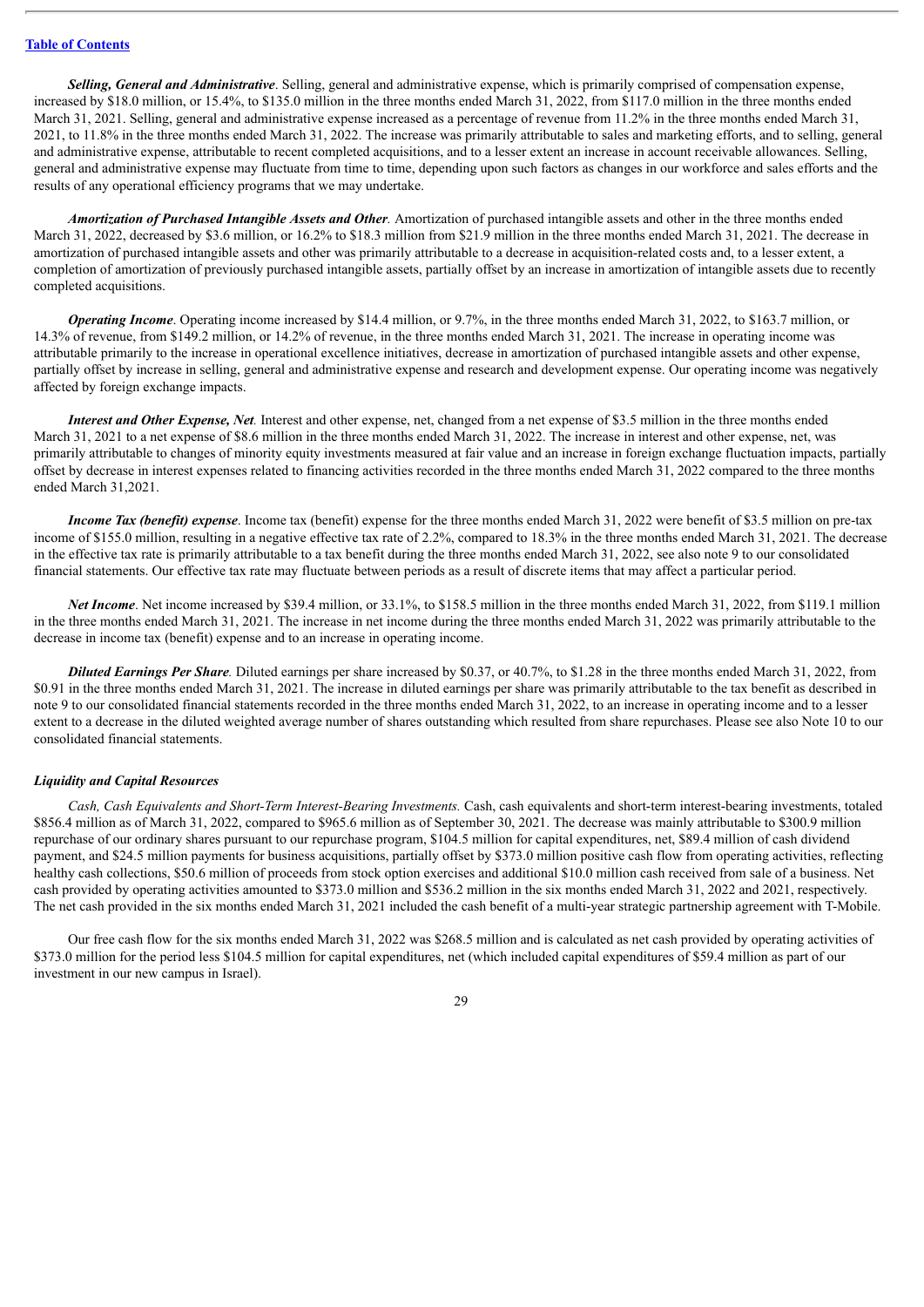Free cash flow is a non-GAAP financial measure and is not prepared in accordance with, and is not an alternative for, generally accepted accounting principles and may be different from non-GAAP financial measures with similar names used by other companies. Non-GAAP measures such as free cash should only be reviewed in conjunction with the corresponding GAAP measures. We believe that free cash flow, when used in conjunction with the corresponding GAAP measure provides useful information to investors and management relating to the amount of cash generated by the Company's business operations.

We believe that our current cash balances, cash generated from operations, our current lines of credit, loans, Senior Notes and our ability to access capital markets will provide sufficient resources to meet our operational needs, fund the construction of the new campus in Israel, loan and debt repayment needs, fund share repurchases and the payment of cash dividends for at least the next twelve months.

We have short-term interest-bearing investments comprised of marketable securities and bank deposits. We classify all of our marketable securities as available-for-sale securities. Such marketable securities consist primarily of money market funds, corporate bonds, U.S. government treasuries and supranational and sovereign debt, which are stated at market value. We believe we have conservative investment policy guidelines. Our interest-bearing investments are stated at fair value with the unrealized gains or losses reported as a separate component of accumulated other comprehensive (loss) income, net of tax, unless a security is impaired due to a credit loss, in which case the loss is recorded in the consolidated statements of income. Our interest-bearing investments are priced by pricing vendors and are classified as Level 1 or Level 2 investments, since these vendors either provide a quoted market price in an active market or use other observable inputs to price these securities. During the six months ended March 31, 2022 and 2021, we did not recognize any credit losses. Please see Notes 5 and 6 to the consolidated financial statements.

Revolving Credit Facility, Loans, Senior Notes, Letters of Credit, Guarantees and Contractual Obligations. In December 2011, we entered into the unsecured \$500.0 million Revolving Credit Facility. In December 2014, December 2017 and March 2021, the Revolving Credit Facility was amended and restated to, among other things, extend the maturity date of the facility to December 2019, December 2022 and March 2026, respectively. As of March 31, 2022, we were in compliance with the financial covenants and had no outstanding borrowing under the Revolving Credit Facility.

In June 2020, we issued an aggregate principal amount of \$650.0 million in Senior Notes that will mature in June 2030 and bear interest at a fixed rate of 2.538 percent per annum (the "Senior Notes"). The interest is payable semi-annually in June and December of each year, commencing in December 2020. We incurred issuance costs of \$6.1 million in relation to the Senior Notes, which are being amortized to interest expenses over the term of the Senior Notes using the effective interest rate. The Senior Notes are our senior unsecured obligations and rank equally in right of payment with all of our existing and future senior indebtedness, including any indebtedness we may incur from time to time under the Revolving Credit Facility. As of March 31, 2022, the noncurrent outstanding principal portion was \$650.0 million, please see Note 12 to our consolidated financial statements.

As of March 31, 2022, we had additional uncommitted lines of credit available for general corporate and other specific purposes and had outstanding letters of credit and bank guarantees from various banks totaling \$78.4 million. These were supported by a combination of the uncommitted lines of credit that we maintain with various banks.

We have contractual obligations for Long-term and Short-term debt and accrued interests, our non-cancelable operating leases, purchase obligations, pension funding and unrecognized tax benefits, the total net investment related to the construction of the new campus in Israel, summarized in the disclosure of contractual obligations set forth in our Annual Report on Form 20-F for the fiscal year ended September 30, 2021, filed on December 9, 2021 with the SEC. Since September 30, 2021, there have been no material changes in our aggregate contractual obligations mentioned above.

*Capital Expenditures.* Generally, the majority of our capital expenditures (excluding the investment in our new campus in Israel) consist of purchases of computer equipment, and the remainder is attributable mainly to leasehold improvements. Our capital expenditures were approximately \$104.5 million in the six months ended March 31, 2022 and were mainly attributable to investments in our operating facilities and our development centers around the world (including the investment in our new campus in Israel).

The total net investment we expect to make in connection with the construction of the new campus is estimated to be up to \$350 million over a period of five years, starting with fiscal year 2018, out of which approximately \$96 million was incurred in fiscal year 2018 by both us and our partner Union at equal portions (i.e. our net investment was approximately \$48 million), \$7 million was incurred by us in fiscal year 2019 (which is net of proceed of \$9.7 million relating to the refund of betterment levy), \$63 million was incurred by us in fiscal year 2020 and \$101 million was incurred by us in fiscal year 2021. We expect to incur approximately \$131 million in fiscal year 2022 and complete and start occupying our campus during the later part of fiscal year 2022.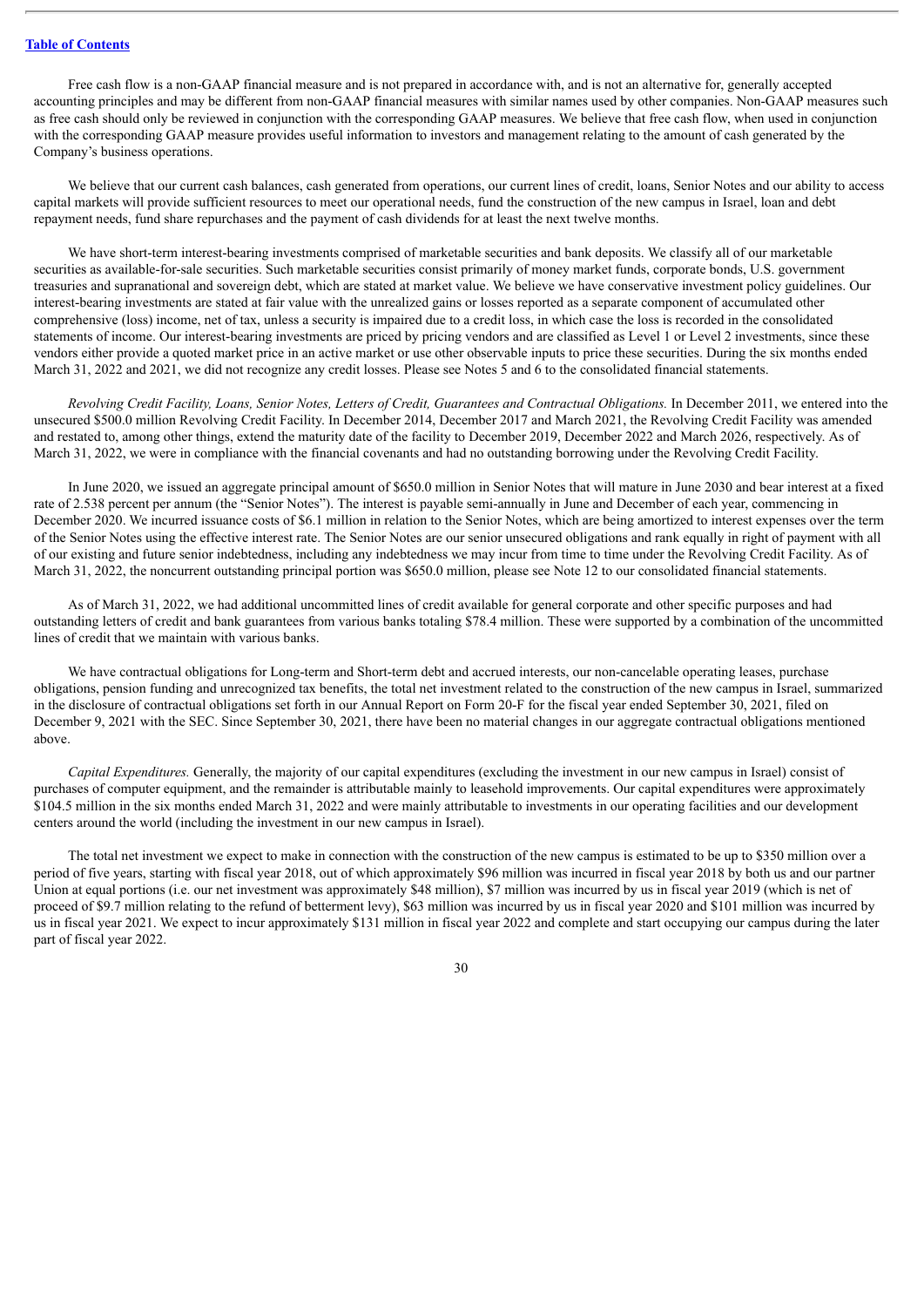*Share Repurchases*. From time to time, our Board of Directors can adopt share repurchase plans authorizing the repurchase of our outstanding ordinary shares. On May 12, 2021, our Board of Directors adopted a share repurchase plan authorizing the repurchase of up to \$1.0 billion of our outstanding ordinary shares with no expiration date. During the six months ended March 31, 2022, we repurchased approximately 4.0 million ordinary shares at an average price of \$75.57 per share (excluding broker and transaction fees). The May 2021 plan permits us to purchase our ordinary shares in the open market or through privately negotiated transactions at times and prices that we consider appropriate. As of March 31, 2022, we had remaining authority to repurchase up to \$697.6 million of our outstanding ordinary shares under the May 2021 plan.

*Cash Dividends.* Our Board of Directors declared the following dividends during the six months ended March 31, 2022 and 2021:

| <b>Declaration Date</b> | <b>Dividends Per</b><br><b>Ordinary Share</b><br><b>Record Date</b> |                   | <b>Total Amount</b><br>in millions |      |                  |
|-------------------------|---------------------------------------------------------------------|-------------------|------------------------------------|------|------------------|
| February $1, 2022$      | 0.395                                                               | March 31, 2022    |                                    | 48.5 | April 29, 2022   |
| November 2, 2021        | 0.36                                                                | December 31, 2021 |                                    | 44.4 | January 28, 2022 |
| February 2, 2021        | 0.36                                                                | March 31, 2021    |                                    | 46.0 | April 23, 2021   |
| November 10, 2020       | 0.3275                                                              | December 31, 2020 |                                    | 42.9 | January 22, 2021 |

On May 11 2022, our Board of Directors approved the next quarterly dividend payment of \$0.395 and set June 30, 2022 as the record date for determining the shareholders entitled to receive the dividend, which is payable on July 29, 2022.

Our Board of Directors considers on a quarterly basis whether to declare and pay, if any, a dividend in accordance with the terms of the dividend program, subject to applicable Guernsey law and based on several factors including our financial performance, outlook and liquidity. Guernsey law requires that our Board of Directors considers a dividend's effects on our solvency before it may be declared or paid. While the Board of Directors will have the authority to reduce the quarterly dividend or discontinue the dividend program should it determine that doing so is in the best interests of our shareholders or is necessary pursuant to Guernsey law, any increase to the per share amount or frequency of the dividend would require shareholder approval.

#### *Currency Fluctuations*

We manage our foreign subsidiaries as integral direct components of our operations. The operations of our foreign subsidiaries provide the same type of services with the same type of expenditure throughout the Amdocs group. The U.S. dollar is our functional currency according to the salient economic factors as indicated in the authoritative guidance for foreign currency matters. We periodically assess the applicability of the U.S. dollar as our functional currency by reviewing the salient indicators.

During the six months ended March 31, 2022 and 2021, approximately 70% to 80% of our revenue and approximately 50% to 60% of our operating expenses were in U.S. dollars or linked to the U.S. dollar. If more customers seek contracts in currencies other than the U.S. dollar and as our operational activities outside of the United States may increase, the percentage of our revenue and operating expenses in U.S. dollar or linked to the U.S. dollar may decrease over time, which may increase our exposure to fluctuations in currency exchange rates. In managing our foreign exchange risk, we enter from time to time into various foreign exchange hedging contracts. We do not hedge all of our exposure in currencies other than the U.S. dollar, but rather our policy is to hedge significant net exposures in the major foreign currencies in which we operate, when cost-effective.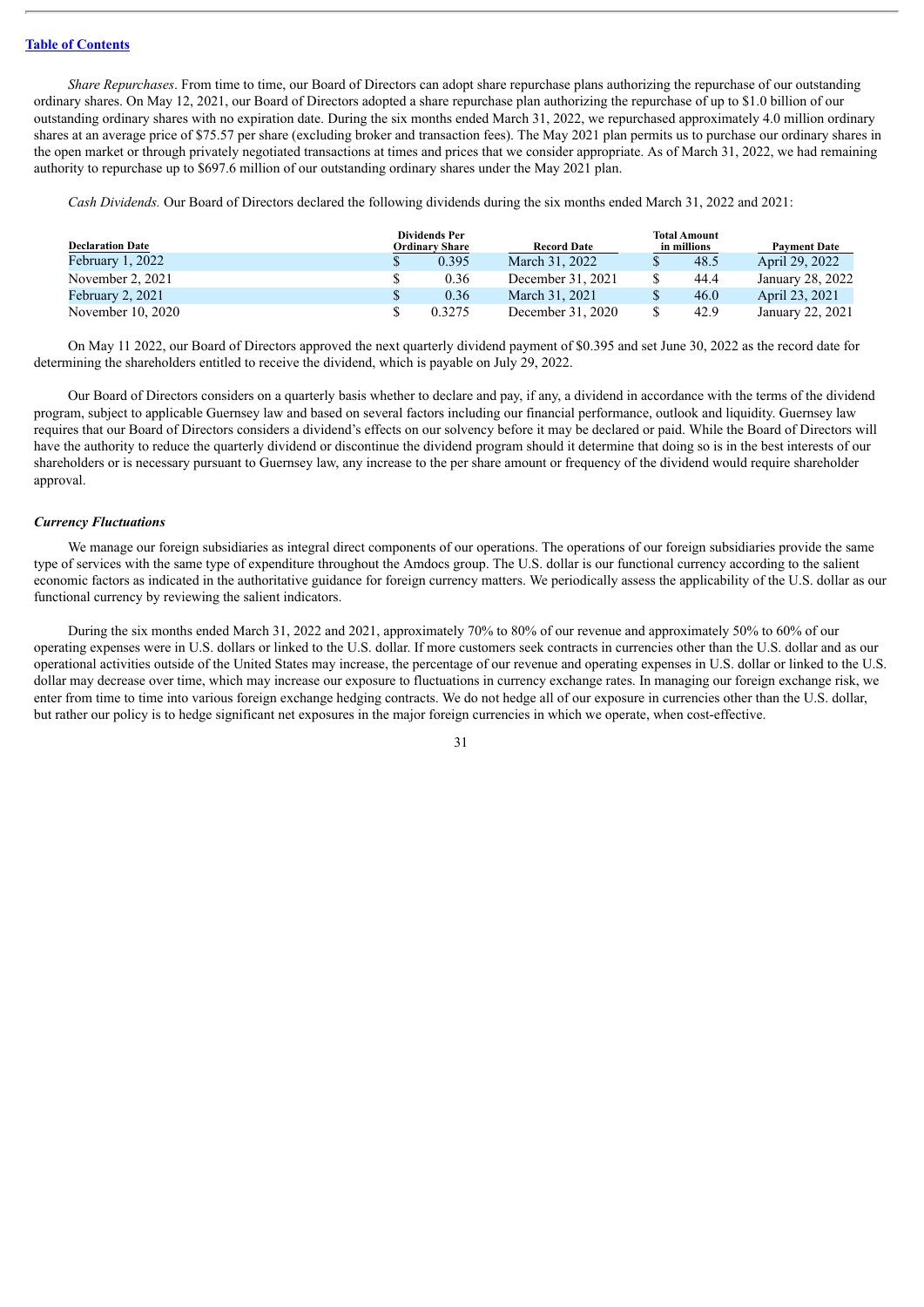### <span id="page-31-0"></span>**PART II OTHER INFORMATION**

### <span id="page-31-1"></span>**Item 1. Changes in Securities, Use of Proceeds and Issuer Purchases of Equity Securities.**

### *Ordinary Shares*

The following table provides information about purchases by us and our affiliated purchasers during the three months ended March 31, 2022 of equity securities that are registered by us pursuant to Section 12 of the Exchange Act:

| Period            | <b>Total Number of</b><br><b>Shares</b><br>Purchased |    | <b>Average Price</b><br>Paid per Share(1) | <b>Total Number of</b><br><b>Shares</b><br><b>Purchased as Part</b><br>of Publicly<br><b>Announced Plans</b><br>or Programs |    | <b>Maximum Number</b><br>(or Approximate)<br><b>Dollar Value</b><br>of Shares that May<br><b>Yet Be Purchased</b><br><b>Under the Plans</b><br>or Programs(2) |
|-------------------|------------------------------------------------------|----|-------------------------------------------|-----------------------------------------------------------------------------------------------------------------------------|----|---------------------------------------------------------------------------------------------------------------------------------------------------------------|
| 01/01/22-01/31/22 | 530,469                                              | S  | 75.38                                     | 530,469                                                                                                                     | S. | 787,628,127                                                                                                                                                   |
| 02/01/22-02/28/22 | 563.182                                              | \$ | 78.13                                     | 563,182                                                                                                                     |    | 743,629,102                                                                                                                                                   |
| 03/01/22-03/31/22 | 573,933                                              | \$ | 80.17                                     | 573,933                                                                                                                     | S. | 697, 614, 346                                                                                                                                                 |
| Total             | 1,667,584                                            | \$ | 77.96                                     | 1,667,584                                                                                                                   |    | 697,614,346                                                                                                                                                   |

(1) Excludes broker and transaction fees.

(2) On May 12, 2021, our Board of Directors adopted a share repurchase plan for the repurchase of up to \$1.0 billion of our outstanding ordinary shares. The authorizations have no expiration date and permit us to purchase our ordinary shares in open market or privately negotiated transactions at times and prices we consider appropriate.

### <span id="page-31-2"></span>**Item 2. Reports on Form 6-K**

The Company furnished or filed the following reports on Form 6-K during the three months ended March 31, 2022:

(1) Form 6-K dated February 1, 2022

(2) Form 6-K dated February 2, 2022

(2) Form 6-K dated February 14, 2022